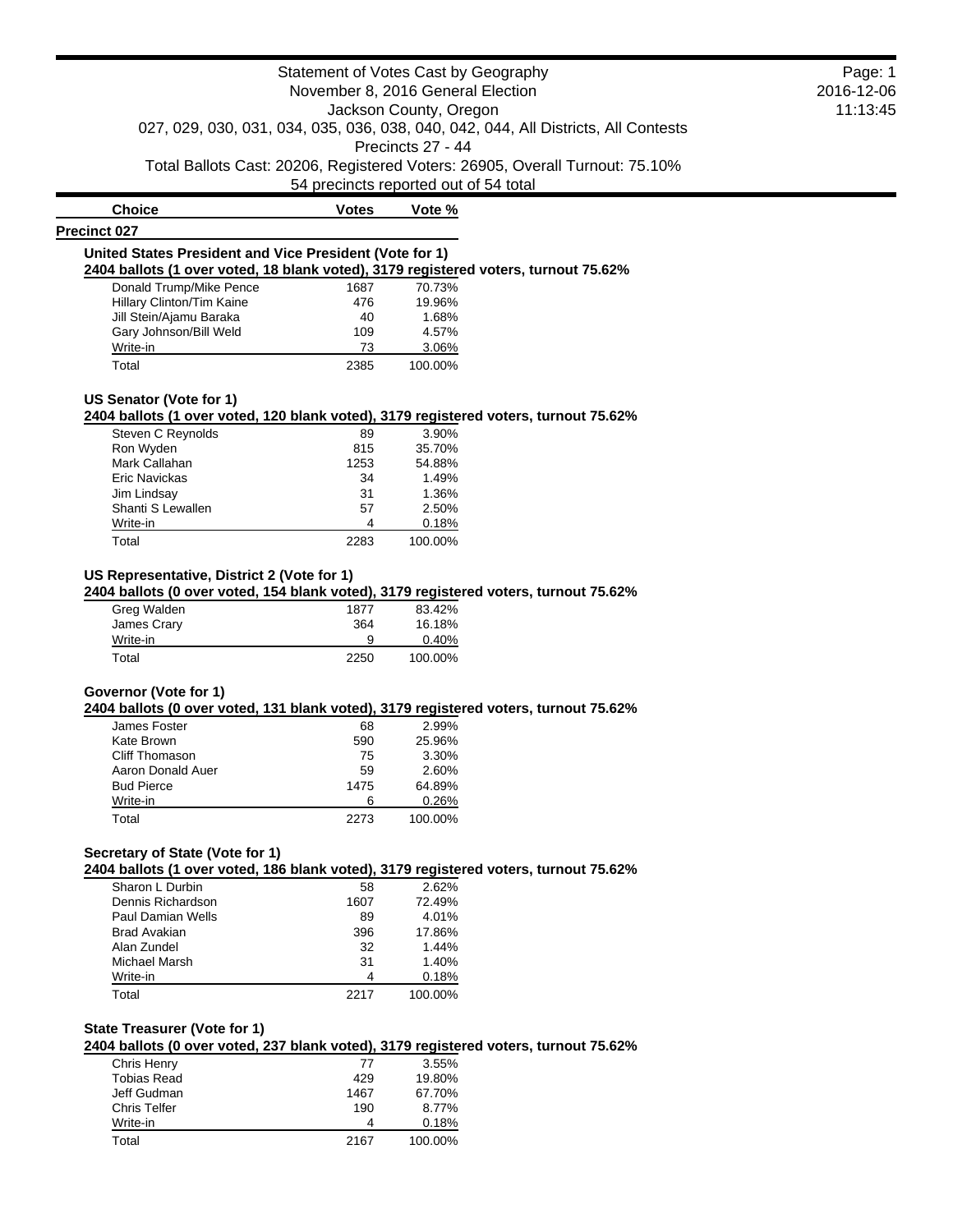|                                                                                                                                                 |              | Statement of Votes Cast by Geography  |                                                                                    | Page: 2    |
|-------------------------------------------------------------------------------------------------------------------------------------------------|--------------|---------------------------------------|------------------------------------------------------------------------------------|------------|
|                                                                                                                                                 |              | November 8, 2016 General Election     |                                                                                    | 2016-12-06 |
|                                                                                                                                                 |              | Jackson County, Oregon                |                                                                                    | 11:13:45   |
|                                                                                                                                                 |              |                                       | 027, 029, 030, 031, 034, 035, 036, 038, 040, 042, 044, All Districts, All Contests |            |
|                                                                                                                                                 |              | Precincts 27 - 44                     |                                                                                    |            |
|                                                                                                                                                 |              | 54 precincts reported out of 54 total | Total Ballots Cast: 20206, Registered Voters: 26905, Overall Turnout: 75.10%       |            |
| <b>Choice</b>                                                                                                                                   | <b>Votes</b> | Vote %                                |                                                                                    |            |
| <b>Attorney General (Vote for 1)</b>                                                                                                            |              |                                       |                                                                                    |            |
| 2404 ballots (0 over voted, 245 blank voted), 3179 registered voters, turnout 75.62%                                                            |              |                                       |                                                                                    |            |
| Lars D H Hedbor                                                                                                                                 | 67           | 3.10%                                 |                                                                                    |            |
| Ellen Rosenblum<br>Daniel Zene Crowe                                                                                                            | 604<br>1484  | 27.98%<br>68.74%                      |                                                                                    |            |
| Write-in                                                                                                                                        | 4            | 0.19%                                 |                                                                                    |            |
| Total                                                                                                                                           | 2159         | 100.00%                               |                                                                                    |            |
|                                                                                                                                                 |              |                                       |                                                                                    |            |
| State Senator, 2nd District (Vote for 1)                                                                                                        |              |                                       |                                                                                    |            |
| 2393 ballots (0 over voted, 837 blank voted), 3167 registered voters, turnout 75.56%<br>Herman Baertschiger                                     | 1534         | 98.59%                                |                                                                                    |            |
| Write-in                                                                                                                                        | 22           | 1.41%                                 |                                                                                    |            |
| Total                                                                                                                                           | 1556         | 100.00%                               |                                                                                    |            |
|                                                                                                                                                 |              |                                       |                                                                                    |            |
| State Senator, 28th District (Vote for 1)                                                                                                       |              |                                       |                                                                                    |            |
| 11 ballots (0 over voted, 0 blank voted), 12 registered voters, turnout 91.67%<br><b>Todd Kepple</b>                                            | 1            | 9.09%                                 |                                                                                    |            |
| Dennis Linthicum                                                                                                                                | 10           | 90.91%                                |                                                                                    |            |
| Write-in                                                                                                                                        | 0            | 0.00%                                 |                                                                                    |            |
| Total                                                                                                                                           | 11           | 100.00%                               |                                                                                    |            |
|                                                                                                                                                 |              |                                       |                                                                                    |            |
| State Representative, 4th District (Vote for 1)<br>2393 ballots (0 over voted, 766 blank voted), 3167 registered voters, turnout 75.56%         |              |                                       |                                                                                    |            |
| Duane A Stark                                                                                                                                   | 1603         | 98.52%                                |                                                                                    |            |
| Write-in                                                                                                                                        | 24           | 1.48%                                 |                                                                                    |            |
| Total                                                                                                                                           | 1627         | 100.00%                               |                                                                                    |            |
|                                                                                                                                                 |              |                                       |                                                                                    |            |
| State Representative, 55th District (Vote for 1)<br>11 ballots (0 over voted, 0 blank voted), 12 registered voters, turnout 91.67%              |              |                                       |                                                                                    |            |
| Mike McLane                                                                                                                                     | 10           | 90.91%                                |                                                                                    |            |
| <b>Brie S Malarkey</b>                                                                                                                          | 1            | 9.09%                                 |                                                                                    |            |
| Write-in                                                                                                                                        | 0            | 0.00%                                 |                                                                                    |            |
| Total                                                                                                                                           | 11           | 100.00%                               |                                                                                    |            |
|                                                                                                                                                 |              |                                       |                                                                                    |            |
| Judge of the Supreme Court, Position 6 (Vote for 1)<br>2404 ballots (0 over voted, 974 blank voted), 3179 registered voters, turnout 75.62%     |              |                                       |                                                                                    |            |
| Lynn R Nakamoto                                                                                                                                 | 1407         | 98.39%                                |                                                                                    |            |
| Write-in                                                                                                                                        | 23           | 1.61%                                 |                                                                                    |            |
| Total                                                                                                                                           | 1430         | 100.00%                               |                                                                                    |            |
|                                                                                                                                                 |              |                                       |                                                                                    |            |
| Judge of the Court of Appeals, Position 5 (Vote for 1)<br>2404 ballots (0 over voted, 1018 blank voted), 3179 registered voters, turnout 75.62% |              |                                       |                                                                                    |            |
| Scott Shorr                                                                                                                                     | 1364         | 98.41%                                |                                                                                    |            |
| Write-in                                                                                                                                        | 22           | 1.59%                                 |                                                                                    |            |
| Total                                                                                                                                           | 1386         | 100.00%                               |                                                                                    |            |
|                                                                                                                                                 |              |                                       |                                                                                    |            |
| Judge of the Court of Appeals, Position 8 (Vote for 1)                                                                                          |              |                                       |                                                                                    |            |
| 2404 ballots (0 over voted, 1041 blank voted), 3179 registered voters, turnout 75.62%                                                           |              |                                       |                                                                                    |            |
| Roger J DeHoog                                                                                                                                  | 1341<br>22   | 98.39%                                |                                                                                    |            |
| Write-in                                                                                                                                        |              | 1.61%                                 |                                                                                    |            |
| Total                                                                                                                                           | 1363         | 100.00%                               |                                                                                    |            |
| <b>County Commissioner, Pos 2 (Vote for 1)</b>                                                                                                  |              |                                       |                                                                                    |            |
| 2404 ballots (1 over voted, 335 blank voted), 3179 registered voters, turnout 75.62%                                                            |              |                                       |                                                                                    |            |
| Jeff Thomas                                                                                                                                     | 524          | 25.34%                                |                                                                                    |            |
| <b>Robert Strosser</b>                                                                                                                          | 1536         | 74.27%                                |                                                                                    |            |
| Write-in                                                                                                                                        | 8            | 0.39%                                 |                                                                                    |            |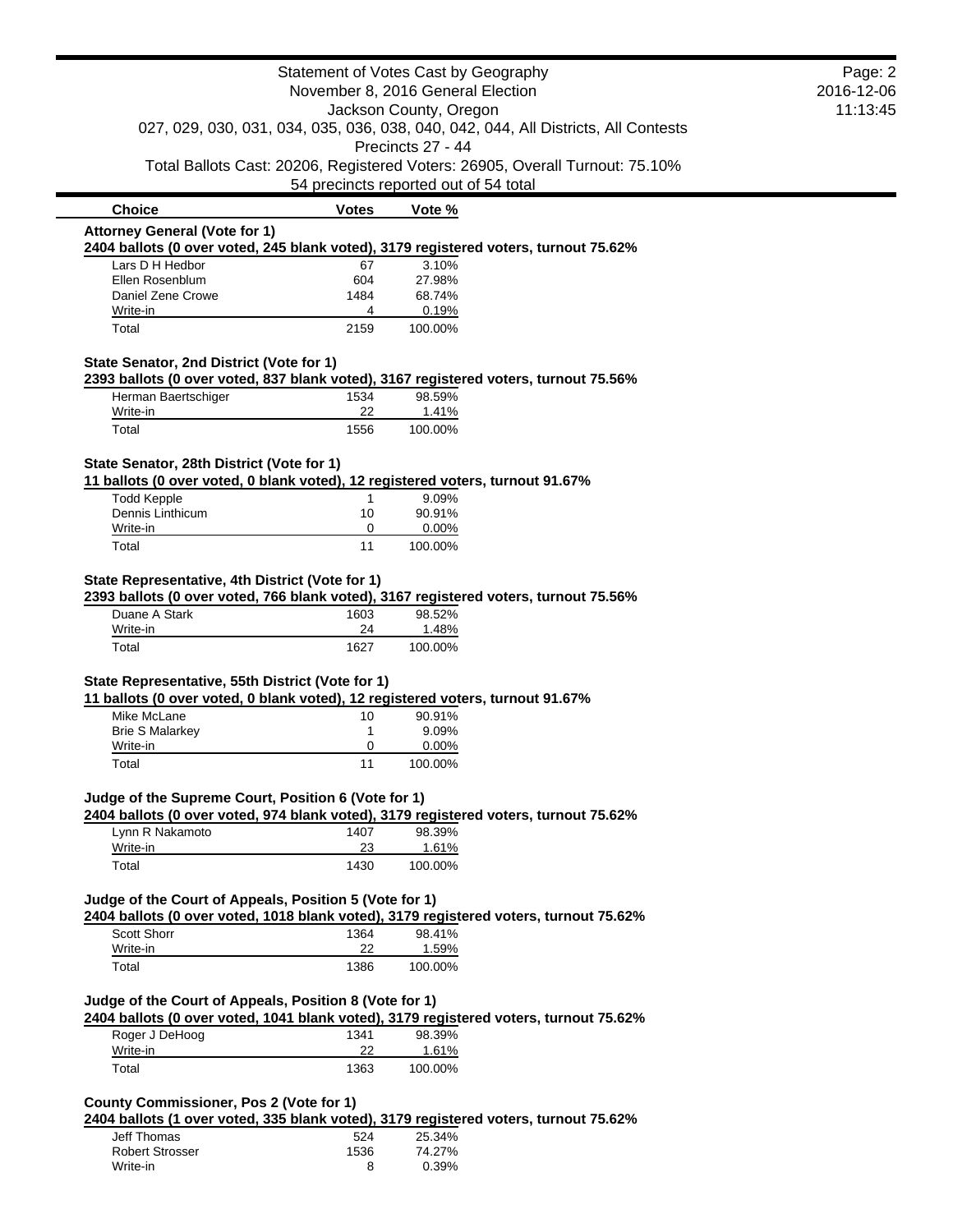54 precincts reported out of 54 total

| <b>Choice</b> | <b>Votes</b> | Vote %  |
|---------------|--------------|---------|
| Total         | 2068         | 100.00% |

## **County Assessor (Vote for 1)**

**2404 ballots (0 over voted, 673 blank voted), 3179 registered voters, turnout 75.62%**

| David Arrasmith | 1187 | 68.57%  |
|-----------------|------|---------|
| Angela Stuhr    | 538  | 31.08%  |
| Write-in        | 6    | 0.35%   |
| Total           | 1731 | 100.00% |

### **City of Eagle Point, Mayor (Vote for 1)**

**2404 ballots (0 over voted, 642 blank voted), 3179 registered voters, turnout 75.62%**

| <b>Robert Russell</b> | 1699 | 96.42%  |
|-----------------------|------|---------|
| Write-in              | 63   | 3.58%   |
| Total                 | 1762 | 100.00% |

## **City of Eagle Point, Councilmember (Vote for 3)**

**2404 ballots (5 over voted, 2839 undervotes), 3179 registered voters, turnout 75.62%**

| William Fierke     | 1064 | 24.41%  |
|--------------------|------|---------|
| Michael Stanek     | 1221 | 28.02%  |
| James A Mannenbach | 1350 | 30.98%  |
| Aaron Prunty       | 669  | 15.35%  |
| Write-in           | 36   | 0.83%   |
| Write In           | 10   | 0.23%   |
| Write In           | 8    | 0.18%   |
| Total              | 4358 | 100.00% |
|                    |      |         |

## **Jackson Soil & Water Dist. Director, Zone 1 (Vote for 1)**

**2404 ballots (0 over voted, 1019 blank voted), 3179 registered voters, turnout 75.62%**

| Marilyn Rice | 1372 | 99.06%   |
|--------------|------|----------|
| Write-in     | 13   | $0.94\%$ |
| Total        | 1385 | 100.00%  |

### **Jackson Soil & Water Dist, Director Zone 2 (Vote for 1)**

**2404 ballots (0 over voted, 1028 blank voted), 3179 registered voters, turnout 75.62%**

| Barbara Niedermeyer | 1364 | 99.13%  |
|---------------------|------|---------|
| Write-in            | 12   | 0.87%   |
| Total               | 1376 | 100.00% |

#### **Jackson Soil & Water Dist. Director, Zone 3 (Vote for 1)**

**2404 ballots (0 over voted, 1037 blank voted), 3179 registered voters, turnout 75.62%**

| Juanita Wright | 1356 | 99.20%   |
|----------------|------|----------|
| Write-in       | 11   | $0.80\%$ |
| Total          | 1367 | 100.00%  |

### **Jackson Soil & Water Dist. Director, Zone 4 (Vote for 1)**

**2404 ballots (0 over voted, 1038 blank voted), 3179 registered voters, turnout 75.62%**

| Don Hamann | 1355 | 99.19%  |
|------------|------|---------|
| Write-in   | 11   | 0.81%   |
| Total      | 1366 | 100.00% |

## **Jackson Soil & Water Dist. Director, Zone 5 (Vote for 1)**

**2404 ballots (0 over voted, 1052 blank voted), 3179 registered voters, turnout 75.62%**

| Ronald W Hillers | 1341 | 99.19%  |
|------------------|------|---------|
| Write-in         |      | 0.81%   |
| Total            | 1352 | 100.00% |

## Page: 3 2016-12-06 11:13:45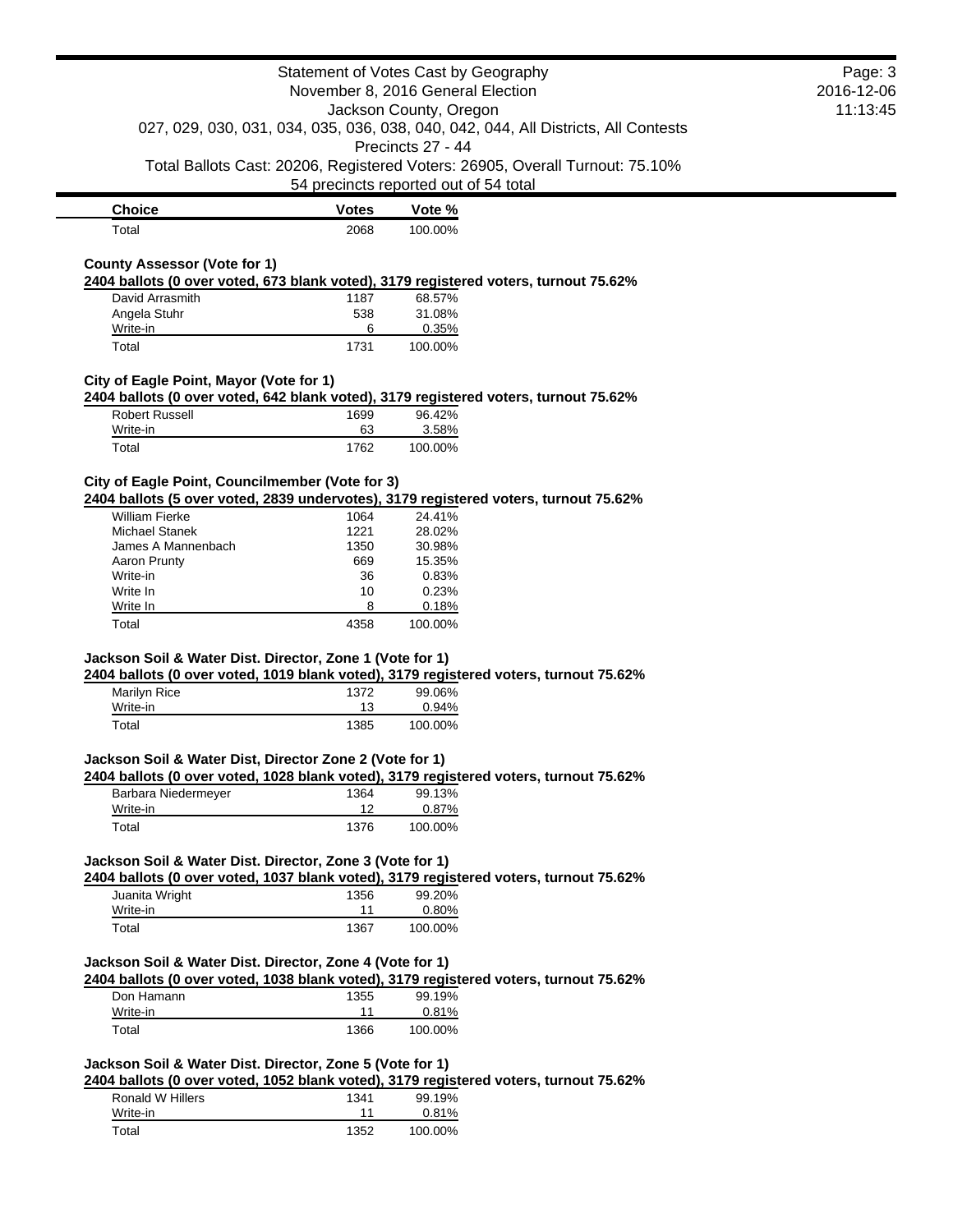|                                                                                                                                                   |                | Statement of Votes Cast by Geography  |                                                                              | Page: 4 |
|---------------------------------------------------------------------------------------------------------------------------------------------------|----------------|---------------------------------------|------------------------------------------------------------------------------|---------|
| November 8, 2016 General Election<br>Jackson County, Oregon<br>027, 029, 030, 031, 034, 035, 036, 038, 040, 042, 044, All Districts, All Contests |                | 2016-12-06                            |                                                                              |         |
|                                                                                                                                                   |                | 11:13:45                              |                                                                              |         |
|                                                                                                                                                   |                |                                       |                                                                              |         |
|                                                                                                                                                   |                | Precincts 27 - 44                     |                                                                              |         |
|                                                                                                                                                   |                |                                       | Total Ballots Cast: 20206, Registered Voters: 26905, Overall Turnout: 75.10% |         |
|                                                                                                                                                   |                | 54 precincts reported out of 54 total |                                                                              |         |
| <b>Choice</b>                                                                                                                                     | <b>Votes</b>   | Vote %                                |                                                                              |         |
| Jackson Soil & Water Dist.Dir.At Large, #2 (Vote for 1)<br>2404 ballots (0 over voted, 1057 blank voted), 3179 registered voters, turnout 75.62%  |                |                                       |                                                                              |         |
| Stan Dean                                                                                                                                         | 1335           | 99.11%                                |                                                                              |         |
| Write-in                                                                                                                                          | 12             | 0.89%                                 |                                                                              |         |
| Total                                                                                                                                             | 1347           | 100.00%                               |                                                                              |         |
| Rogue Valley Heritage District, Director (Vote for 5)                                                                                             |                |                                       |                                                                              |         |
| 2404 ballots (2 over voted, 6354 undervotes), 3179 registered voters, turnout 75.62%                                                              |                |                                       |                                                                              |         |
| Allen Dobney                                                                                                                                      | 1106           | 19.55%                                |                                                                              |         |
| Charleen M Brown                                                                                                                                  | 1123           | 19.86%                                |                                                                              |         |
| Stephanie S Butler                                                                                                                                | 1132           | 20.01%                                |                                                                              |         |
| Ronald Medinger                                                                                                                                   | 1096           | 19.38%                                |                                                                              |         |
| <b>Dennis Powers</b>                                                                                                                              | 1149           | 20.31%                                |                                                                              |         |
| Write-in                                                                                                                                          | 17             | 0.30%                                 |                                                                              |         |
| Write In                                                                                                                                          | 12             | 0.21%                                 |                                                                              |         |
| Write In                                                                                                                                          | 8              | 0.14%                                 |                                                                              |         |
| Write In                                                                                                                                          | $\overline{7}$ | 0.12%                                 |                                                                              |         |
|                                                                                                                                                   |                |                                       |                                                                              |         |
| Write In                                                                                                                                          | 6              | 0.11%                                 |                                                                              |         |
| Total                                                                                                                                             | 5656           | 100.00%                               |                                                                              |         |
| No                                                                                                                                                | 1733           | 76.75%                                |                                                                              |         |
| Total                                                                                                                                             | 2258           | 100.00%                               |                                                                              |         |
| State 95 (Vote for 1)                                                                                                                             |                |                                       |                                                                              |         |
| 2404 ballots (1 over voted, 244 blank voted), 3179 registered voters, turnout 75.62%                                                              |                |                                       |                                                                              |         |
| Yes                                                                                                                                               | 1313           | 60.82%                                |                                                                              |         |
| No                                                                                                                                                | 846            | 39.18%                                |                                                                              |         |
| Total                                                                                                                                             | 2159           | 100.00%                               |                                                                              |         |
| State 96 (Vote for 1)                                                                                                                             |                |                                       |                                                                              |         |
| 2404 ballots (0 over voted, 126 blank voted), 3179 registered voters, turnout 75.62%                                                              |                |                                       |                                                                              |         |
| Yes<br>$No$                                                                                                                                       | 1928<br>350    | 84.64%<br>15.36%                      |                                                                              |         |
| Total                                                                                                                                             | 2278           | 100.00%                               |                                                                              |         |
| State 97 (Vote for 1)                                                                                                                             |                |                                       |                                                                              |         |
| 2404 ballots (1 over voted, 75 blank voted), 3179 registered voters, turnout 75.62%                                                               |                |                                       |                                                                              |         |
| Yes                                                                                                                                               | 505            | 21.69%                                |                                                                              |         |
| No                                                                                                                                                | 1823           | 78.31%                                |                                                                              |         |
| Total                                                                                                                                             | 2328           | 100.00%                               |                                                                              |         |
| State 98 (Vote for 1)                                                                                                                             |                |                                       |                                                                              |         |
| 2404 ballots (0 over voted, 160 blank voted), 3179 registered voters, turnout 75.62%                                                              |                |                                       |                                                                              |         |
| Yes                                                                                                                                               | 1228           | 54.72%                                |                                                                              |         |
| No                                                                                                                                                |                |                                       |                                                                              |         |
|                                                                                                                                                   |                |                                       |                                                                              |         |
| Total                                                                                                                                             | 1016           | 45.28%                                |                                                                              |         |
|                                                                                                                                                   | 2244           | 100.00%                               |                                                                              |         |
|                                                                                                                                                   |                |                                       |                                                                              |         |
| State 99 (Vote for 1)<br>2404 ballots (0 over voted, 150 blank voted), 3179 registered voters, turnout 75.62%                                     |                |                                       |                                                                              |         |
| Yes                                                                                                                                               | 1339           | 59.41%<br>40.59%                      |                                                                              |         |

Total 2254 100.00%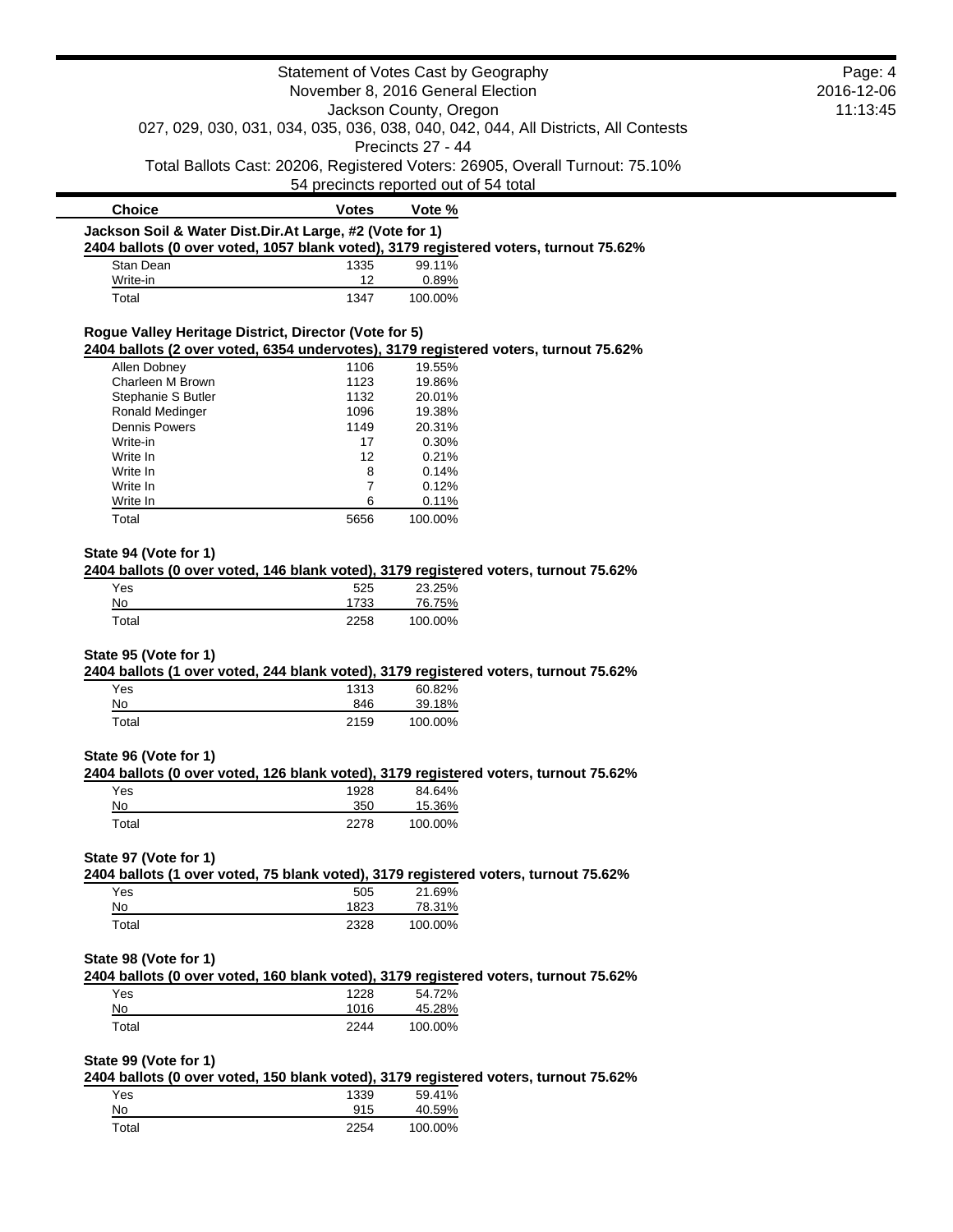|                                                                                                                     |              | Statement of Votes Cast by Geography  |                                                                              | Page: 5 |
|---------------------------------------------------------------------------------------------------------------------|--------------|---------------------------------------|------------------------------------------------------------------------------|---------|
| November 8, 2016 General Election<br>Jackson County, Oregon                                                         |              | 2016-12-06                            |                                                                              |         |
|                                                                                                                     |              | 11:13:45                              |                                                                              |         |
| 027, 029, 030, 031, 034, 035, 036, 038, 040, 042, 044, All Districts, All Contests<br>Precincts 27 - 44             |              |                                       |                                                                              |         |
|                                                                                                                     |              | 54 precincts reported out of 54 total | Total Ballots Cast: 20206, Registered Voters: 26905, Overall Turnout: 75.10% |         |
| <b>Choice</b>                                                                                                       | Votes        | Vote %                                |                                                                              |         |
| State 100 (Vote for 1)                                                                                              |              |                                       |                                                                              |         |
| 2404 ballots (0 over voted, 200 blank voted), 3179 registered voters, turnout 75.62%<br>Yes                         | 1167         | 52.95%                                |                                                                              |         |
| No                                                                                                                  | 1037         | 47.05%                                |                                                                              |         |
| Total                                                                                                               | 2204         | 100.00%                               |                                                                              |         |
| Measure 15-162 (Vote for 1)                                                                                         |              |                                       |                                                                              |         |
| 2404 ballots (0 over voted, 110 blank voted), 3179 registered voters, turnout 75.62%                                |              |                                       |                                                                              |         |
| Yes                                                                                                                 | 1734         | 75.59%                                |                                                                              |         |
| $No$<br>Total                                                                                                       | 560<br>2294  | 24.41%<br>100.00%                     |                                                                              |         |
|                                                                                                                     |              |                                       |                                                                              |         |
| Measure 15-163 (Vote for 1)<br>2404 ballots (0 over voted, 168 blank voted), 3179 registered voters, turnout 75.62% |              |                                       |                                                                              |         |
| Yes                                                                                                                 | 1228         | 54.92%                                |                                                                              |         |
| No                                                                                                                  | 1008         | 45.08%                                |                                                                              |         |
| Total                                                                                                               | 2236         | 100.00%                               |                                                                              |         |
| Measure 15-150 (Vote for 1)                                                                                         |              |                                       |                                                                              |         |
| 2404 ballots (0 over voted, 92 blank voted), 3179 registered voters, turnout 75.62%                                 |              |                                       |                                                                              |         |
|                                                                                                                     |              |                                       |                                                                              |         |
| Yes                                                                                                                 | 1291         | 55.84%                                |                                                                              |         |
| No<br>Total<br>Measure 15-151 (Vote for 1)                                                                          | 1021<br>2312 | 44.16%<br>100.00%                     |                                                                              |         |
| 2404 ballots (1 over voted, 105 blank voted), 3179 registered voters, turnout 75.62%<br>Yes                         | 1784         | 77.63%                                |                                                                              |         |
| No                                                                                                                  | 514          | 22.37%                                |                                                                              |         |
| Total                                                                                                               | 2298         | 100.00%                               |                                                                              |         |
| Measure 15-161 (Vote for 1)                                                                                         |              |                                       |                                                                              |         |
| 2404 ballots (0 over voted, 174 blank voted), 3179 registered voters, turnout 75.62%                                |              |                                       |                                                                              |         |
| Yes                                                                                                                 | 500          | 22.42%                                |                                                                              |         |
| No<br>Total                                                                                                         | 1730<br>2230 | 77.58%<br>100.00%                     |                                                                              |         |
|                                                                                                                     |              |                                       |                                                                              |         |
| Measure 15-164 (Vote for 1)<br>2404 ballots (0 over voted, 222 blank voted), 3179 registered voters, turnout 75.62% |              |                                       |                                                                              |         |
| Yes                                                                                                                 | 546          | 25.02%                                |                                                                              |         |
| No<br>Total                                                                                                         | 1636<br>2182 | 74.98%<br>100.00%                     |                                                                              |         |
|                                                                                                                     |              |                                       |                                                                              |         |
| Precinct 029                                                                                                        |              |                                       |                                                                              |         |
| United States President and Vice President (Vote for 1)                                                             |              |                                       |                                                                              |         |
| 2002 ballots (2 over voted, 30 blank voted), 2489 registered voters, turnout 80.43%<br>Donald Trump/Mike Pence      | 1300         | 65.99%                                |                                                                              |         |
| Hillary Clinton/Tim Kaine                                                                                           | 522          | 26.50%                                |                                                                              |         |
| Jill Stein/Ajamu Baraka                                                                                             | 20           | 1.02%                                 |                                                                              |         |
| Gary Johnson/Bill Weld                                                                                              | 59           | 2.99%                                 |                                                                              |         |
| Write-in<br>Total                                                                                                   | 69<br>1970   | 3.50%<br>100.00%                      |                                                                              |         |
|                                                                                                                     |              |                                       |                                                                              |         |
| US Senator (Vote for 1)                                                                                             |              |                                       |                                                                              |         |
| 2002 ballots (0 over voted, 50 blank voted), 2489 registered voters, turnout 80.43%<br>Steven C Reynolds            | 69           | 3.53%                                 |                                                                              |         |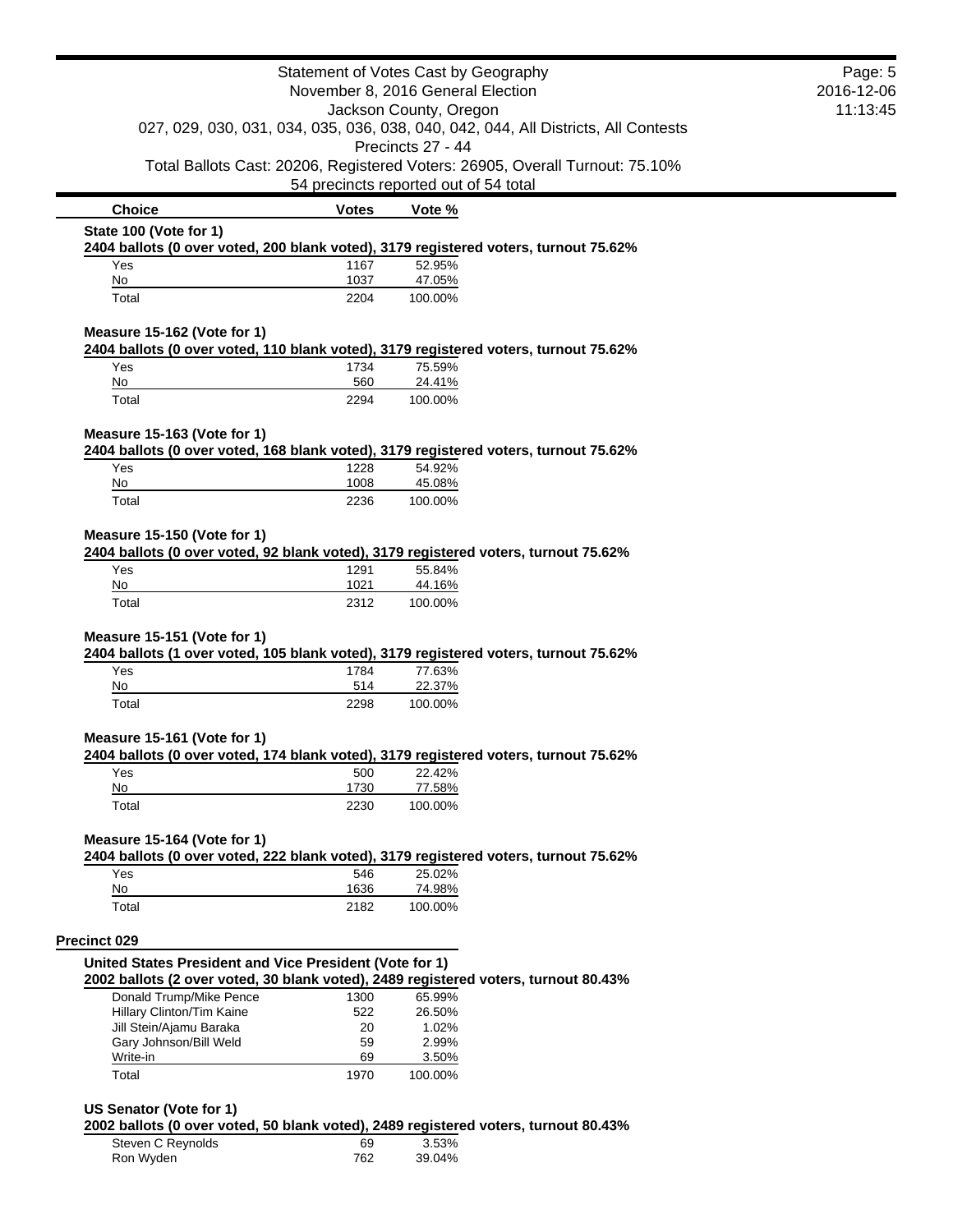| <b>Choice</b>     | <b>Votes</b> | Vote %   |
|-------------------|--------------|----------|
| Mark Callahan     | 1053         | 53.94%   |
| Eric Navickas     | 16           | 0.82%    |
| Jim Lindsay       | 17           | 0.87%    |
| Shanti S Lewallen | 35           | 1.79%    |
| Write-in          | ∩            | $0.00\%$ |
| Total             | 1952         | 100.00%  |

## **US Representative, District 2 (Vote for 1)**

### **2002 ballots (1 over voted, 68 blank voted), 2489 registered voters, turnout 80.43%**

| Greg Walden | 1577 | 81.58%  |
|-------------|------|---------|
| James Crary | 355  | 18.37%  |
| Write-in    |      | 0.05%   |
| Total       | 1933 | 100.00% |

### **Governor (Vote for 1)**

### **2002 ballots (0 over voted, 67 blank voted), 2489 registered voters, turnout 80.43%**

| James Foster      | 23   | 1.19%   |
|-------------------|------|---------|
| Kate Brown        | 560  | 28.94%  |
| Cliff Thomason    | 45   | 2.33%   |
| Aaron Donald Auer | 22   | 1.14%   |
| <b>Bud Pierce</b> | 1283 | 66.30%  |
| Write-in          |      | 0.10%   |
| Total             | 1935 | 100.00% |

## **Secretary of State (Vote for 1)**

## **2002 ballots (0 over voted, 88 blank voted), 2489 registered voters, turnout 80.43%**

| Sharon L Durbin          | 31   | 1.62%    |
|--------------------------|------|----------|
| Dennis Richardson        | 1354 | 70.78%   |
| <b>Paul Damian Wells</b> | 65   | 3.40%    |
| <b>Brad Avakian</b>      | 422  | 22.06%   |
| Alan Zundel              | 25   | 1.31%    |
| Michael Marsh            | 16   | 0.84%    |
| Write-in                 | n    | $0.00\%$ |
| Total                    | 1913 | 100.00%  |
|                          |      |          |

### **State Treasurer (Vote for 1)**

#### **2002 ballots (0 over voted, 143 blank voted), 2489 registered voters, turnout 80.43%**

| Chris Henry  | 44   | 2.37%    |
|--------------|------|----------|
| Tobias Read  | 432  | 23.24%   |
| Jeff Gudman  | 1238 | 66.59%   |
| Chris Telfer | 145  | 7.80%    |
| Write-in     |      | $0.00\%$ |
| Total        | 1859 | 100.00%  |

### **Attorney General (Vote for 1)**

## **2002 ballots (0 over voted, 145 blank voted), 2489 registered voters, turnout 80.43%**

| Lars D H Hedbor   | 47   | 2.53%    |
|-------------------|------|----------|
| Ellen Rosenblum   | 571  | 30.75%   |
| Daniel Zene Crowe | 1238 | 66.67%   |
| Write-in          |      | $0.05\%$ |
| Total             | 1857 | 100.00%  |

## **State Senator, 2nd District (Vote for 1)**

## **2002 ballots (0 over voted, 667 blank voted), 2489 registered voters, turnout 80.43%**

| Herman Baertschiger | 1315 | 98.58%  |
|---------------------|------|---------|
| Write-in            | 19   | 1.42%   |
| Total               | 1334 | 100.00% |

Page: 6 2016-12-06 11:13:45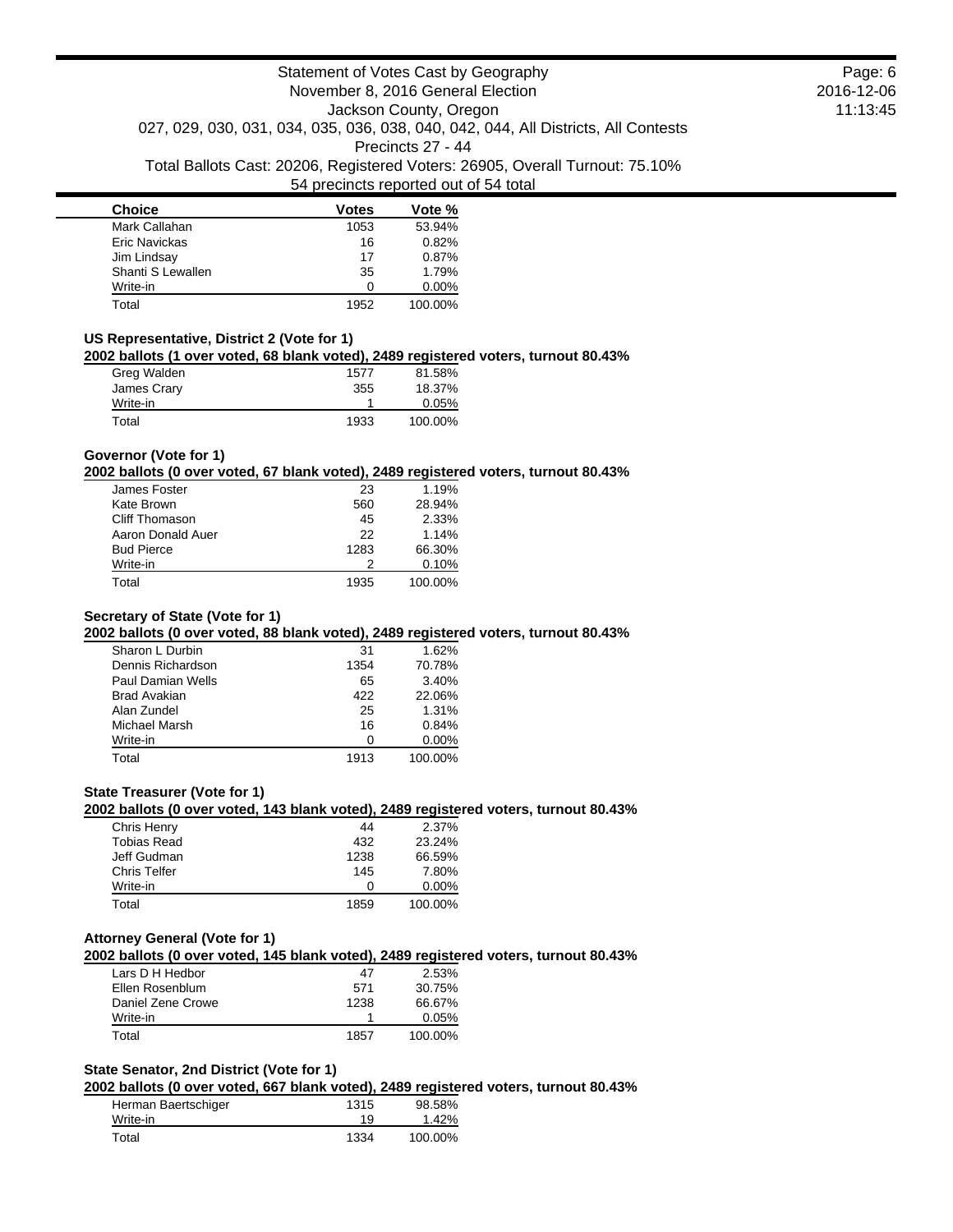|                                                        |              | Statement of Votes Cast by Geography                                                                    | Page: 7    |
|--------------------------------------------------------|--------------|---------------------------------------------------------------------------------------------------------|------------|
|                                                        |              | November 8, 2016 General Election                                                                       | 2016-12-06 |
|                                                        |              | Jackson County, Oregon                                                                                  | 11:13:45   |
|                                                        |              | 027, 029, 030, 031, 034, 035, 036, 038, 040, 042, 044, All Districts, All Contests<br>Precincts 27 - 44 |            |
|                                                        |              | Total Ballots Cast: 20206, Registered Voters: 26905, Overall Turnout: 75.10%                            |            |
|                                                        |              | 54 precincts reported out of 54 total                                                                   |            |
| <b>Choice</b>                                          | <b>Votes</b> | Vote %                                                                                                  |            |
| State Representative, 4th District (Vote for 1)        |              |                                                                                                         |            |
|                                                        |              | 2002 ballots (0 over voted, 628 blank voted), 2489 registered voters, turnout 80.43%                    |            |
| Duane A Stark                                          | 1361         | 99.05%                                                                                                  |            |
| Write-in                                               | 13           | 0.95%                                                                                                   |            |
| Total                                                  | 1374         | 100.00%                                                                                                 |            |
| Judge of the Supreme Court, Position 6 (Vote for 1)    |              |                                                                                                         |            |
| Lynn R Nakamoto                                        |              | 2002 ballots (0 over voted, 851 blank voted), 2489 registered voters, turnout 80.43%<br>98.26%          |            |
| Write-in                                               | 1131<br>20   | 1.74%                                                                                                   |            |
| Total                                                  | 1151         | 100.00%                                                                                                 |            |
|                                                        |              |                                                                                                         |            |
| Judge of the Court of Appeals, Position 5 (Vote for 1) |              |                                                                                                         |            |
|                                                        |              | 2002 ballots (0 over voted, 855 blank voted), 2489 registered voters, turnout 80.43%                    |            |
| Scott Shorr<br>Write-in                                | 1131<br>16   | 98.61%<br>1.39%                                                                                         |            |
| Total                                                  | 1147         | 100.00%                                                                                                 |            |
|                                                        |              |                                                                                                         |            |
| Judge of the Court of Appeals, Position 8 (Vote for 1) |              | 2001 ballots (0 over voted, 910 blank voted), 2489 registered voters, turnout 80.39%                    |            |
| Roger J DeHoog                                         | 1074         | 98.44%                                                                                                  |            |
| Write-in                                               | 17           | 1.56%                                                                                                   |            |
| Total                                                  | 1091         | 100.00%                                                                                                 |            |
|                                                        |              |                                                                                                         |            |
| <b>County Commissioner, Pos 2 (Vote for 1)</b>         |              |                                                                                                         |            |
| <b>Jeff Thomas</b>                                     | 456          | 2002 ballots (1 over voted, 200 blank voted), 2489 registered voters, turnout 80.43%<br>25.33%          |            |
| <b>Robert Strosser</b>                                 | 1339         | 74.39%                                                                                                  |            |
| Write-in                                               | 5            | 0.28%                                                                                                   |            |
| Total                                                  | 1800         | 100.00%                                                                                                 |            |
|                                                        |              |                                                                                                         |            |
| <b>County Assessor (Vote for 1)</b>                    |              |                                                                                                         |            |
| David Arrasmith                                        | 923          | 2001 ballots (0 over voted, 539 blank voted), 2489 registered voters, turnout 80.39%<br>63.13%          |            |
| Angela Stuhr                                           | 532          | 36.39%                                                                                                  |            |
| Write-in                                               | 7            | 0.48%                                                                                                   |            |
| Total                                                  | 1462         | 100.00%                                                                                                 |            |
|                                                        |              |                                                                                                         |            |
| City of Eagle Point, Mayor (Vote for 1)                |              |                                                                                                         |            |
|                                                        |              | 2002 ballots (0 over voted, 494 blank voted), 2489 registered voters, turnout 80.43%                    |            |
| <b>Robert Russell</b><br>Write-in                      | 1474<br>34   | 97.75%<br>2.25%                                                                                         |            |
| Total                                                  | 1508         | 100.00%                                                                                                 |            |
|                                                        |              |                                                                                                         |            |
| City of Eagle Point, Councilmember (Vote for 3)        |              |                                                                                                         |            |
|                                                        |              | 2002 ballots (2 over voted, 2325 undervotes), 2489 registered voters, turnout 80.43%                    |            |
| <b>William Fierke</b>                                  | 1006         | 27.37%                                                                                                  |            |
| <b>Michael Stanek</b>                                  | 1006         | 27.37%                                                                                                  |            |
| James A Mannenbach                                     | 1087         | 29.58%                                                                                                  |            |
| Aaron Prunty                                           | 535          | 14.56%                                                                                                  |            |
| Write-in                                               | 32           | 0.87%                                                                                                   |            |
| Write In                                               | 6            | 0.16%                                                                                                   |            |
| Write In                                               | 3            | 0.08%                                                                                                   |            |
| Total                                                  | 3675         | 100.00%                                                                                                 |            |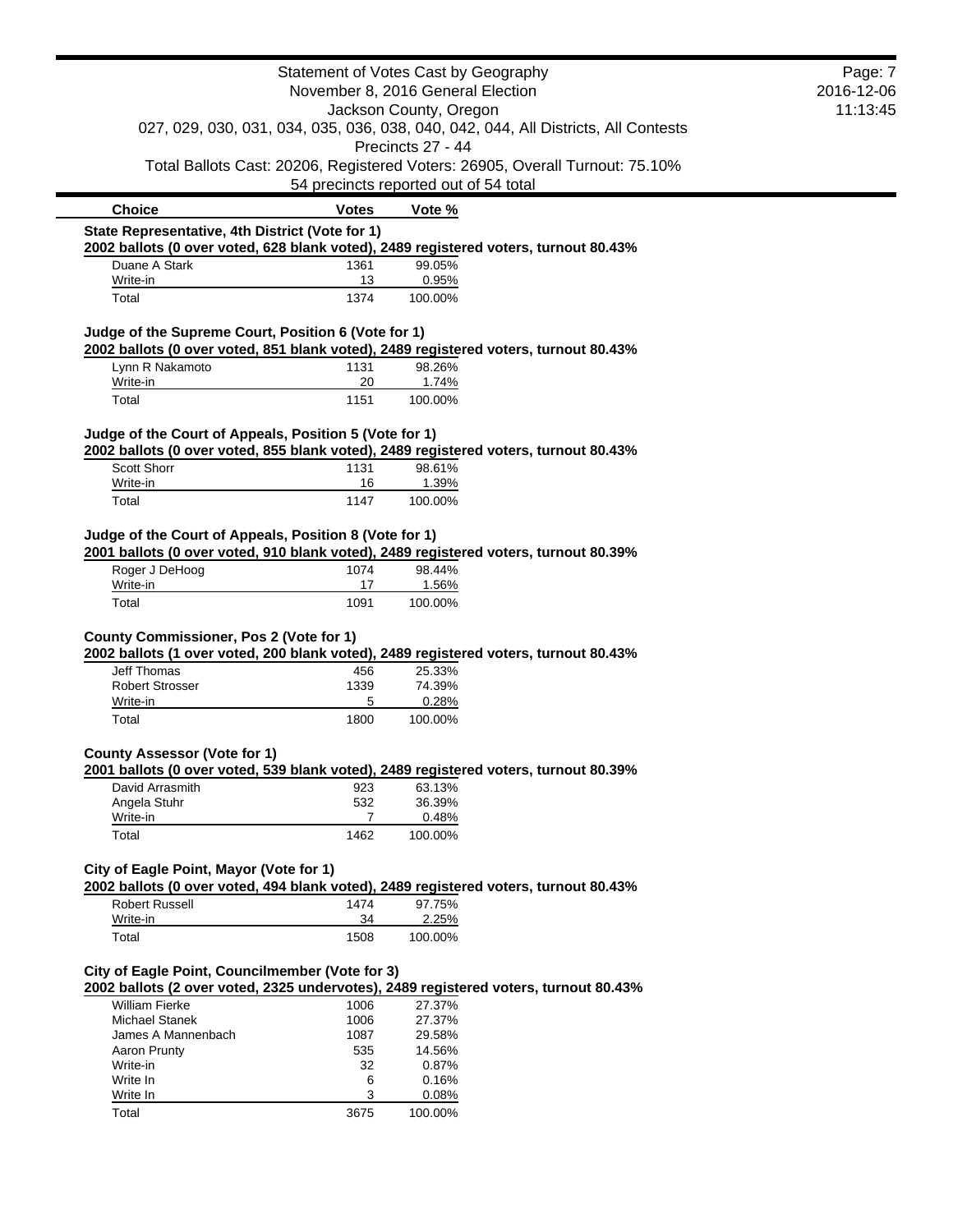|                                                                                                                                                  |              | Statement of Votes Cast by Geography                                                                    | Page: 8    |
|--------------------------------------------------------------------------------------------------------------------------------------------------|--------------|---------------------------------------------------------------------------------------------------------|------------|
|                                                                                                                                                  |              | November 8, 2016 General Election                                                                       | 2016-12-06 |
|                                                                                                                                                  |              | Jackson County, Oregon                                                                                  | 11:13:45   |
|                                                                                                                                                  |              | 027, 029, 030, 031, 034, 035, 036, 038, 040, 042, 044, All Districts, All Contests<br>Precincts 27 - 44 |            |
|                                                                                                                                                  |              | Total Ballots Cast: 20206, Registered Voters: 26905, Overall Turnout: 75.10%                            |            |
|                                                                                                                                                  |              | 54 precincts reported out of 54 total                                                                   |            |
| <b>Choice</b>                                                                                                                                    | <b>Votes</b> | Vote %                                                                                                  |            |
| Jackson Soil & Water Dist. Director, Zone 1 (Vote for 1)                                                                                         |              |                                                                                                         |            |
| 2002 ballots (0 over voted, 891 blank voted), 2489 registered voters, turnout 80.43%                                                             |              | 99.46%                                                                                                  |            |
| Marilyn Rice<br>Write-in                                                                                                                         | 1105<br>6    | 0.54%                                                                                                   |            |
| Total                                                                                                                                            | 1111         | 100.00%                                                                                                 |            |
| Jackson Soil & Water Dist, Director Zone 2 (Vote for 1)                                                                                          |              |                                                                                                         |            |
| 2001 ballots (0 over voted, 901 blank voted), 2489 registered voters, turnout 80.39%                                                             |              |                                                                                                         |            |
| Barbara Niedermeyer<br>Write-in                                                                                                                  | 1092<br>8    | 99.27%<br>0.73%                                                                                         |            |
| Total                                                                                                                                            | 1100         | 100.00%                                                                                                 |            |
|                                                                                                                                                  |              |                                                                                                         |            |
| Jackson Soil & Water Dist. Director, Zone 3 (Vote for 1)                                                                                         |              |                                                                                                         |            |
| 2002 ballots (0 over voted, 906 blank voted), 2489 registered voters, turnout 80.43%                                                             |              |                                                                                                         |            |
| Juanita Wright                                                                                                                                   | 1088         | 99.27%                                                                                                  |            |
| Write-in                                                                                                                                         | 8            | 0.73%                                                                                                   |            |
| Total                                                                                                                                            | 1096         | 100.00%                                                                                                 |            |
| Jackson Soil & Water Dist. Director, Zone 4 (Vote for 1)<br>2002 ballots (0 over voted, 921 blank voted), 2489 registered voters, turnout 80.43% |              |                                                                                                         |            |
| Don Hamann                                                                                                                                       | 1077         | 99.63%                                                                                                  |            |
| Write-in                                                                                                                                         | 4            | 0.37%                                                                                                   |            |
| Total                                                                                                                                            | 1081         | 100.00%                                                                                                 |            |
| Jackson Soil & Water Dist. Director, Zone 5 (Vote for 1)                                                                                         |              |                                                                                                         |            |
| 2002 ballots (0 over voted, 924 blank voted), 2489 registered voters, turnout 80.43%                                                             |              |                                                                                                         |            |
| Ronald W Hillers<br>Write-in                                                                                                                     | 1075<br>3    | 99.72%<br>0.28%                                                                                         |            |
| Total                                                                                                                                            | 1078         | 100.00%                                                                                                 |            |
| Jackson Soil & Water Dist.Dir.At Large, #2 (Vote for 1)                                                                                          |              |                                                                                                         |            |
| 2002 ballots (0 over voted, 927 blank voted), 2489 registered voters, turnout 80.43%                                                             |              |                                                                                                         |            |
| Stan Dean                                                                                                                                        | 1071         | 99.63%                                                                                                  |            |
| Write-in                                                                                                                                         | 4            | 0.37%                                                                                                   |            |
| Total                                                                                                                                            | 1075         | 100.00%                                                                                                 |            |
| Rogue Valley Heritage District, Director (Vote for 5)                                                                                            |              |                                                                                                         |            |
| 2002 ballots (1 over voted, 5251 undervotes), 2489 registered voters, turnout 80.43%<br>Allen Dobney                                             | 931          | 19.60%                                                                                                  |            |
| Charleen M Brown                                                                                                                                 | 939          | 19.77%                                                                                                  |            |
| Stephanie S Butler                                                                                                                               | 955          | 20.11%                                                                                                  |            |
| Ronald Medinger                                                                                                                                  | 925          | 19.48%                                                                                                  |            |
| <b>Dennis Powers</b>                                                                                                                             | 973          | 20.49%                                                                                                  |            |
| Write-in<br>Write In                                                                                                                             | 15           | 0.32%<br>0.11%                                                                                          |            |
| Write In                                                                                                                                         | 5<br>2       | 0.04%                                                                                                   |            |
| Write In                                                                                                                                         | 2            | 0.04%                                                                                                   |            |
| Write In                                                                                                                                         | 2            | 0.04%                                                                                                   |            |
| Total                                                                                                                                            | 4749         | 100.00%                                                                                                 |            |
| State 94 (Vote for 1)                                                                                                                            |              |                                                                                                         |            |
| 2002 ballots (3 over voted, 97 blank voted), 2489 registered voters, turnout 80.43%<br>Yes                                                       | 497          | 26.13%                                                                                                  |            |
| $No$                                                                                                                                             | 1405         | 73.87%                                                                                                  |            |
| Total                                                                                                                                            | 1902         | 100.00%                                                                                                 |            |
|                                                                                                                                                  |              |                                                                                                         |            |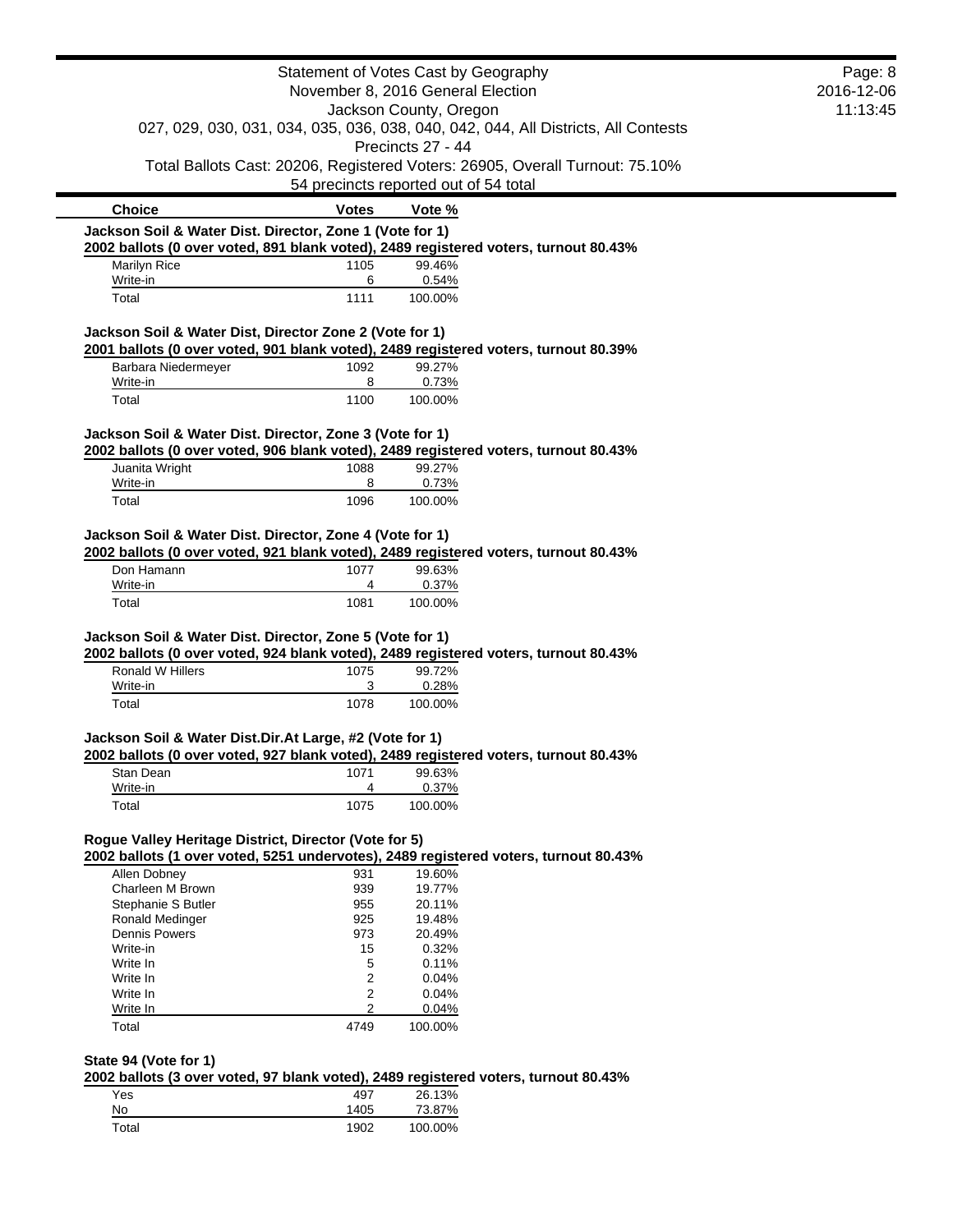|                                                                                                                | Statement of Votes Cast by Geography |                                       |                                                                                    | Page: 9    |
|----------------------------------------------------------------------------------------------------------------|--------------------------------------|---------------------------------------|------------------------------------------------------------------------------------|------------|
|                                                                                                                | November 8, 2016 General Election    |                                       |                                                                                    | 2016-12-06 |
|                                                                                                                |                                      | Jackson County, Oregon                |                                                                                    | 11:13:45   |
|                                                                                                                |                                      |                                       | 027, 029, 030, 031, 034, 035, 036, 038, 040, 042, 044, All Districts, All Contests |            |
|                                                                                                                |                                      | Precincts 27 - 44                     |                                                                                    |            |
|                                                                                                                |                                      | 54 precincts reported out of 54 total | Total Ballots Cast: 20206, Registered Voters: 26905, Overall Turnout: 75.10%       |            |
| <b>Choice</b>                                                                                                  | <b>Votes</b>                         | Vote %                                |                                                                                    |            |
| State 95 (Vote for 1)                                                                                          |                                      |                                       |                                                                                    |            |
| 2002 ballots (0 over voted, 149 blank voted), 2489 registered voters, turnout 80.43%                           |                                      |                                       |                                                                                    |            |
| Yes                                                                                                            | 1159                                 | 62.55%                                |                                                                                    |            |
| No                                                                                                             | 694                                  | 37.45%                                |                                                                                    |            |
| Total                                                                                                          | 1853                                 | 100.00%                               |                                                                                    |            |
| State 96 (Vote for 1)                                                                                          |                                      |                                       |                                                                                    |            |
| 2002 ballots (0 over voted, 76 blank voted), 2489 registered voters, turnout 80.43%                            |                                      |                                       |                                                                                    |            |
| Yes                                                                                                            | 1591                                 | 82.61%                                |                                                                                    |            |
| No                                                                                                             | 335                                  | 17.39%                                |                                                                                    |            |
| Total                                                                                                          | 1926                                 | 100.00%                               |                                                                                    |            |
| State 97 (Vote for 1)                                                                                          |                                      |                                       |                                                                                    |            |
| 2002 ballots (1 over voted, 51 blank voted), 2489 registered voters, turnout 80.43%                            |                                      |                                       |                                                                                    |            |
| Yes                                                                                                            | 478                                  | 24.51%                                |                                                                                    |            |
| No                                                                                                             | 1472                                 | 75.49%                                |                                                                                    |            |
| Total                                                                                                          | 1950                                 | 100.00%                               |                                                                                    |            |
| State 98 (Vote for 1)                                                                                          |                                      |                                       |                                                                                    |            |
| 2002 ballots (0 over voted, 94 blank voted), 2489 registered voters, turnout 80.43%                            |                                      |                                       |                                                                                    |            |
| Yes                                                                                                            | 1042                                 | 54.61%                                |                                                                                    |            |
| No                                                                                                             | 866                                  | 45.39%                                |                                                                                    |            |
| Total                                                                                                          | 1908                                 | 100.00%                               |                                                                                    |            |
| State 99 (Vote for 1)                                                                                          |                                      |                                       |                                                                                    |            |
| 2002 ballots (0 over voted, 107 blank voted), 2489 registered voters, turnout 80.43%                           |                                      |                                       |                                                                                    |            |
| Yes                                                                                                            | 1007                                 | 53.14%                                |                                                                                    |            |
| No                                                                                                             | 888                                  | 46.86%                                |                                                                                    |            |
| Total                                                                                                          | 1895                                 | 100.00%                               |                                                                                    |            |
|                                                                                                                |                                      |                                       |                                                                                    |            |
| State 100 (Vote for 1)<br>2002 ballots (1 over voted, 150 blank voted), 2489 registered voters, turnout 80.43% |                                      |                                       |                                                                                    |            |
| Yes                                                                                                            | 1109                                 | 59.91%                                |                                                                                    |            |
| No                                                                                                             | 742                                  | 40.09%                                |                                                                                    |            |
| Total                                                                                                          | 1851                                 | 100.00%                               |                                                                                    |            |
|                                                                                                                |                                      |                                       |                                                                                    |            |
| Measure 15-162 (Vote for 1)                                                                                    |                                      |                                       |                                                                                    |            |
| 2002 ballots (2 over voted, 69 blank voted), 2489 registered voters, turnout 80.43%<br>Yes                     | 1524                                 | 78.92%                                |                                                                                    |            |
| <u>No</u>                                                                                                      | 407                                  | 21.08%                                |                                                                                    |            |
| Total                                                                                                          | 1931                                 | 100.00%                               |                                                                                    |            |
|                                                                                                                |                                      |                                       |                                                                                    |            |
| Measure 15-163 (Vote for 1)                                                                                    |                                      |                                       |                                                                                    |            |
| 2002 ballots (2 over voted, 108 blank voted), 2489 registered voters, turnout 80.43%                           |                                      |                                       |                                                                                    |            |
| Yes                                                                                                            | 1008                                 | 53.28%                                |                                                                                    |            |
| No                                                                                                             | 884                                  | 46.72%                                |                                                                                    |            |
| Total                                                                                                          | 1892                                 | 100.00%                               |                                                                                    |            |
| Measure 15-150 (Vote for 1)                                                                                    |                                      |                                       |                                                                                    |            |
| 2002 ballots (3 over voted, 57 blank voted), 2489 registered voters, turnout 80.43%                            |                                      |                                       |                                                                                    |            |
| Yes                                                                                                            | 1188                                 | 61.17%                                |                                                                                    |            |
| No                                                                                                             | 754                                  | 38.83%                                |                                                                                    |            |
| Total                                                                                                          | 1942                                 | 100.00%                               |                                                                                    |            |

 $\blacksquare$  $\overline{\phantom{0}}$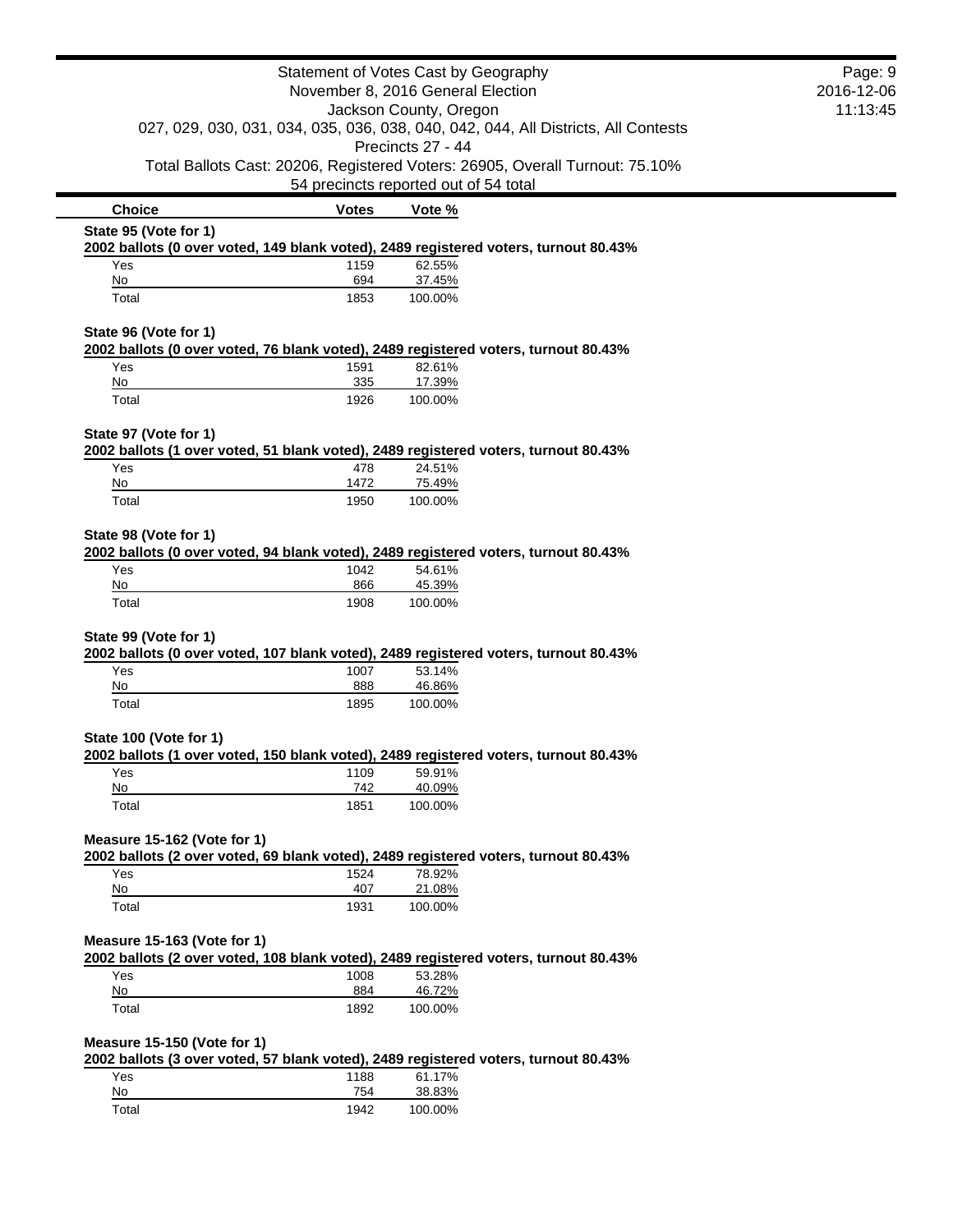|                                                                                                                     |                | Statement of Votes Cast by Geography<br>November 8, 2016 General Election |                                                                                    | Page: 10<br>2016-12-06 |
|---------------------------------------------------------------------------------------------------------------------|----------------|---------------------------------------------------------------------------|------------------------------------------------------------------------------------|------------------------|
|                                                                                                                     |                |                                                                           |                                                                                    |                        |
|                                                                                                                     |                | Jackson County, Oregon                                                    |                                                                                    | 11:13:45               |
|                                                                                                                     |                | Precincts 27 - 44                                                         | 027, 029, 030, 031, 034, 035, 036, 038, 040, 042, 044, All Districts, All Contests |                        |
|                                                                                                                     |                |                                                                           | Total Ballots Cast: 20206, Registered Voters: 26905, Overall Turnout: 75.10%       |                        |
|                                                                                                                     |                | 54 precincts reported out of 54 total                                     |                                                                                    |                        |
| <b>Choice</b>                                                                                                       | <b>Votes</b>   | Vote %                                                                    |                                                                                    |                        |
| Measure 15-151 (Vote for 1)                                                                                         |                |                                                                           |                                                                                    |                        |
| 2002 ballots (1 over voted, 76 blank voted), 2489 registered voters, turnout 80.43%<br>Yes                          | 1552           | 80.62%                                                                    |                                                                                    |                        |
| No                                                                                                                  | 373            | 19.38%                                                                    |                                                                                    |                        |
| Total                                                                                                               | 1925           | 100.00%                                                                   |                                                                                    |                        |
| Measure 15-161 (Vote for 1)<br>2002 ballots (1 over voted, 118 blank voted), 2489 registered voters, turnout 80.43% |                |                                                                           |                                                                                    |                        |
| Yes                                                                                                                 | 457            | 24.28%                                                                    |                                                                                    |                        |
| No                                                                                                                  | 1425           | 75.72%                                                                    |                                                                                    |                        |
| Total                                                                                                               | 1882           | 100.00%                                                                   |                                                                                    |                        |
|                                                                                                                     |                |                                                                           |                                                                                    |                        |
| Measure 15-164 (Vote for 1)<br>2002 ballots (0 over voted, 147 blank voted), 2489 registered voters, turnout 80.43% |                |                                                                           |                                                                                    |                        |
| Yes                                                                                                                 | 446            | 24.04%                                                                    |                                                                                    |                        |
| No                                                                                                                  | 1409           | 75.96%                                                                    |                                                                                    |                        |
| Total                                                                                                               | 1855           | 100.00%                                                                   |                                                                                    |                        |
| <b>Precinct 030</b>                                                                                                 |                |                                                                           |                                                                                    |                        |
| United States President and Vice President (Vote for 1)                                                             |                |                                                                           |                                                                                    |                        |
| 185 ballots (0 over voted, 3 blank voted), 233 registered voters, turnout 79.40%                                    |                |                                                                           |                                                                                    |                        |
| Donald Trump/Mike Pence                                                                                             | 121            | 66.48%                                                                    |                                                                                    |                        |
| Hillary Clinton/Tim Kaine                                                                                           | 51             | 28.02%                                                                    |                                                                                    |                        |
| Jill Stein/Ajamu Baraka<br>Gary Johnson/Bill Weld                                                                   | 4<br>3         | 2.20%<br>1.65%                                                            |                                                                                    |                        |
| Write-in                                                                                                            | 3              | 1.65%                                                                     |                                                                                    |                        |
| Total                                                                                                               | 182            | 100.00%                                                                   |                                                                                    |                        |
|                                                                                                                     |                |                                                                           |                                                                                    |                        |
| US Senator (Vote for 1)<br>185 ballots (0 over voted, 5 blank voted), 233 registered voters, turnout 79.40%         |                |                                                                           |                                                                                    |                        |
| Steven C Reynolds                                                                                                   | 3              | 1.67%                                                                     |                                                                                    |                        |
| Ron Wyden                                                                                                           | 76             | 42.22%                                                                    |                                                                                    |                        |
| Mark Callahan                                                                                                       | 90             | 50.00%                                                                    |                                                                                    |                        |
| Eric Navickas                                                                                                       | 5              | 2.78%                                                                     |                                                                                    |                        |
| Jim Lindsay                                                                                                         | 3              | 1.67%                                                                     |                                                                                    |                        |
| Shanti S Lewallen                                                                                                   | 3              | 1.67%                                                                     |                                                                                    |                        |
| Write-in<br>Total                                                                                                   | 0<br>180       | 0.00%<br>100.00%                                                          |                                                                                    |                        |
|                                                                                                                     |                |                                                                           |                                                                                    |                        |
| US Representative, District 2 (Vote for 1)                                                                          |                |                                                                           |                                                                                    |                        |
| 185 ballots (0 over voted, 10 blank voted), 233 registered voters, turnout 79.40%                                   |                |                                                                           |                                                                                    |                        |
| Greg Walden                                                                                                         | 127            | 72.57%                                                                    |                                                                                    |                        |
| James Crary                                                                                                         | 48             | 27.43%                                                                    |                                                                                    |                        |
| Write-in                                                                                                            | 0              | 0.00%                                                                     |                                                                                    |                        |
| Total                                                                                                               | 175            | 100.00%                                                                   |                                                                                    |                        |
| Governor (Vote for 1)                                                                                               |                |                                                                           |                                                                                    |                        |
| 185 ballots (0 over voted, 5 blank voted), 233 registered voters, turnout 79.40%                                    |                |                                                                           |                                                                                    |                        |
| James Foster                                                                                                        | $\overline{4}$ | 2.22%                                                                     |                                                                                    |                        |
| Kate Brown                                                                                                          | 60             | 33.33%                                                                    |                                                                                    |                        |
| <b>Cliff Thomason</b>                                                                                               | 0              | 0.00%                                                                     |                                                                                    |                        |
| Aaron Donald Auer                                                                                                   | $\overline{7}$ | 3.89%                                                                     |                                                                                    |                        |
| <b>Bud Pierce</b>                                                                                                   | 109            | 60.56%                                                                    |                                                                                    |                        |
| Write-in                                                                                                            | 0              | 0.00%                                                                     |                                                                                    |                        |
| Total                                                                                                               | 180            | 100.00%                                                                   |                                                                                    |                        |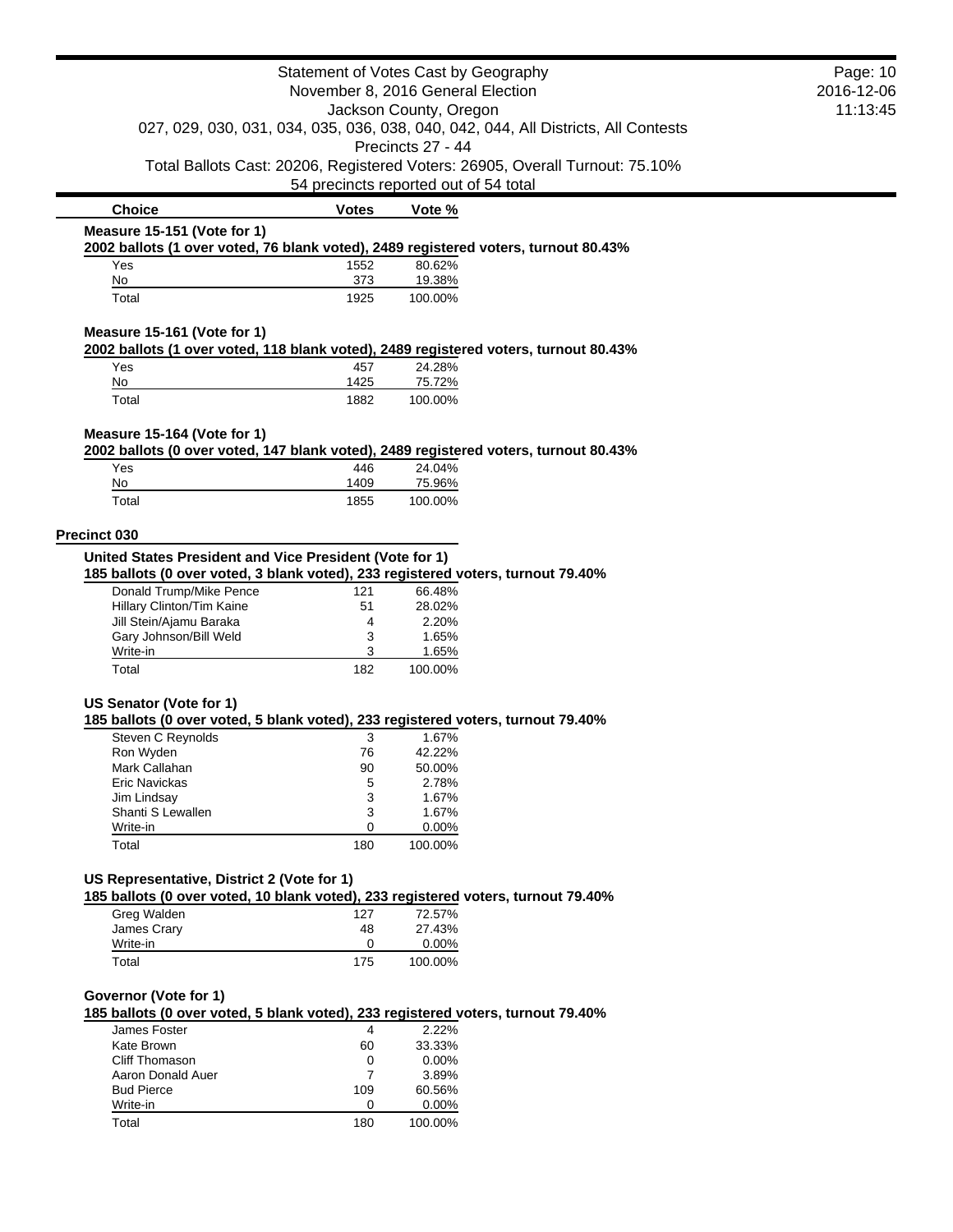|                                                                                                      | Statement of Votes Cast by Geography  |                        |                                                                                    | Page: 11   |
|------------------------------------------------------------------------------------------------------|---------------------------------------|------------------------|------------------------------------------------------------------------------------|------------|
|                                                                                                      | November 8, 2016 General Election     |                        |                                                                                    | 2016-12-06 |
|                                                                                                      |                                       | Jackson County, Oregon |                                                                                    | 11:13:45   |
|                                                                                                      |                                       |                        | 027, 029, 030, 031, 034, 035, 036, 038, 040, 042, 044, All Districts, All Contests |            |
|                                                                                                      |                                       | Precincts 27 - 44      |                                                                                    |            |
|                                                                                                      |                                       |                        | Total Ballots Cast: 20206, Registered Voters: 26905, Overall Turnout: 75.10%       |            |
|                                                                                                      | 54 precincts reported out of 54 total |                        |                                                                                    |            |
|                                                                                                      |                                       |                        |                                                                                    |            |
| <b>Choice</b>                                                                                        | <b>Votes</b>                          | Vote %                 |                                                                                    |            |
| Secretary of State (Vote for 1)                                                                      |                                       |                        |                                                                                    |            |
| 185 ballots (0 over voted, 9 blank voted), 233 registered voters, turnout 79.40%                     |                                       |                        |                                                                                    |            |
| Sharon L Durbin                                                                                      | 5                                     | 2.84%                  |                                                                                    |            |
| Dennis Richardson                                                                                    | 109                                   | 61.93%                 |                                                                                    |            |
| Paul Damian Wells                                                                                    | 5                                     | 2.84%                  |                                                                                    |            |
| <b>Brad Avakian</b>                                                                                  | 51                                    | 28.98%                 |                                                                                    |            |
| Alan Zundel                                                                                          | 3                                     | 1.70%                  |                                                                                    |            |
| Michael Marsh                                                                                        | 3                                     | 1.70%                  |                                                                                    |            |
| Write-in                                                                                             | $\Omega$                              | 0.00%                  |                                                                                    |            |
| Total                                                                                                | 176                                   | 100.00%                |                                                                                    |            |
|                                                                                                      |                                       |                        |                                                                                    |            |
| State Treasurer (Vote for 1)                                                                         |                                       |                        |                                                                                    |            |
| 185 ballots (0 over voted, 12 blank voted), 233 registered voters, turnout 79.40%                    |                                       |                        |                                                                                    |            |
| Chris Henry                                                                                          | 5                                     | 2.89%                  |                                                                                    |            |
| <b>Tobias Read</b>                                                                                   | 51                                    | 29.48%                 |                                                                                    |            |
| Jeff Gudman                                                                                          | 106                                   | 61.27%                 |                                                                                    |            |
| <b>Chris Telfer</b>                                                                                  | 11                                    | 6.36%                  |                                                                                    |            |
| Write-in                                                                                             | 0                                     | 0.00%                  |                                                                                    |            |
| Total                                                                                                | 173                                   | 100.00%                |                                                                                    |            |
|                                                                                                      |                                       |                        |                                                                                    |            |
| <b>Attorney General (Vote for 1)</b>                                                                 |                                       |                        |                                                                                    |            |
| 185 ballots (0 over voted, 13 blank voted), 233 registered voters, turnout 79.40%                    |                                       |                        |                                                                                    |            |
| Lars D H Hedbor                                                                                      | 5                                     | 2.91%                  |                                                                                    |            |
| Ellen Rosenblum                                                                                      | 62                                    | 36.05%                 |                                                                                    |            |
| Daniel Zene Crowe                                                                                    | 105                                   | 61.05%                 |                                                                                    |            |
| Write-in                                                                                             | 0                                     | 0.00%                  |                                                                                    |            |
| Total                                                                                                | 172                                   | 100.00%                |                                                                                    |            |
|                                                                                                      |                                       |                        |                                                                                    |            |
| State Senator, 28th District (Vote for 1)                                                            |                                       |                        |                                                                                    |            |
| 185 ballots (0 over voted, 16 blank voted), 233 registered voters, turnout 79.40%                    |                                       |                        |                                                                                    |            |
| <b>Todd Kepple</b>                                                                                   | 56                                    | 33.14%                 |                                                                                    |            |
| Dennis Linthicum                                                                                     | 112                                   | 66.27%                 |                                                                                    |            |
| Write-in                                                                                             | $\mathbf{1}$                          | 0.59%                  |                                                                                    |            |
| Total                                                                                                | 169                                   | 100.00%                |                                                                                    |            |
|                                                                                                      |                                       |                        |                                                                                    |            |
|                                                                                                      |                                       |                        |                                                                                    |            |
| State Representative, 55th District (Vote for 1)                                                     |                                       |                        |                                                                                    |            |
| 185 ballots (0 over voted, 11 blank voted), 233 registered voters, turnout 79.40%                    |                                       |                        |                                                                                    |            |
| Mike McLane                                                                                          | 116                                   | 66.67%                 |                                                                                    |            |
| <b>Brie S Malarkey</b>                                                                               | 58                                    | 33.33%                 |                                                                                    |            |
| Write-in                                                                                             | 0                                     | 0.00%                  |                                                                                    |            |
| Total                                                                                                | 174                                   | 100.00%                |                                                                                    |            |
|                                                                                                      |                                       |                        |                                                                                    |            |
| Judge of the Supreme Court, Position 6 (Vote for 1)                                                  |                                       |                        |                                                                                    |            |
| 185 ballots (0 over voted, 95 blank voted), 233 registered voters, turnout 79.40%                    |                                       |                        |                                                                                    |            |
| Lynn R Nakamoto                                                                                      | 84                                    | 93.33%                 |                                                                                    |            |
| Write-in                                                                                             | 6                                     | 6.67%                  |                                                                                    |            |
| Total                                                                                                | 90                                    | 100.00%                |                                                                                    |            |
|                                                                                                      |                                       |                        |                                                                                    |            |
| Judge of the Court of Appeals, Position 5 (Vote for 1)                                               |                                       |                        |                                                                                    |            |
| 185 ballots (0 over voted, 96 blank voted), 233 registered voters, turnout 79.40%                    |                                       |                        |                                                                                    |            |
|                                                                                                      |                                       |                        |                                                                                    |            |
| Scott Shorr                                                                                          | 84                                    | 94.38%                 |                                                                                    |            |
| Write-in                                                                                             | 5                                     | 5.62%                  |                                                                                    |            |
| Total                                                                                                | 89                                    | 100.00%                |                                                                                    |            |
|                                                                                                      |                                       |                        |                                                                                    |            |
| Judge of the Court of Appeals, Position 8 (Vote for 1)                                               |                                       |                        |                                                                                    |            |
|                                                                                                      |                                       |                        |                                                                                    |            |
| 185 ballots (0 over voted, 103 blank voted), 233 registered voters, turnout 79.40%<br>Roger J DeHoog |                                       |                        |                                                                                    |            |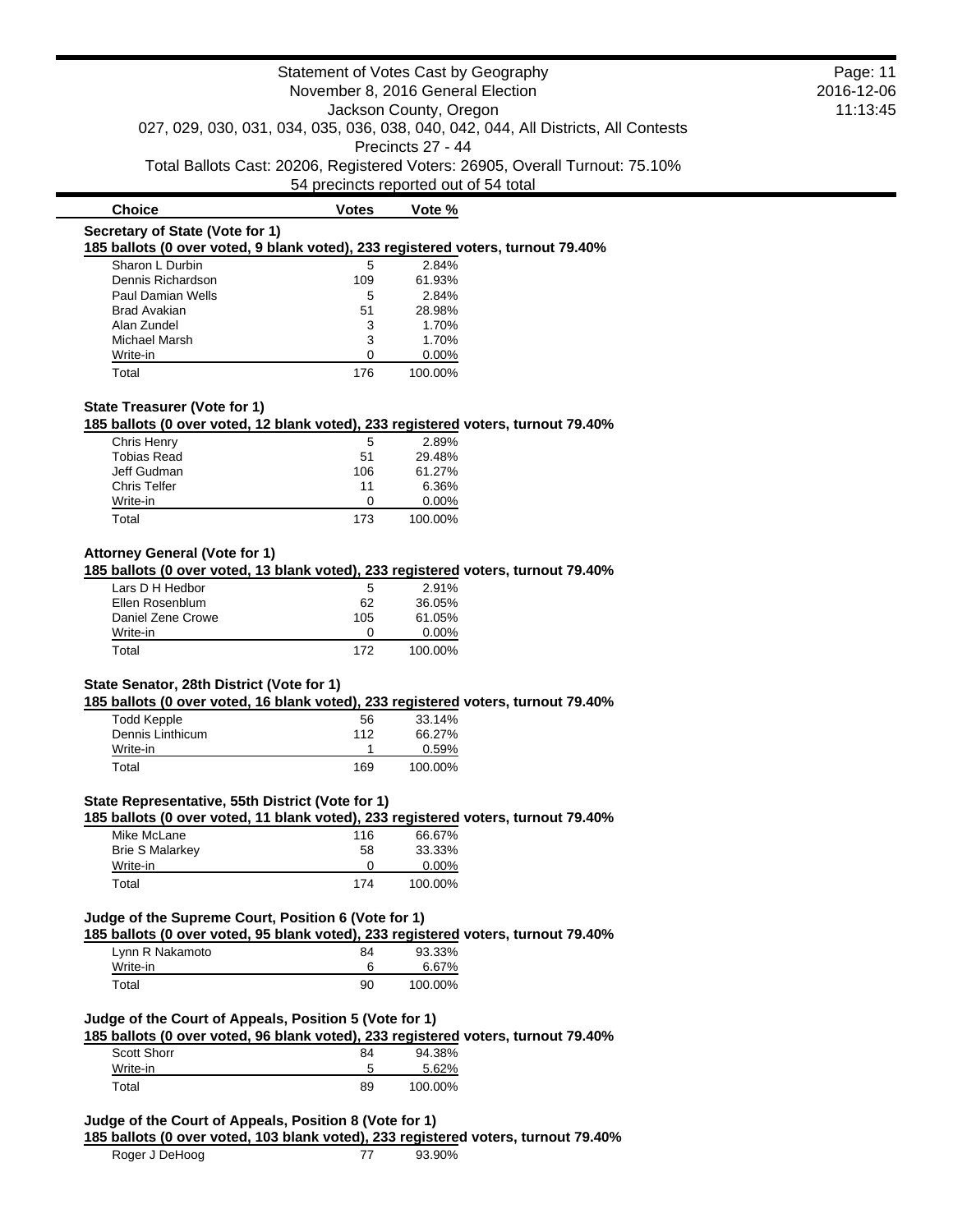|                                                                                                                                                                                                                                                                                                                                                                                                                                                                                                                                                                                                                                                                                                                                                             |                | Statement of Votes Cast by Geography<br>November 8, 2016 General Election    |                                                                                    | Page: 12<br>2016-12-06 |
|-------------------------------------------------------------------------------------------------------------------------------------------------------------------------------------------------------------------------------------------------------------------------------------------------------------------------------------------------------------------------------------------------------------------------------------------------------------------------------------------------------------------------------------------------------------------------------------------------------------------------------------------------------------------------------------------------------------------------------------------------------------|----------------|------------------------------------------------------------------------------|------------------------------------------------------------------------------------|------------------------|
|                                                                                                                                                                                                                                                                                                                                                                                                                                                                                                                                                                                                                                                                                                                                                             |                | Jackson County, Oregon                                                       |                                                                                    | 11:13:45               |
|                                                                                                                                                                                                                                                                                                                                                                                                                                                                                                                                                                                                                                                                                                                                                             |                |                                                                              | 027, 029, 030, 031, 034, 035, 036, 038, 040, 042, 044, All Districts, All Contests |                        |
|                                                                                                                                                                                                                                                                                                                                                                                                                                                                                                                                                                                                                                                                                                                                                             |                | Precincts 27 - 44                                                            |                                                                                    |                        |
|                                                                                                                                                                                                                                                                                                                                                                                                                                                                                                                                                                                                                                                                                                                                                             |                | Total Ballots Cast: 20206, Registered Voters: 26905, Overall Turnout: 75.10% |                                                                                    |                        |
|                                                                                                                                                                                                                                                                                                                                                                                                                                                                                                                                                                                                                                                                                                                                                             |                | 54 precincts reported out of 54 total                                        |                                                                                    |                        |
| <b>Choice</b>                                                                                                                                                                                                                                                                                                                                                                                                                                                                                                                                                                                                                                                                                                                                               | <b>Votes</b>   | Vote %                                                                       |                                                                                    |                        |
| Write-in                                                                                                                                                                                                                                                                                                                                                                                                                                                                                                                                                                                                                                                                                                                                                    | 5              | 6.10%                                                                        |                                                                                    |                        |
| Total                                                                                                                                                                                                                                                                                                                                                                                                                                                                                                                                                                                                                                                                                                                                                       | 82             | 100.00%                                                                      |                                                                                    |                        |
| <b>County Commissioner, Pos 2 (Vote for 1)</b>                                                                                                                                                                                                                                                                                                                                                                                                                                                                                                                                                                                                                                                                                                              |                |                                                                              |                                                                                    |                        |
| 185 ballots (0 over voted, 21 blank voted), 233 registered voters, turnout 79.40%                                                                                                                                                                                                                                                                                                                                                                                                                                                                                                                                                                                                                                                                           |                |                                                                              |                                                                                    |                        |
| <b>Jeff Thomas</b><br><b>Robert Strosser</b>                                                                                                                                                                                                                                                                                                                                                                                                                                                                                                                                                                                                                                                                                                                | 60<br>104      | 36.59%<br>63.41%                                                             |                                                                                    |                        |
| Write-in                                                                                                                                                                                                                                                                                                                                                                                                                                                                                                                                                                                                                                                                                                                                                    | 0              | 0.00%                                                                        |                                                                                    |                        |
| Total                                                                                                                                                                                                                                                                                                                                                                                                                                                                                                                                                                                                                                                                                                                                                       | 164            | 100.00%                                                                      |                                                                                    |                        |
|                                                                                                                                                                                                                                                                                                                                                                                                                                                                                                                                                                                                                                                                                                                                                             |                |                                                                              |                                                                                    |                        |
| <b>County Assessor (Vote for 1)</b><br>185 ballots (0 over voted, 53 blank voted), 233 registered voters, turnout 79.40%                                                                                                                                                                                                                                                                                                                                                                                                                                                                                                                                                                                                                                    |                |                                                                              |                                                                                    |                        |
| David Arrasmith                                                                                                                                                                                                                                                                                                                                                                                                                                                                                                                                                                                                                                                                                                                                             | 76             | 57.58%                                                                       |                                                                                    |                        |
| Angela Stuhr                                                                                                                                                                                                                                                                                                                                                                                                                                                                                                                                                                                                                                                                                                                                                | 54             | 40.91%                                                                       |                                                                                    |                        |
| Write-in                                                                                                                                                                                                                                                                                                                                                                                                                                                                                                                                                                                                                                                                                                                                                    | $\overline{2}$ | 1.52%                                                                        |                                                                                    |                        |
| Total                                                                                                                                                                                                                                                                                                                                                                                                                                                                                                                                                                                                                                                                                                                                                       | 132            | 100.00%                                                                      |                                                                                    |                        |
| Jackson Soil & Water Dist. Director, Zone 1 (Vote for 1)                                                                                                                                                                                                                                                                                                                                                                                                                                                                                                                                                                                                                                                                                                    |                |                                                                              |                                                                                    |                        |
| 185 ballots (0 over voted, 92 blank voted), 233 registered voters, turnout 79.40%                                                                                                                                                                                                                                                                                                                                                                                                                                                                                                                                                                                                                                                                           |                |                                                                              |                                                                                    |                        |
|                                                                                                                                                                                                                                                                                                                                                                                                                                                                                                                                                                                                                                                                                                                                                             | 92             | 98.92%                                                                       |                                                                                    |                        |
|                                                                                                                                                                                                                                                                                                                                                                                                                                                                                                                                                                                                                                                                                                                                                             |                |                                                                              |                                                                                    |                        |
| Marilyn Rice<br>Write-in                                                                                                                                                                                                                                                                                                                                                                                                                                                                                                                                                                                                                                                                                                                                    | 1              | 1.08%                                                                        |                                                                                    |                        |
| Total                                                                                                                                                                                                                                                                                                                                                                                                                                                                                                                                                                                                                                                                                                                                                       | 93             | 100.00%                                                                      |                                                                                    |                        |
| Barbara Niedermeyer                                                                                                                                                                                                                                                                                                                                                                                                                                                                                                                                                                                                                                                                                                                                         | 91<br>0        | 100.00%                                                                      |                                                                                    |                        |
| Write-in<br>Total                                                                                                                                                                                                                                                                                                                                                                                                                                                                                                                                                                                                                                                                                                                                           | 91             | 0.00%<br>100.00%                                                             |                                                                                    |                        |
|                                                                                                                                                                                                                                                                                                                                                                                                                                                                                                                                                                                                                                                                                                                                                             |                |                                                                              |                                                                                    |                        |
|                                                                                                                                                                                                                                                                                                                                                                                                                                                                                                                                                                                                                                                                                                                                                             |                |                                                                              |                                                                                    |                        |
|                                                                                                                                                                                                                                                                                                                                                                                                                                                                                                                                                                                                                                                                                                                                                             |                |                                                                              |                                                                                    |                        |
| Juanita Wright                                                                                                                                                                                                                                                                                                                                                                                                                                                                                                                                                                                                                                                                                                                                              | 91<br>1        | 98.91%                                                                       |                                                                                    |                        |
| Write-in<br>Total                                                                                                                                                                                                                                                                                                                                                                                                                                                                                                                                                                                                                                                                                                                                           | 92             | 1.09%<br>100.00%                                                             |                                                                                    |                        |
|                                                                                                                                                                                                                                                                                                                                                                                                                                                                                                                                                                                                                                                                                                                                                             |                |                                                                              |                                                                                    |                        |
|                                                                                                                                                                                                                                                                                                                                                                                                                                                                                                                                                                                                                                                                                                                                                             |                |                                                                              |                                                                                    |                        |
| Don Hamann                                                                                                                                                                                                                                                                                                                                                                                                                                                                                                                                                                                                                                                                                                                                                  | 94             | 100.00%                                                                      |                                                                                    |                        |
| Write-in                                                                                                                                                                                                                                                                                                                                                                                                                                                                                                                                                                                                                                                                                                                                                    | 0              | 0.00%                                                                        |                                                                                    |                        |
| Total                                                                                                                                                                                                                                                                                                                                                                                                                                                                                                                                                                                                                                                                                                                                                       | 94             | 100.00%                                                                      |                                                                                    |                        |
|                                                                                                                                                                                                                                                                                                                                                                                                                                                                                                                                                                                                                                                                                                                                                             |                |                                                                              |                                                                                    |                        |
|                                                                                                                                                                                                                                                                                                                                                                                                                                                                                                                                                                                                                                                                                                                                                             |                |                                                                              |                                                                                    |                        |
| <b>Ronald W Hillers</b>                                                                                                                                                                                                                                                                                                                                                                                                                                                                                                                                                                                                                                                                                                                                     | 90             | 100.00%                                                                      |                                                                                    |                        |
| Write-in                                                                                                                                                                                                                                                                                                                                                                                                                                                                                                                                                                                                                                                                                                                                                    | 0              | 0.00%                                                                        |                                                                                    |                        |
| Total                                                                                                                                                                                                                                                                                                                                                                                                                                                                                                                                                                                                                                                                                                                                                       | 90             | 100.00%                                                                      |                                                                                    |                        |
|                                                                                                                                                                                                                                                                                                                                                                                                                                                                                                                                                                                                                                                                                                                                                             |                |                                                                              |                                                                                    |                        |
| Stan Dean                                                                                                                                                                                                                                                                                                                                                                                                                                                                                                                                                                                                                                                                                                                                                   | 92             | 100.00%                                                                      |                                                                                    |                        |
| Jackson Soil & Water Dist, Director Zone 2 (Vote for 1)<br>185 ballots (0 over voted, 94 blank voted), 233 registered voters, turnout 79.40%<br>Jackson Soil & Water Dist. Director, Zone 3 (Vote for 1)<br>185 ballots (0 over voted, 93 blank voted), 233 registered voters, turnout 79.40%<br>Jackson Soil & Water Dist. Director, Zone 4 (Vote for 1)<br>185 ballots (0 over voted, 91 blank voted), 233 registered voters, turnout 79.40%<br>Jackson Soil & Water Dist. Director, Zone 5 (Vote for 1)<br>185 ballots (0 over voted, 95 blank voted), 233 registered voters, turnout 79.40%<br>Jackson Soil & Water Dist.Dir.At Large, #2 (Vote for 1)<br>185 ballots (0 over voted, 93 blank voted), 233 registered voters, turnout 79.40%<br>Write-in | 0              | 0.00%                                                                        |                                                                                    |                        |

| Allen Dobney | 19.72% |
|--------------|--------|
|--------------|--------|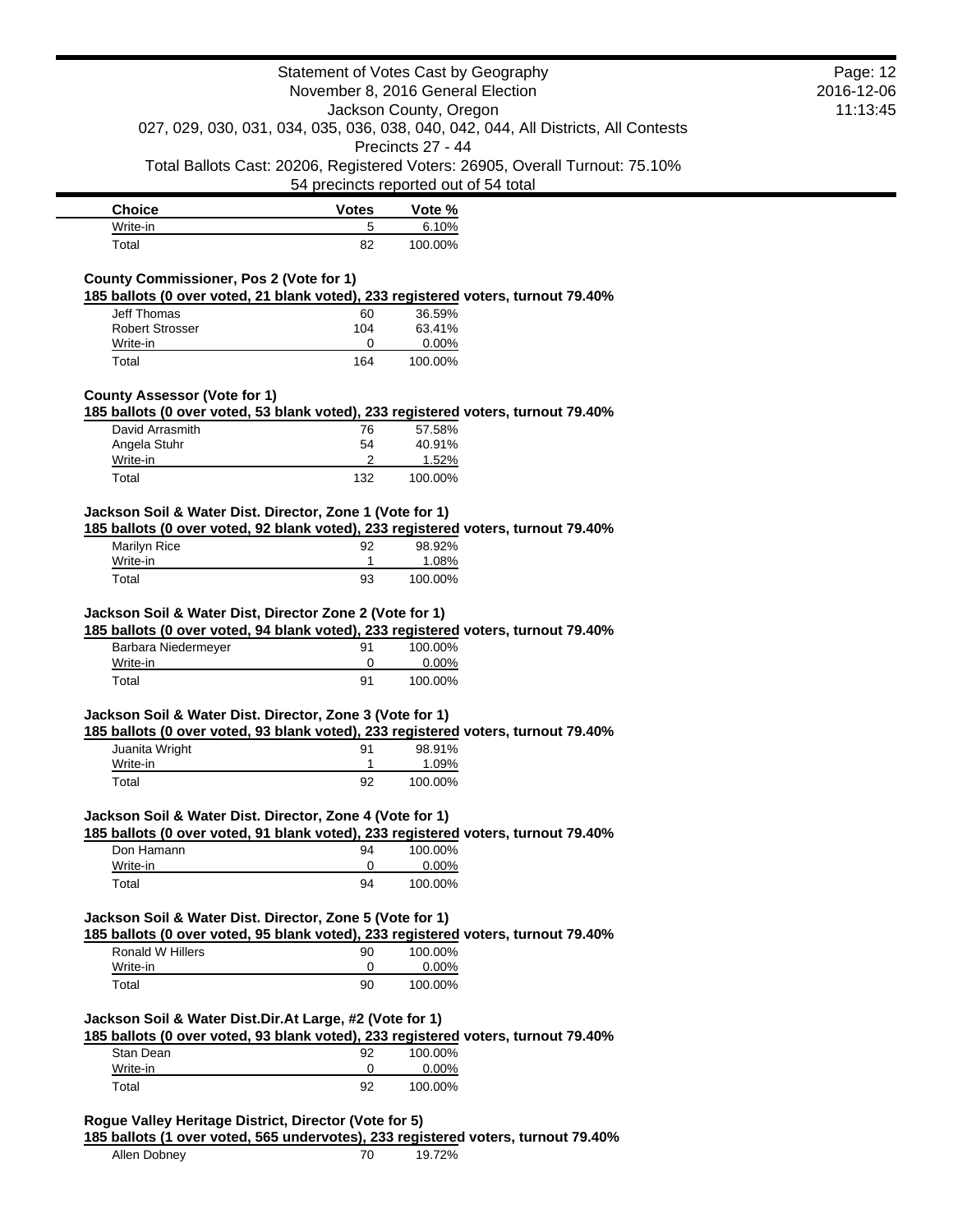| <b>Choice</b>          | Votes | Vote %  |
|------------------------|-------|---------|
| Charleen M Brown       | 66    | 18.59%  |
| Stephanie S Butler     | 70    | 19.72%  |
| <b>Ronald Medinger</b> | 67    | 18.87%  |
| <b>Dennis Powers</b>   | 74    | 20.85%  |
| Write-in               | 2     | 0.56%   |
| Write In               | 2     | 0.56%   |
| Write In               | 2     | 0.56%   |
| Write In               | 1     | 0.28%   |
| Write In               |       | 0.28%   |
| Total                  | 355   | 100.00% |

#### **State 94 (Vote for 1)**

#### **185 ballots (0 over voted, 11 blank voted), 233 registered voters, turnout 79.40%**

|       | ---             | __                  |
|-------|-----------------|---------------------|
| Yes   | 50              | 28.74%              |
| No    | 12 <sub>A</sub> | 1.26%<br>$\prime$ 1 |
| Total | 174             | 100.00%             |

#### **State 95 (Vote for 1)**

### **185 ballots (0 over voted, 12 blank voted), 233 registered voters, turnout 79.40%**

| Yes   | 83  | 47.98%  |
|-------|-----|---------|
| No    | 90  | 52.02%  |
| Total | 173 | 100.00% |

#### **State 96 (Vote for 1)**

#### **185 ballots (0 over voted, 7 blank voted), 233 registered voters, turnout 79.40%**

| Yes         | 157 | 88.20%  |
|-------------|-----|---------|
| No          | つイ  | 11.80%  |
| $\tau$ otal | 178 | 100.00% |

#### **State 97 (Vote for 1)**

#### **185 ballots (0 over voted, 1 blank voted), 233 registered voters, turnout 79.40%**

| Yes   | 51  | 27.72%  |
|-------|-----|---------|
| No    | 133 | 72.28%  |
| Total | 184 | 100.00% |

#### **State 98 (Vote for 1)**

# **185 ballots (0 over voted, 10 blank voted), 233 registered voters, turnout 79.40%**

| Yes   | 94  | 53.71%  |
|-------|-----|---------|
| No    | 81  | 46.29%  |
| Total | 175 | 100.00% |

### **State 99 (Vote for 1)**

# **185 ballots (0 over voted, 7 blank voted), 233 registered voters, turnout 79.40%**

| Yes   | 101 | 56.74%  |
|-------|-----|---------|
| No    |     | 43.26%  |
| Total | 178 | 100.00% |

## **State 100 (Vote for 1)**

|       |     |         | 185 ballots (0 over voted, 9 blank voted), 233 registered voters, turnout 79.40% |
|-------|-----|---------|----------------------------------------------------------------------------------|
| Yes   | 94  | 53.41%  |                                                                                  |
| No    | 82  | 46.59%  |                                                                                  |
| Total | 176 | 100.00% |                                                                                  |

## **Measure 15-162 (Vote for 1)**

# **185 ballots (0 over voted, 5 blank voted), 233 registered voters, turnout 79.40%**

| Yes | 123 | 68.33% |  |
|-----|-----|--------|--|
| No  | --  | 31.67% |  |

Page: 13 2016-12-06 11:13:45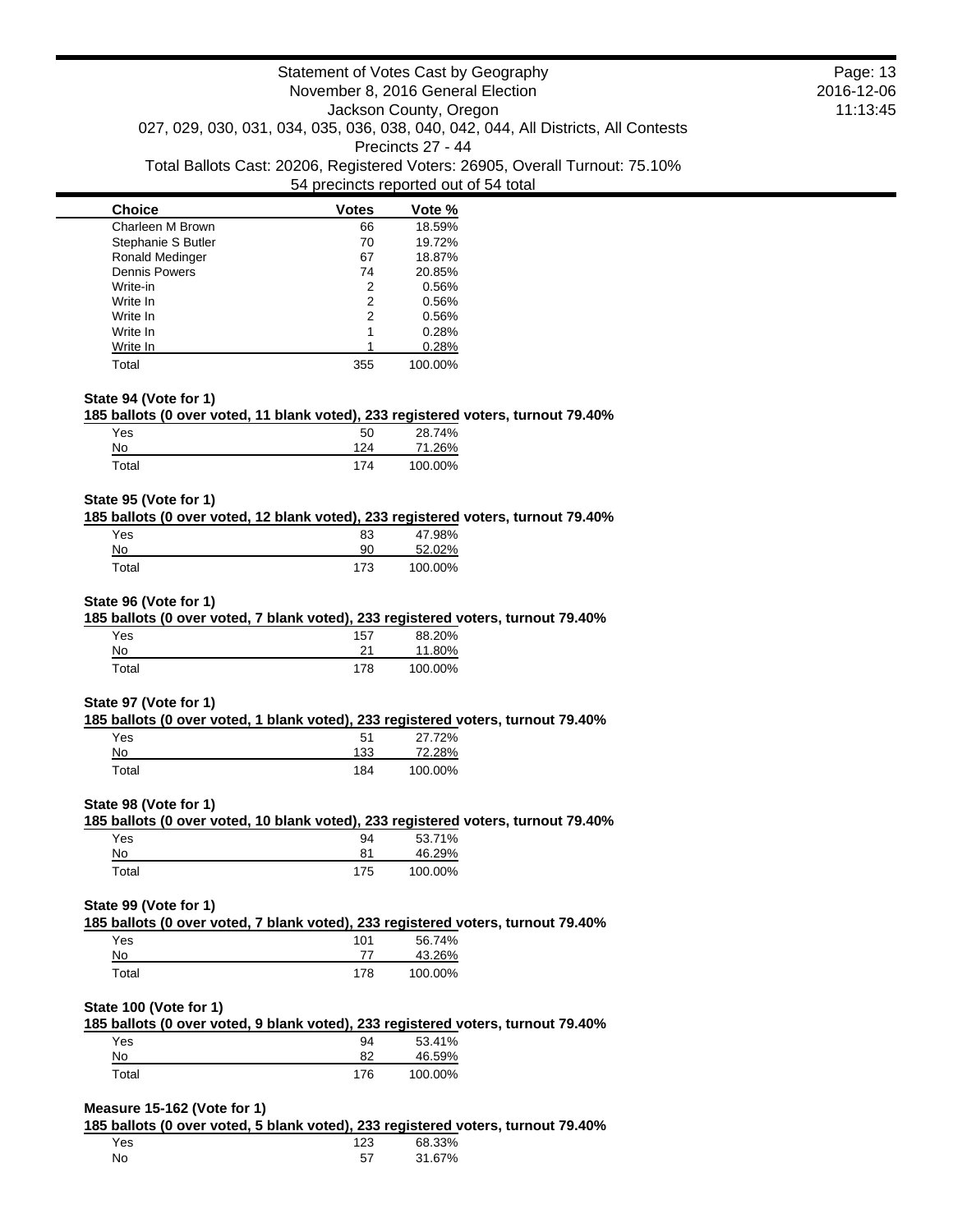|                                                                                                                  | Statement of Votes Cast by Geography  |                   |                                                                                    | Page: 14<br>2016-12-06 |
|------------------------------------------------------------------------------------------------------------------|---------------------------------------|-------------------|------------------------------------------------------------------------------------|------------------------|
| November 8, 2016 General Election<br>Jackson County, Oregon                                                      |                                       | 11:13:45          |                                                                                    |                        |
|                                                                                                                  |                                       |                   | 027, 029, 030, 031, 034, 035, 036, 038, 040, 042, 044, All Districts, All Contests |                        |
|                                                                                                                  |                                       | Precincts 27 - 44 |                                                                                    |                        |
|                                                                                                                  | 54 precincts reported out of 54 total |                   | Total Ballots Cast: 20206, Registered Voters: 26905, Overall Turnout: 75.10%       |                        |
| <b>Choice</b>                                                                                                    | <b>Votes</b>                          | Vote %            |                                                                                    |                        |
| Total                                                                                                            | 180                                   | 100.00%           |                                                                                    |                        |
| Measure 15-163 (Vote for 1)<br>185 ballots (0 over voted, 12 blank voted), 233 registered voters, turnout 79.40% |                                       |                   |                                                                                    |                        |
| Yes                                                                                                              | 95                                    | 54.91%            |                                                                                    |                        |
| No                                                                                                               | 78                                    | 45.09%            |                                                                                    |                        |
| Total                                                                                                            | 173                                   | 100.00%           |                                                                                    |                        |
| Measure 15-161 (Vote for 1)<br>185 ballots (0 over voted, 6 blank voted), 233 registered voters, turnout 79.40%  |                                       |                   |                                                                                    |                        |
| Yes                                                                                                              | 48                                    | 26.82%            |                                                                                    |                        |
| No                                                                                                               | 131                                   | 73.18%            |                                                                                    |                        |
| Total                                                                                                            | 179                                   | 100.00%           |                                                                                    |                        |
| Measure 15-164 (Vote for 1)                                                                                      |                                       |                   |                                                                                    |                        |
| 185 ballots (0 over voted, 12 blank voted), 233 registered voters, turnout 79.40%                                |                                       |                   |                                                                                    |                        |
| Yes                                                                                                              | 54                                    | 31.21%            |                                                                                    |                        |
| No                                                                                                               | 119                                   | 68.79%            |                                                                                    |                        |
| Total                                                                                                            | 173                                   | 100.00%           |                                                                                    |                        |
| Precinct 031                                                                                                     |                                       |                   |                                                                                    |                        |
| United States President and Vice President (Vote for 1)                                                          |                                       |                   |                                                                                    |                        |
| 992 ballots (0 over voted, 11 blank voted), 1305 registered voters, turnout 76.02%                               |                                       |                   |                                                                                    |                        |
| Donald Trump/Mike Pence                                                                                          | 706                                   | 71.97%            |                                                                                    |                        |
| Hillary Clinton/Tim Kaine<br>Jill Stein/Ajamu Baraka                                                             | 217                                   | 22.12%<br>1.43%   |                                                                                    |                        |
| Gary Johnson/Bill Weld                                                                                           | 14<br>29                              | 2.96%             |                                                                                    |                        |
| Write-in                                                                                                         | 15                                    | 1.53%             |                                                                                    |                        |
| Total                                                                                                            | 981                                   | 100.00%           |                                                                                    |                        |
| US Senator (Vote for 1)                                                                                          |                                       |                   |                                                                                    |                        |
| 992 ballots (0 over voted, 45 blank voted), 1305 registered voters, turnout 76.02%                               |                                       |                   |                                                                                    |                        |
| Steven C Reynolds                                                                                                | 30                                    | 3.17%             |                                                                                    |                        |
| Ron Wyden                                                                                                        | 357                                   | 37.70%            |                                                                                    |                        |
| Mark Callahan                                                                                                    | 521                                   | 55.02%            |                                                                                    |                        |
| <b>Eric Navickas</b>                                                                                             | 13<br>9                               | 1.37%<br>0.95%    |                                                                                    |                        |
| Jim Lindsay<br>Shanti S Lewallen                                                                                 | 16                                    | 1.69%             |                                                                                    |                        |
| Write-in                                                                                                         | 1                                     | 0.11%             |                                                                                    |                        |
| Total                                                                                                            | 947                                   | 100.00%           |                                                                                    |                        |
| US Representative, District 2 (Vote for 1)                                                                       |                                       |                   |                                                                                    |                        |
| 992 ballots (0 over voted, 55 blank voted), 1305 registered voters, turnout 76.02%                               |                                       |                   |                                                                                    |                        |
| Greg Walden                                                                                                      | 762                                   | 81.32%            |                                                                                    |                        |
| James Crary                                                                                                      | 173                                   | 18.46%            |                                                                                    |                        |
| Write-in                                                                                                         | 2                                     | 0.21%             |                                                                                    |                        |
| Total                                                                                                            | 937                                   | 100.00%           |                                                                                    |                        |
| Governor (Vote for 1)                                                                                            |                                       |                   |                                                                                    |                        |
| 992 ballots (0 over voted, 47 blank voted), 1305 registered voters, turnout 76.02%                               |                                       |                   |                                                                                    |                        |
| James Foster<br>Kate Brown                                                                                       | 17                                    | 1.80%             |                                                                                    |                        |
| Cliff Thomason                                                                                                   | 252<br>21                             | 26.67%<br>2.22%   |                                                                                    |                        |
| Aaron Donald Auer                                                                                                | 14                                    | 1.48%             |                                                                                    |                        |
| <b>Bud Pierce</b>                                                                                                | 641                                   | 67.83%            |                                                                                    |                        |
| Write-in                                                                                                         | 0                                     | 0.00%             |                                                                                    |                        |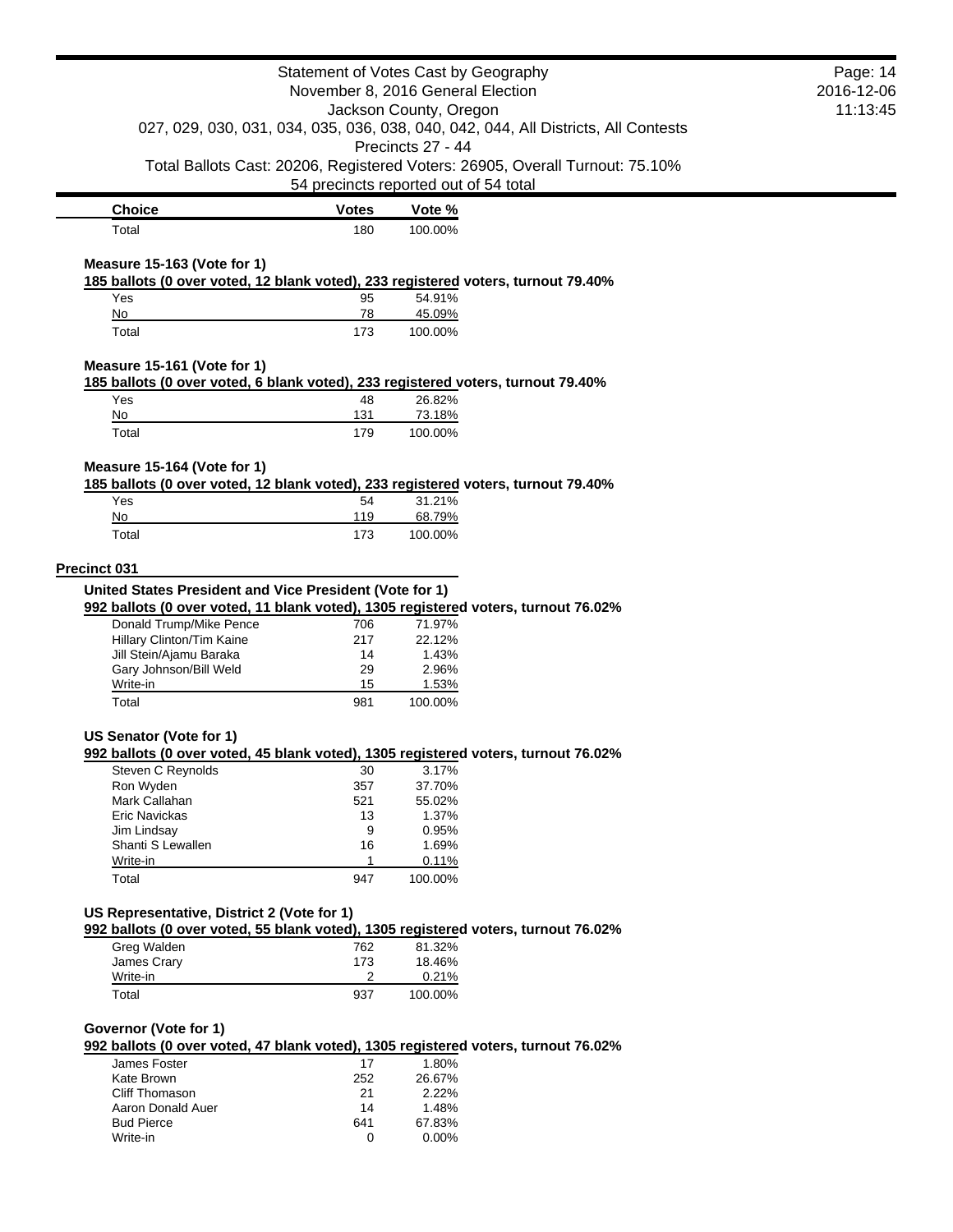| <b>Choice</b> | <b>Votes</b> | Vote %  |
|---------------|--------------|---------|
| Total         | 945          | 100.00% |

## **Secretary of State (Vote for 1)**

**992 ballots (0 over voted, 71 blank voted), 1305 registered voters, turnout 76.02%**

| Sharon L Durbin     | 19  | 2.06%   |
|---------------------|-----|---------|
| Dennis Richardson   | 659 | 71.55%  |
| Paul Damian Wells   | 36  | 3.91%   |
| <b>Brad Avakian</b> | 181 | 19.65%  |
| Alan Zundel         | 17  | 1.85%   |
| Michael Marsh       | 8   | 0.87%   |
| Write-in            |     | 0.11%   |
| Total               | 921 | 100.00% |

## **State Treasurer (Vote for 1)**

**992 ballots (0 over voted, 87 blank voted), 1305 registered voters, turnout 76.02%**

| Chris Henry         | 30  | 3.31%    |
|---------------------|-----|----------|
| <b>Tobias Read</b>  | 191 | 21.10%   |
| Jeff Gudman         | 606 | 66.96%   |
| <b>Chris Telfer</b> | 78  | 8.62%    |
| Write-in            | 0   | $0.00\%$ |
| Total               | 905 | 100.00%  |

#### **Attorney General (Vote for 1)**

**992 ballots (0 over voted, 87 blank voted), 1305 registered voters, turnout 76.02%**

| Lars D H Hedbor   | 29                | 3.20%    |
|-------------------|-------------------|----------|
| Ellen Rosenblum   | 253               | 27.96%   |
| Daniel Zene Crowe | 623               | 68.84%   |
| Write-in          | $\mathbf{\Omega}$ | $0.00\%$ |
| Total             | 905               | 100.00%  |

#### **State Senator, 2nd District (Vote for 1)**

#### **39 ballots (0 over voted, 13 blank voted), 60 registered voters, turnout 65.00%**

| Herman Baertschiger | 23 | 88.46%  |
|---------------------|----|---------|
| Write-in            |    | 11.54%  |
| Total               | 26 | 100.00% |

## **State Senator, 28th District (Vote for 1)**

**953 ballots (0 over voted, 106 blank voted), 1245 registered voters, turnout 76.55%**

| Todd Kepple      | 221 | 26.09%   |
|------------------|-----|----------|
| Dennis Linthicum | 623 | 73.55%   |
| Write-in         |     | $0.35\%$ |
| Total            | 847 | 100.00%  |

## **State Representative, 4th District (Vote for 1)**

**39 ballots (0 over voted, 12 blank voted), 60 registered voters, turnout 65.00%**

| Duane A Stark | 24 | 88.89%  |
|---------------|----|---------|
| Write-in      |    | 11.11%  |
| Total         | 27 | 100.00% |

## **State Representative, 55th District (Vote for 1)**

**953 ballots (0 over voted, 108 blank voted), 1245 registered voters, turnout 76.55%**

| Mike McLane            | 641 | 75.86%   |
|------------------------|-----|----------|
| <b>Brie S Malarkey</b> | 203 | 24.02%   |
| Write-in               |     | $0.12\%$ |
| Total                  | 845 | 100.00%  |

Page: 15 2016-12-06 11:13:45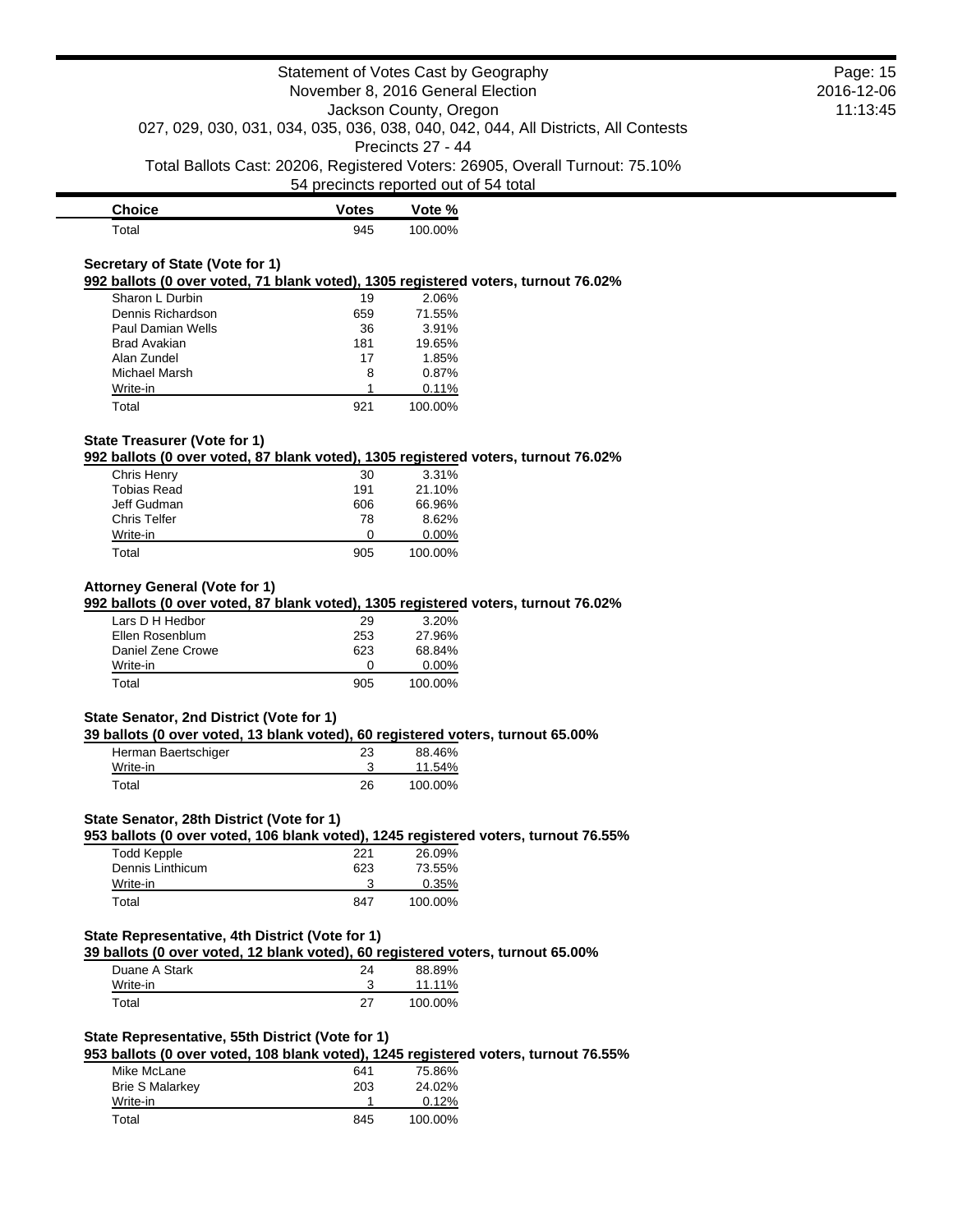|                                                          |              | Statement of Votes Cast by Geography<br>November 8, 2016 General Election                               | Page: 16<br>2016-12-06 |
|----------------------------------------------------------|--------------|---------------------------------------------------------------------------------------------------------|------------------------|
|                                                          |              | Jackson County, Oregon                                                                                  | 11:13:45               |
|                                                          |              | 027, 029, 030, 031, 034, 035, 036, 038, 040, 042, 044, All Districts, All Contests<br>Precincts 27 - 44 |                        |
|                                                          |              | Total Ballots Cast: 20206, Registered Voters: 26905, Overall Turnout: 75.10%                            |                        |
|                                                          |              | 54 precincts reported out of 54 total                                                                   |                        |
| <b>Choice</b>                                            | <b>Votes</b> | Vote %                                                                                                  |                        |
| Judge of the Supreme Court, Position 6 (Vote for 1)      |              | 992 ballots (0 over voted, 473 blank voted), 1305 registered voters, turnout 76.02%                     |                        |
| Lynn R Nakamoto                                          | 501          | 96.53%                                                                                                  |                        |
| Write-in<br>Total                                        | 18<br>519    | 3.47%<br>100.00%                                                                                        |                        |
| Judge of the Court of Appeals, Position 5 (Vote for 1)   |              |                                                                                                         |                        |
|                                                          |              | 992 ballots (0 over voted, 489 blank voted), 1305 registered voters, turnout 76.02%                     |                        |
| Scott Shorr<br>Write-in                                  | 487<br>16    | 96.82%<br>3.18%                                                                                         |                        |
| Total                                                    | 503          | 100.00%                                                                                                 |                        |
| Judge of the Court of Appeals, Position 8 (Vote for 1)   |              |                                                                                                         |                        |
|                                                          |              | 992 ballots (0 over voted, 501 blank voted), 1305 registered voters, turnout 76.02%                     |                        |
| Roger J DeHoog                                           | 476          | 96.95%                                                                                                  |                        |
| Write-in<br>Total                                        | 15<br>491    | 3.05%<br>100.00%                                                                                        |                        |
| County Commissioner, Pos 2 (Vote for 1)                  |              |                                                                                                         |                        |
|                                                          |              | 992 ballots (0 over voted, 116 blank voted), 1305 registered voters, turnout 76.02%                     |                        |
| <b>Jeff Thomas</b>                                       | 226          | 25.80%                                                                                                  |                        |
| <b>Robert Strosser</b>                                   | 649<br>1     | 74.09%<br>0.11%                                                                                         |                        |
| Write-in                                                 |              |                                                                                                         |                        |
| Total                                                    | 876          | 100.00%                                                                                                 |                        |
|                                                          |              |                                                                                                         |                        |
| <b>County Assessor (Vote for 1)</b>                      |              |                                                                                                         |                        |
| David Arrasmith                                          | 480          | 992 ballots (0 over voted, 281 blank voted), 1305 registered voters, turnout 76.02%<br>67.51%           |                        |
| Angela Stuhr                                             | 230          | 32.35%                                                                                                  |                        |
| Write-in                                                 | 1            | 0.14%                                                                                                   |                        |
| Total                                                    | 711          | 100.00%                                                                                                 |                        |
| Jackson Soil & Water Dist. Director, Zone 1 (Vote for 1) |              |                                                                                                         |                        |
| Marilyn Rice                                             | 493          | 992 ballots (1 over voted, 491 blank voted), 1305 registered voters, turnout 76.02%<br>98.60%           |                        |
| Write-in                                                 | 7            | 1.40%                                                                                                   |                        |
| Total                                                    | 500          | 100.00%                                                                                                 |                        |
| Jackson Soil & Water Dist, Director Zone 2 (Vote for 1)  |              |                                                                                                         |                        |
|                                                          |              | 992 ballots (0 over voted, 497 blank voted), 1305 registered voters, turnout 76.02%                     |                        |
| Barbara Niedermeyer                                      | 486          | 98.18%                                                                                                  |                        |
| Write-in<br>Total                                        | 9<br>495     | 1.82%<br>100.00%                                                                                        |                        |
|                                                          |              |                                                                                                         |                        |
| Jackson Soil & Water Dist. Director, Zone 3 (Vote for 1) |              |                                                                                                         |                        |
| Juanita Wright                                           | 477          | 992 ballots (0 over voted, 507 blank voted), 1305 registered voters, turnout 76.02%<br>98.35%           |                        |
| Write-in                                                 | 8            | 1.65%                                                                                                   |                        |
| Total                                                    | 485          | 100.00%                                                                                                 |                        |
| Jackson Soil & Water Dist. Director, Zone 4 (Vote for 1) |              |                                                                                                         |                        |
|                                                          |              | 992 ballots (0 over voted, 498 blank voted), 1305 registered voters, turnout 76.02%                     |                        |
| Don Hamann                                               | 486          | 98.38%                                                                                                  |                        |
| Write-in<br>Total                                        | 8<br>494     | 1.62%<br>100.00%                                                                                        |                        |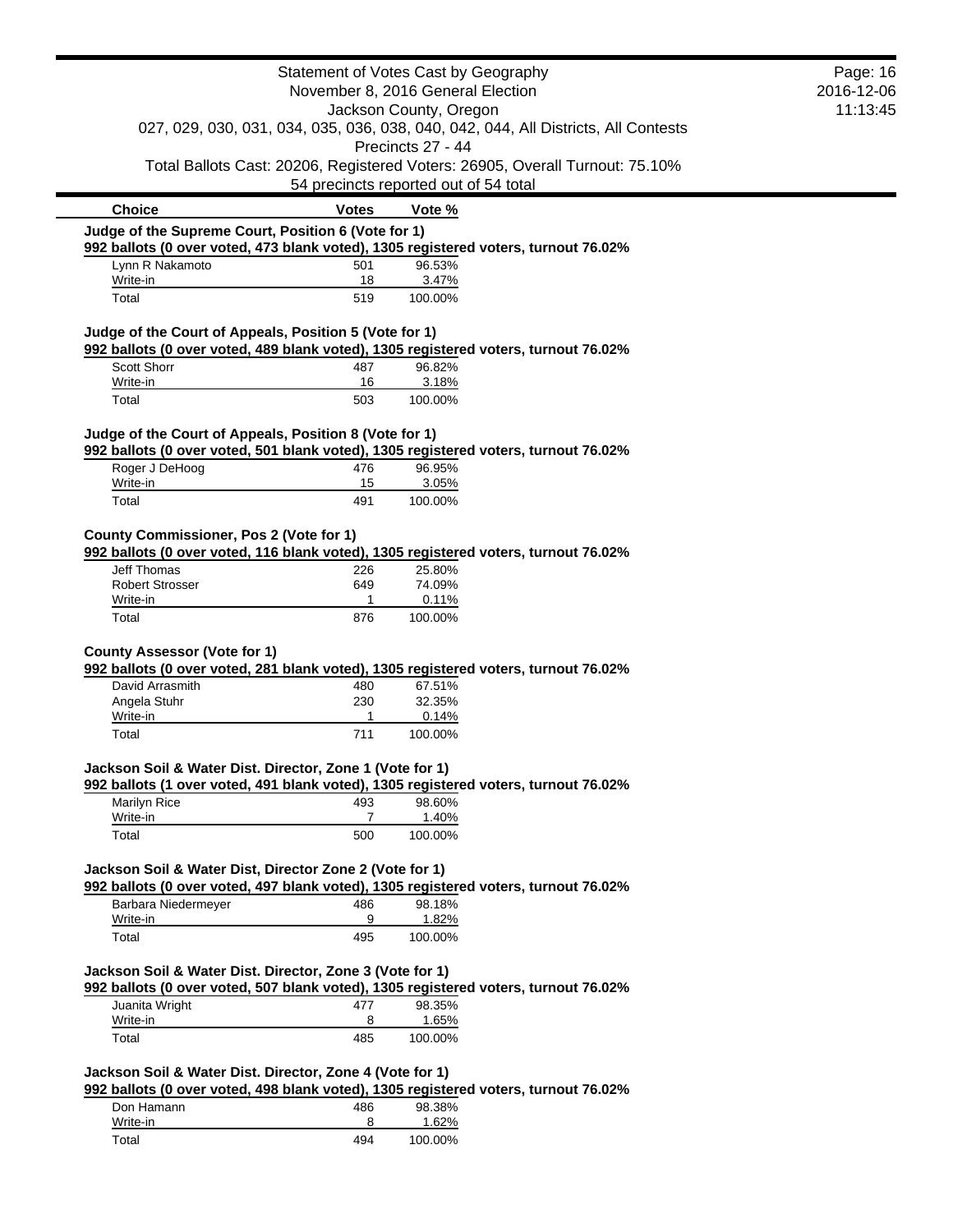|                                                                                                                                                 |              | Statement of Votes Cast by Geography                                                                    | Page: 17   |
|-------------------------------------------------------------------------------------------------------------------------------------------------|--------------|---------------------------------------------------------------------------------------------------------|------------|
|                                                                                                                                                 |              | November 8, 2016 General Election                                                                       | 2016-12-06 |
|                                                                                                                                                 |              | Jackson County, Oregon                                                                                  | 11:13:45   |
|                                                                                                                                                 |              | 027, 029, 030, 031, 034, 035, 036, 038, 040, 042, 044, All Districts, All Contests<br>Precincts 27 - 44 |            |
|                                                                                                                                                 |              | Total Ballots Cast: 20206, Registered Voters: 26905, Overall Turnout: 75.10%                            |            |
|                                                                                                                                                 |              | 54 precincts reported out of 54 total                                                                   |            |
| <b>Choice</b>                                                                                                                                   | <b>Votes</b> | Vote %                                                                                                  |            |
| Jackson Soil & Water Dist. Director, Zone 5 (Vote for 1)<br>992 ballots (0 over voted, 501 blank voted), 1305 registered voters, turnout 76.02% |              |                                                                                                         |            |
| Ronald W Hillers                                                                                                                                | 482          | 98.17%                                                                                                  |            |
| Write-in                                                                                                                                        | 9            | 1.83%                                                                                                   |            |
| Total                                                                                                                                           | 491          | 100.00%                                                                                                 |            |
| Jackson Soil & Water Dist.Dir.At Large, #2 (Vote for 1)                                                                                         |              |                                                                                                         |            |
| 992 ballots (0 over voted, 504 blank voted), 1305 registered voters, turnout 76.02%                                                             |              |                                                                                                         |            |
| Stan Dean                                                                                                                                       | 480          | 98.36%                                                                                                  |            |
| Write-in                                                                                                                                        | 8            | 1.64%                                                                                                   |            |
| Total                                                                                                                                           | 488          | 100.00%                                                                                                 |            |
| Rogue Valley Heritage District, Director (Vote for 5)                                                                                           |              |                                                                                                         |            |
| 992 ballots (0 over voted, 3068 undervotes), 1305 registered voters, turnout 76.02%                                                             |              |                                                                                                         |            |
| Allen Dobney                                                                                                                                    | 358          | 18.92%                                                                                                  |            |
| Charleen M Brown                                                                                                                                | 380          | 20.08%                                                                                                  |            |
| Stephanie S Butler                                                                                                                              | 376          | 19.87%                                                                                                  |            |
| Ronald Medinger                                                                                                                                 | 359          | 18.97%                                                                                                  |            |
| <b>Dennis Powers</b>                                                                                                                            | 386          | 20.40%                                                                                                  |            |
| Write-in                                                                                                                                        | 9            | 0.48%                                                                                                   |            |
| Write In                                                                                                                                        | 8            | 0.42%                                                                                                   |            |
| Write In                                                                                                                                        | 6            | 0.32%                                                                                                   |            |
| Write In                                                                                                                                        | 5            | 0.26%                                                                                                   |            |
| Write In                                                                                                                                        | 5            | 0.26%                                                                                                   |            |
| Total                                                                                                                                           | 1892         | 100.00%                                                                                                 |            |
| State 94 (Vote for 1)<br>992 ballots (0 over voted, 70 blank voted), 1305 registered voters, turnout 76.02%                                     |              |                                                                                                         |            |
| Yes                                                                                                                                             | 235          | 25.49%                                                                                                  |            |
| No                                                                                                                                              | 687          | 74.51%                                                                                                  |            |
| Total                                                                                                                                           | 922          | 100.00%                                                                                                 |            |
| State 95 (Vote for 1)                                                                                                                           |              |                                                                                                         |            |
| 992 ballots (0 over voted, 82 blank voted), 1305 registered voters, turnout 76.02%                                                              |              |                                                                                                         |            |
| Yes                                                                                                                                             | 522          | 57.36%                                                                                                  |            |
| No                                                                                                                                              | 388          | 42.64%                                                                                                  |            |
| Total                                                                                                                                           | 910          | 100.00%                                                                                                 |            |
| State 96 (Vote for 1)                                                                                                                           |              |                                                                                                         |            |
| 992 ballots (0 over voted, 43 blank voted), 1305 registered voters, turnout 76.02%<br>Yes                                                       | 810          | 85.35%                                                                                                  |            |
| No                                                                                                                                              | 139          | 14.65%                                                                                                  |            |
| Total                                                                                                                                           | 949          | 100.00%                                                                                                 |            |
| State 97 (Vote for 1)                                                                                                                           |              |                                                                                                         |            |
| 992 ballots (0 over voted, 19 blank voted), 1305 registered voters, turnout 76.02%                                                              |              |                                                                                                         |            |
| Yes                                                                                                                                             | 217          | 22.30%                                                                                                  |            |
| $No$                                                                                                                                            | 756          | 77.70%                                                                                                  |            |
| Total                                                                                                                                           | 973          | 100.00%                                                                                                 |            |
|                                                                                                                                                 |              |                                                                                                         |            |
| State 98 (Vote for 1)<br>992 ballots (0 over voted, 52 blank voted), 1305 registered voters, turnout 76.02%                                     |              |                                                                                                         |            |
| Yes                                                                                                                                             | 457          | 48.62%                                                                                                  |            |
| No                                                                                                                                              | 483          | 51.38%                                                                                                  |            |
|                                                                                                                                                 |              |                                                                                                         |            |

Total 940 100.00%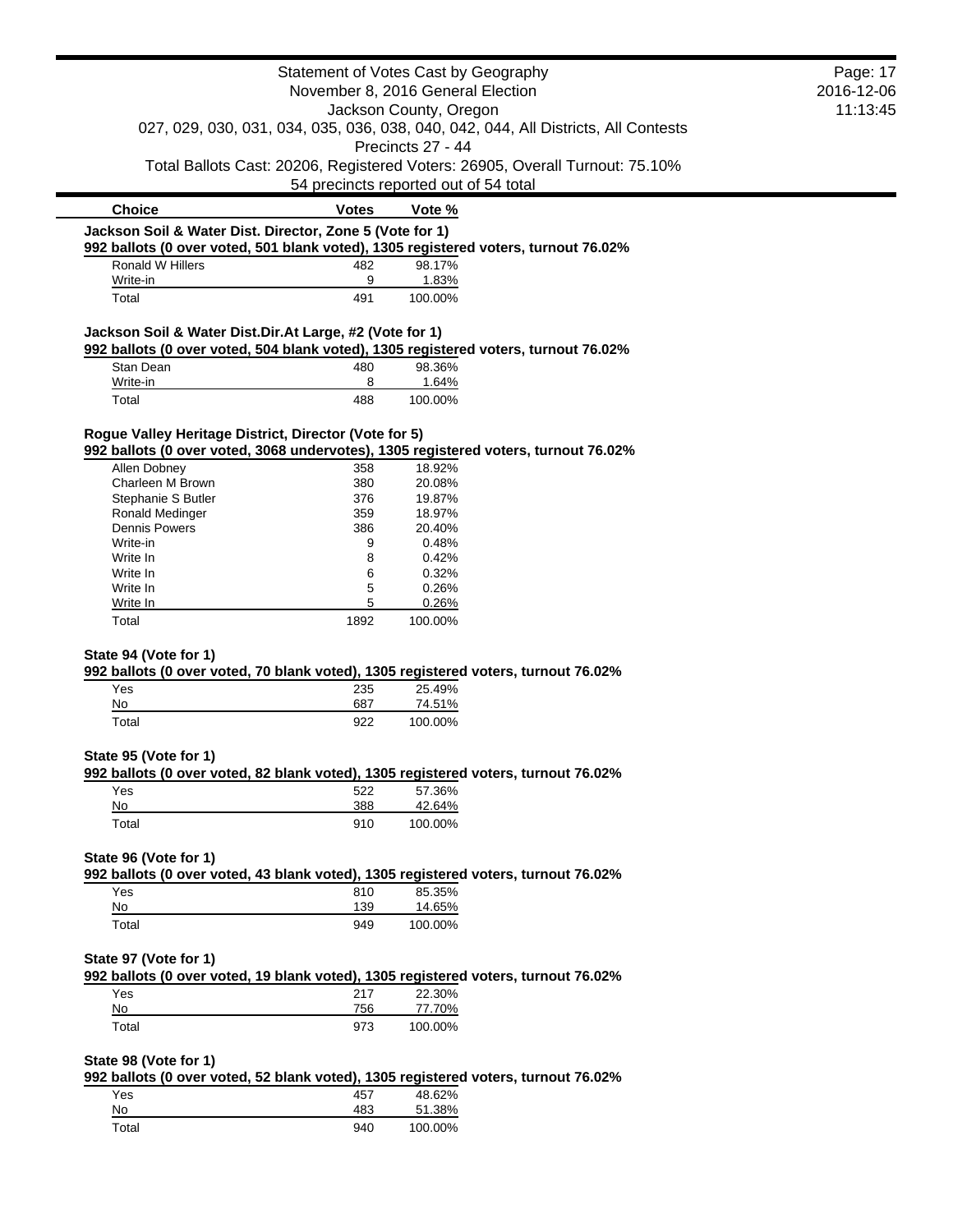|                                                                                                                   |                    | Statement of Votes Cast by Geography  |                                                                                    | Page: 18 |
|-------------------------------------------------------------------------------------------------------------------|--------------------|---------------------------------------|------------------------------------------------------------------------------------|----------|
| November 8, 2016 General Election                                                                                 |                    |                                       | 2016-12-06                                                                         |          |
|                                                                                                                   |                    | Jackson County, Oregon                |                                                                                    | 11:13:45 |
|                                                                                                                   |                    | Precincts 27 - 44                     | 027, 029, 030, 031, 034, 035, 036, 038, 040, 042, 044, All Districts, All Contests |          |
|                                                                                                                   |                    | 54 precincts reported out of 54 total | Total Ballots Cast: 20206, Registered Voters: 26905, Overall Turnout: 75.10%       |          |
| <b>Choice</b>                                                                                                     | <b>Votes</b>       | Vote %                                |                                                                                    |          |
| State 99 (Vote for 1)<br>992 ballots (0 over voted, 58 blank voted), 1305 registered voters, turnout 76.02%       |                    |                                       |                                                                                    |          |
| Yes                                                                                                               | 506                | 54.18%                                |                                                                                    |          |
| No                                                                                                                | 428                | 45.82%                                |                                                                                    |          |
| Total                                                                                                             | 934                | 100.00%                               |                                                                                    |          |
| State 100 (Vote for 1)<br>992 ballots (0 over voted, 59 blank voted), 1305 registered voters, turnout 76.02%      |                    |                                       |                                                                                    |          |
| Yes                                                                                                               | 467                | 50.05%                                |                                                                                    |          |
| No                                                                                                                | 466                | 49.95%                                |                                                                                    |          |
| Total                                                                                                             | 933                | 100.00%                               |                                                                                    |          |
| Measure 15-162 (Vote for 1)<br>992 ballots (0 over voted, 35 blank voted), 1305 registered voters, turnout 76.02% |                    |                                       |                                                                                    |          |
| Yes                                                                                                               | 619                | 64.68%                                |                                                                                    |          |
| No                                                                                                                | 338                | 35.32%                                |                                                                                    |          |
| Total                                                                                                             | 957                | 100.00%                               |                                                                                    |          |
| Yes<br>No                                                                                                         | 442<br>492         | 47.32%<br>52.68%                      |                                                                                    |          |
| Total                                                                                                             | 934                | 100.00%                               |                                                                                    |          |
| Measure 15-161 (Vote for 1)                                                                                       |                    |                                       |                                                                                    |          |
| 992 ballots (1 over voted, 62 blank voted), 1305 registered voters, turnout 76.02%                                |                    |                                       |                                                                                    |          |
| Yes                                                                                                               | 252                | 27.13%                                |                                                                                    |          |
| No<br>Total                                                                                                       | 677<br>929         | 72.87%<br>100.00%                     |                                                                                    |          |
| Measure 15-164 (Vote for 1)                                                                                       |                    |                                       |                                                                                    |          |
| 992 ballots (0 over voted, 70 blank voted), 1305 registered voters, turnout 76.02%                                |                    |                                       |                                                                                    |          |
| Yes                                                                                                               | 204                | 22.13%                                |                                                                                    |          |
| No<br>Total                                                                                                       | 718<br>922         | 77.87%<br>100.00%                     |                                                                                    |          |
|                                                                                                                   |                    |                                       |                                                                                    |          |
| Precinct 034<br>United States President and Vice President (Vote for 1)                                           |                    |                                       |                                                                                    |          |
| 1573 ballots (0 over voted, 17 blank voted), 1956 registered voters, turnout 80.42%                               |                    |                                       |                                                                                    |          |
| Donald Trump/Mike Pence                                                                                           | 1122               | 72.11%                                |                                                                                    |          |
| Hillary Clinton/Tim Kaine                                                                                         | 325<br>30          | 20.89%<br>1.93%                       |                                                                                    |          |
| Jill Stein/Ajamu Baraka<br>Gary Johnson/Bill Weld                                                                 | 48                 | 3.08%                                 |                                                                                    |          |
| Write-in                                                                                                          | 31                 | 1.99%                                 |                                                                                    |          |
| Total                                                                                                             | 1556               | 100.00%                               |                                                                                    |          |
| US Senator (Vote for 1)<br>1573 ballots (0 over voted, 54 blank voted), 1956 registered voters, turnout 80.42%    |                    |                                       |                                                                                    |          |
| Steven C Reynolds                                                                                                 | 45                 | 2.96%                                 |                                                                                    |          |
| Ron Wyden                                                                                                         | 526                | 34.63%                                |                                                                                    |          |
| Mark Callahan<br><b>Eric Navickas</b>                                                                             | 889                | 58.53%<br>1.32%                       |                                                                                    |          |
| Jim Lindsay                                                                                                       | 20<br>12           | 0.79%                                 |                                                                                    |          |
| Shanti S Lewallen<br>Write-in                                                                                     | 26<br>$\mathbf{1}$ | 1.71%<br>0.07%                        |                                                                                    |          |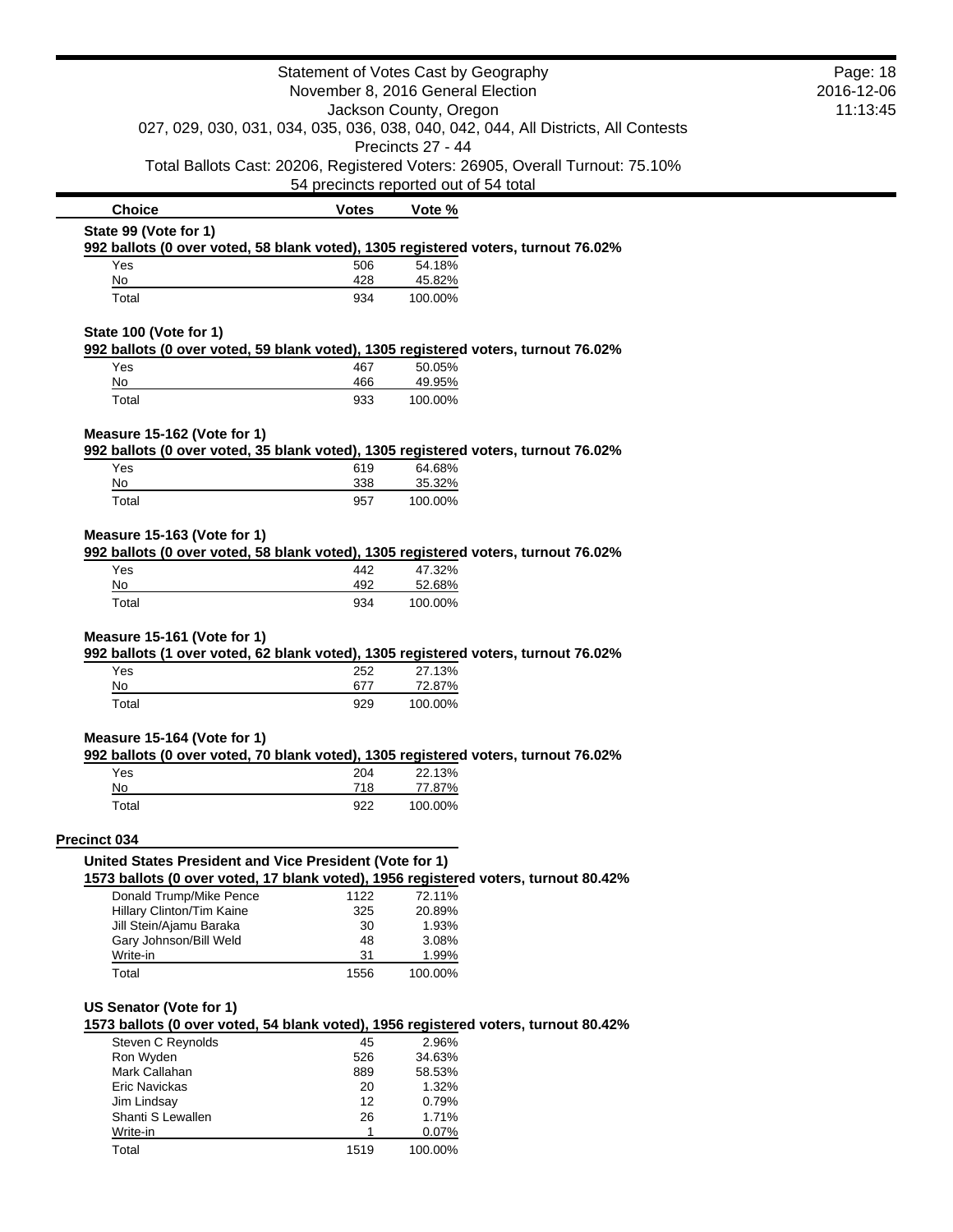|                                                                                                                              | Statement of Votes Cast by Geography  |                        |                                                                                    | Page: 19   |
|------------------------------------------------------------------------------------------------------------------------------|---------------------------------------|------------------------|------------------------------------------------------------------------------------|------------|
|                                                                                                                              | November 8, 2016 General Election     |                        |                                                                                    | 2016-12-06 |
|                                                                                                                              |                                       | Jackson County, Oregon |                                                                                    | 11:13:45   |
|                                                                                                                              |                                       |                        | 027, 029, 030, 031, 034, 035, 036, 038, 040, 042, 044, All Districts, All Contests |            |
|                                                                                                                              |                                       | Precincts 27 - 44      |                                                                                    |            |
|                                                                                                                              | 54 precincts reported out of 54 total |                        | Total Ballots Cast: 20206, Registered Voters: 26905, Overall Turnout: 75.10%       |            |
| <b>Choice</b>                                                                                                                | <b>Votes</b>                          | Vote %                 |                                                                                    |            |
| US Representative, District 2 (Vote for 1)                                                                                   |                                       |                        |                                                                                    |            |
| 1573 ballots (0 over voted, 92 blank voted), 1956 registered voters, turnout 80.42%                                          |                                       |                        |                                                                                    |            |
| Greg Walden                                                                                                                  | 1252                                  | 84.54%                 |                                                                                    |            |
| James Crary                                                                                                                  | 225<br>4                              | 15.19%                 |                                                                                    |            |
| Write-in<br>Total                                                                                                            | 1481                                  | 0.27%<br>100.00%       |                                                                                    |            |
|                                                                                                                              |                                       |                        |                                                                                    |            |
| Governor (Vote for 1)<br>1573 ballots (1 over voted, 52 blank voted), 1956 registered voters, turnout 80.42%                 |                                       |                        |                                                                                    |            |
| James Foster                                                                                                                 | 30                                    | 1.97%                  |                                                                                    |            |
| Kate Brown                                                                                                                   | 333                                   | 21.91%                 |                                                                                    |            |
| Cliff Thomason                                                                                                               | 32                                    | 2.11%                  |                                                                                    |            |
| Aaron Donald Auer                                                                                                            | 25                                    | 1.64%                  |                                                                                    |            |
| <b>Bud Pierce</b>                                                                                                            | 1100                                  | 72.37%                 |                                                                                    |            |
| Write-in                                                                                                                     | 0                                     | 0.00%                  |                                                                                    |            |
| Total                                                                                                                        | 1520                                  | 100.00%                |                                                                                    |            |
| Secretary of State (Vote for 1)                                                                                              |                                       |                        |                                                                                    |            |
| 1573 ballots (1 over voted, 76 blank voted), 1956 registered voters, turnout 80.42%                                          |                                       |                        |                                                                                    |            |
| Sharon L Durbin                                                                                                              | 22                                    | 1.47%                  |                                                                                    |            |
| Dennis Richardson                                                                                                            | 1141                                  | 76.27%                 |                                                                                    |            |
| Paul Damian Wells                                                                                                            | 40                                    | 2.67%                  |                                                                                    |            |
| <b>Brad Avakian</b>                                                                                                          | 256                                   | 17.11%                 |                                                                                    |            |
| Alan Zundel                                                                                                                  | 25                                    | 1.67%                  |                                                                                    |            |
| Michael Marsh                                                                                                                | 12<br>0                               | 0.80%                  |                                                                                    |            |
| Write-in<br>Total                                                                                                            | 1496                                  | 0.00%<br>100.00%       |                                                                                    |            |
|                                                                                                                              |                                       |                        |                                                                                    |            |
| <b>State Treasurer (Vote for 1)</b>                                                                                          |                                       |                        |                                                                                    |            |
| 1573 ballots (1 over voted, 130 blank voted), 1956 registered voters, turnout 80.42%                                         |                                       |                        |                                                                                    |            |
| Chris Henry<br><b>Tobias Read</b>                                                                                            | 37                                    | 2.57%<br>17.89%        |                                                                                    |            |
| Jeff Gudman                                                                                                                  | 258<br>1022                           | 70.87%                 |                                                                                    |            |
| <b>Chris Telfer</b>                                                                                                          | 124                                   | 8.60%                  |                                                                                    |            |
| Write-in                                                                                                                     | 1                                     | 0.07%                  |                                                                                    |            |
| Total                                                                                                                        | 1442                                  | 100.00%                |                                                                                    |            |
|                                                                                                                              |                                       |                        |                                                                                    |            |
| <b>Attorney General (Vote for 1)</b><br>1573 ballots (1 over voted, 137 blank voted), 1956 registered voters, turnout 80.42% |                                       |                        |                                                                                    |            |
| Lars D H Hedbor                                                                                                              | 36                                    | 2.51%                  |                                                                                    |            |
| Ellen Rosenblum                                                                                                              | 354                                   | 24.67%                 |                                                                                    |            |
| Daniel Zene Crowe                                                                                                            | 1045                                  | 72.82%                 |                                                                                    |            |
| Write-in                                                                                                                     | 0                                     | 0.00%                  |                                                                                    |            |
| Total                                                                                                                        | 1435                                  | 100.00%                |                                                                                    |            |
| State Senator, 2nd District (Vote for 1)                                                                                     |                                       |                        |                                                                                    |            |
| 435 ballots (0 over voted, 161 blank voted), 557 registered voters, turnout 78.10%                                           |                                       |                        |                                                                                    |            |
| Herman Baertschiger                                                                                                          | 268                                   | 97.81%                 |                                                                                    |            |
| Write-in                                                                                                                     | 6                                     | 2.19%                  |                                                                                    |            |
| Total                                                                                                                        | 274                                   | 100.00%                |                                                                                    |            |
| State Senator, 28th District (Vote for 1)                                                                                    |                                       |                        |                                                                                    |            |
| 1138 ballots (0 over voted, 121 blank voted), 1399 registered voters, turnout 81.34%                                         |                                       |                        |                                                                                    |            |
| <b>Todd Kepple</b>                                                                                                           | 250                                   | 24.58%                 |                                                                                    |            |
| Dennis Linthicum                                                                                                             | 763                                   | 75.02%                 |                                                                                    |            |
|                                                                                                                              | 4                                     | 0.39%                  |                                                                                    |            |

Total 1017 100.00%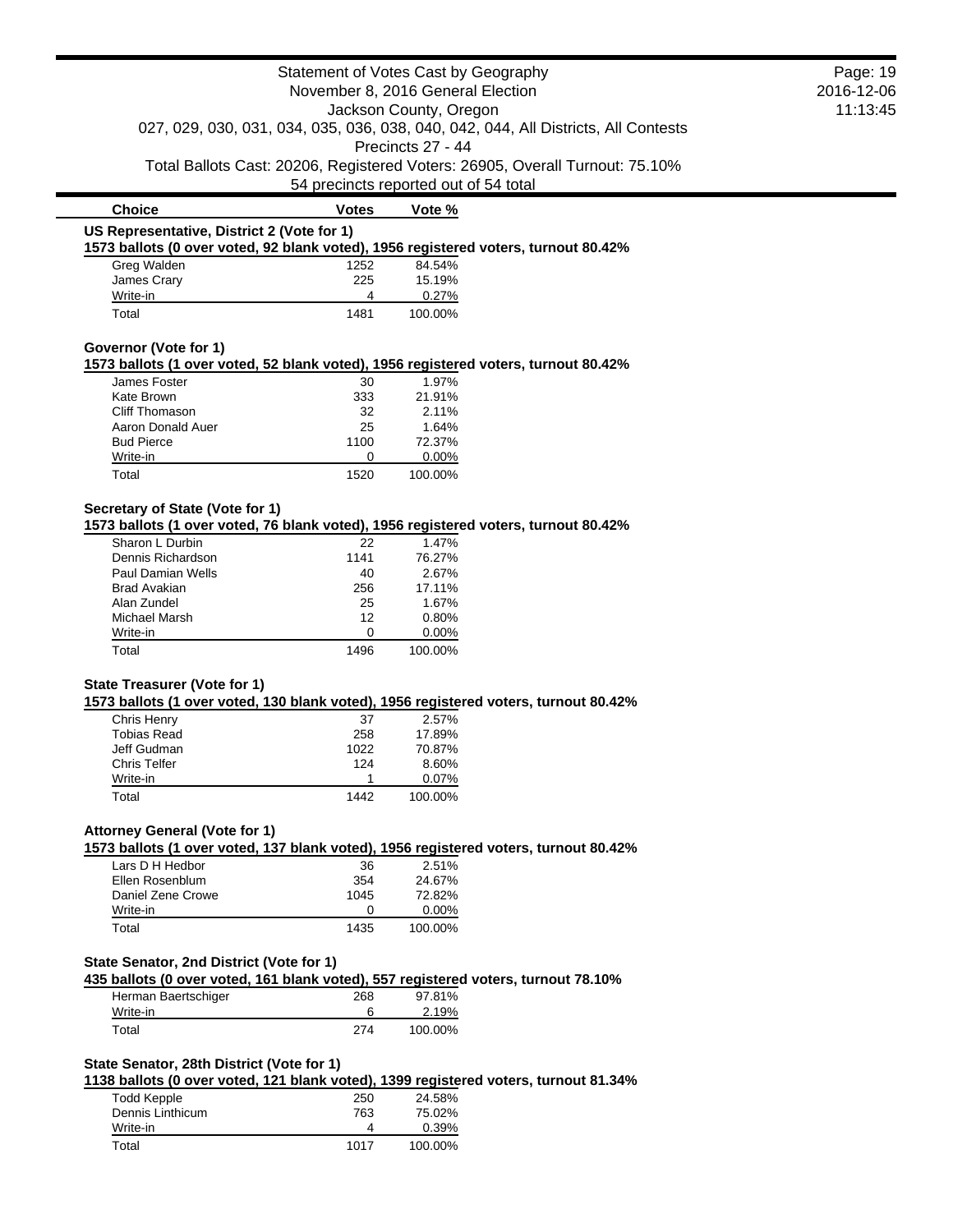|                                                          |                  | Statement of Votes Cast by Geography<br>November 8, 2016 General Election                               | Page: 20<br>2016-12-06 |
|----------------------------------------------------------|------------------|---------------------------------------------------------------------------------------------------------|------------------------|
|                                                          |                  |                                                                                                         | 11:13:45               |
|                                                          |                  | Jackson County, Oregon                                                                                  |                        |
|                                                          |                  | 027, 029, 030, 031, 034, 035, 036, 038, 040, 042, 044, All Districts, All Contests<br>Precincts 27 - 44 |                        |
|                                                          |                  | Total Ballots Cast: 20206, Registered Voters: 26905, Overall Turnout: 75.10%                            |                        |
|                                                          |                  | 54 precincts reported out of 54 total                                                                   |                        |
| <b>Choice</b>                                            | <b>Votes</b>     | Vote %                                                                                                  |                        |
| State Representative, 4th District (Vote for 1)          |                  | 435 ballots (0 over voted, 150 blank voted), 557 registered voters, turnout 78.10%                      |                        |
| Duane A Stark                                            | 280              | 98.25%                                                                                                  |                        |
| Write-in                                                 | 5                | 1.75%                                                                                                   |                        |
| Total                                                    | 285              | 100.00%                                                                                                 |                        |
| State Representative, 55th District (Vote for 1)         |                  |                                                                                                         |                        |
|                                                          |                  | 1138 ballots (0 over voted, 108 blank voted), 1399 registered voters, turnout 81.34%                    |                        |
| Mike McLane<br><b>Brie S Malarkey</b>                    | 830<br>200       | 80.58%<br>19.42%                                                                                        |                        |
| Write-in                                                 | 0                | 0.00%                                                                                                   |                        |
| Total                                                    | 1030             | 100.00%                                                                                                 |                        |
|                                                          |                  |                                                                                                         |                        |
| Judge of the Supreme Court, Position 6 (Vote for 1)      |                  | 1573 ballots (0 over voted, 773 blank voted), 1956 registered voters, turnout 80.42%                    |                        |
| Lynn R Nakamoto                                          | 787              | 98.38%                                                                                                  |                        |
| Write-in                                                 | 13               | 1.62%                                                                                                   |                        |
| Total                                                    | 800              | 100.00%                                                                                                 |                        |
| Judge of the Court of Appeals, Position 5 (Vote for 1)   |                  | 1573 ballots (0 over voted, 799 blank voted), 1956 registered voters, turnout 80.42%                    |                        |
| <b>Scott Shorr</b><br>Write-in<br>Total                  | 762<br>12<br>774 | 98.45%<br>1.55%<br>100.00%                                                                              |                        |
| Judge of the Court of Appeals, Position 8 (Vote for 1)   |                  | 1573 ballots (0 over voted, 814 blank voted), 1956 registered voters, turnout 80.42%                    |                        |
| Roger J DeHoog                                           | 751              | 98.95%                                                                                                  |                        |
| Write-in                                                 | 8                | 1.05%                                                                                                   |                        |
| Total                                                    | 759              | 100.00%                                                                                                 |                        |
| <b>County Commissioner, Pos 2 (Vote for 1)</b>           |                  |                                                                                                         |                        |
| <b>Jeff Thomas</b>                                       | 304              | 1573 ballots (0 over voted, 172 blank voted), 1956 registered voters, turnout 80.42%<br>21.70%          |                        |
| <b>Robert Strosser</b>                                   | 1096             | 78.23%                                                                                                  |                        |
| Write-in                                                 | 1                | 0.07%                                                                                                   |                        |
| Total                                                    | 1401             | 100.00%                                                                                                 |                        |
| <b>County Assessor (Vote for 1)</b>                      |                  |                                                                                                         |                        |
|                                                          |                  | 1573 ballots (0 over voted, 457 blank voted), 1956 registered voters, turnout 80.42%                    |                        |
| David Arrasmith                                          | 749              | 67.11%                                                                                                  |                        |
| Angela Stuhr                                             | 364              | 32.62%                                                                                                  |                        |
| Write-in<br>Total                                        | 3                | 0.27%<br>100.00%                                                                                        |                        |
|                                                          | 1116             |                                                                                                         |                        |
| Jackson Soil & Water Dist. Director, Zone 1 (Vote for 1) |                  | 1573 ballots (1 over voted, 803 blank voted), 1956 registered voters, turnout 80.42%                    |                        |
| Marilyn Rice                                             | 761              | 98.96%                                                                                                  |                        |
| Write-in<br>Total                                        | 8<br>769         | 1.04%<br>100.00%                                                                                        |                        |

Barbara Niedermeyer 749 98.81% Write-in 9 1.19%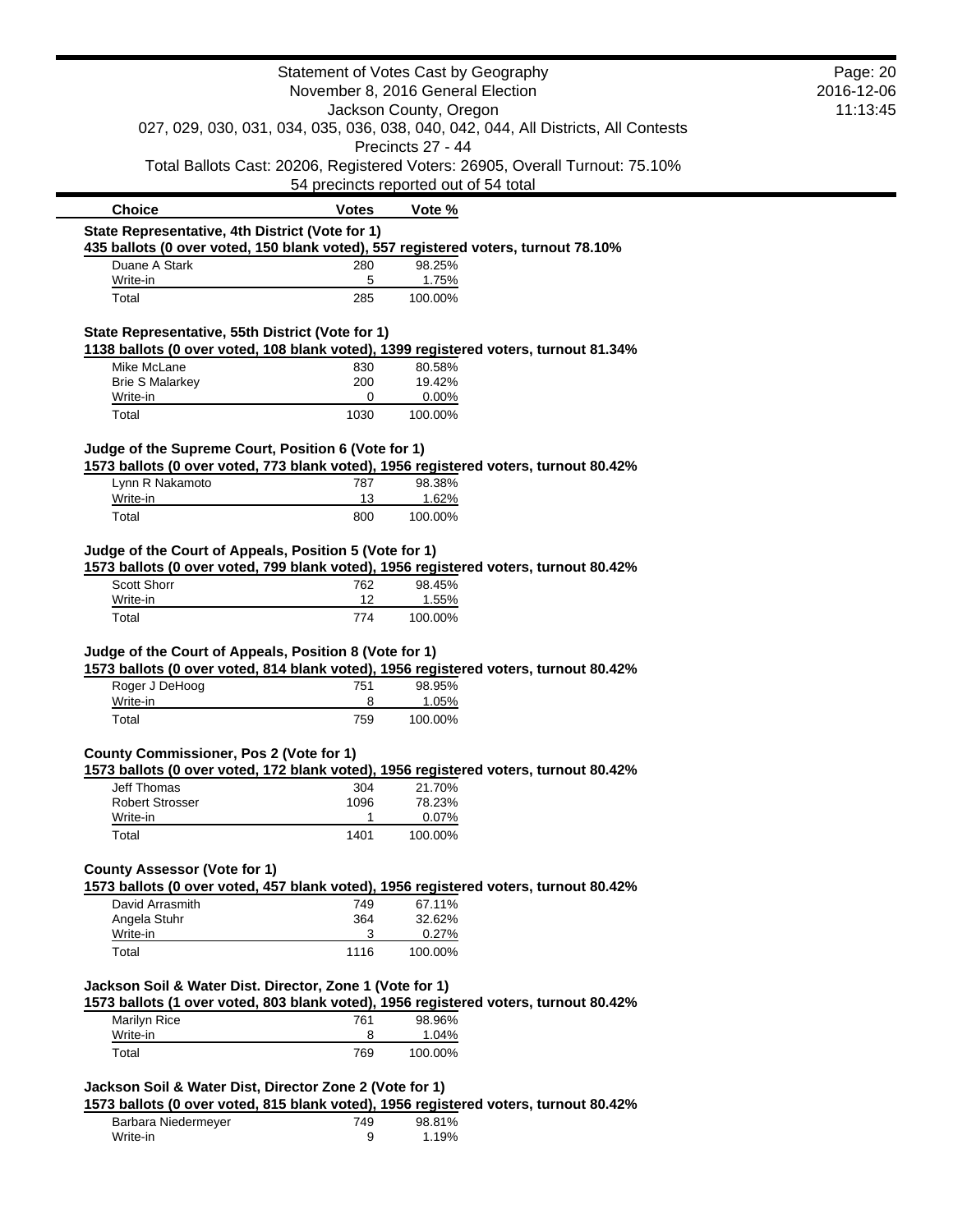|                                                          |                | Statement of Votes Cast by Geography                                                 | Page: 21   |
|----------------------------------------------------------|----------------|--------------------------------------------------------------------------------------|------------|
|                                                          |                | November 8, 2016 General Election                                                    | 2016-12-06 |
|                                                          |                | Jackson County, Oregon                                                               | 11:13:45   |
|                                                          |                | 027, 029, 030, 031, 034, 035, 036, 038, 040, 042, 044, All Districts, All Contests   |            |
|                                                          |                | Precincts 27 - 44                                                                    |            |
|                                                          |                | Total Ballots Cast: 20206, Registered Voters: 26905, Overall Turnout: 75.10%         |            |
|                                                          |                | 54 precincts reported out of 54 total                                                |            |
| <b>Choice</b>                                            | <b>Votes</b>   | Vote %                                                                               |            |
| Total                                                    | 758            | 100.00%                                                                              |            |
|                                                          |                |                                                                                      |            |
| Jackson Soil & Water Dist. Director, Zone 3 (Vote for 1) |                |                                                                                      |            |
|                                                          |                | 1573 ballots (0 over voted, 826 blank voted), 1956 registered voters, turnout 80.42% |            |
| Juanita Wright<br>Write-in                               | 741<br>6       | 99.20%<br>0.80%                                                                      |            |
| Total                                                    | 747            | 100.00%                                                                              |            |
|                                                          |                |                                                                                      |            |
| Jackson Soil & Water Dist. Director, Zone 4 (Vote for 1) |                |                                                                                      |            |
|                                                          |                | 1573 ballots (0 over voted, 800 blank voted), 1956 registered voters, turnout 80.42% |            |
| Don Hamann<br>Write-in                                   | 765<br>8       | 98.97%                                                                               |            |
|                                                          |                | 1.03%                                                                                |            |
| Total                                                    | 773            | 100.00%                                                                              |            |
| Jackson Soil & Water Dist. Director, Zone 5 (Vote for 1) |                |                                                                                      |            |
|                                                          |                | 1573 ballots (0 over voted, 838 blank voted), 1956 registered voters, turnout 80.42% |            |
| Ronald W Hillers                                         | 728            | 99.05%                                                                               |            |
| Write-in                                                 | $\overline{7}$ | 0.95%                                                                                |            |
| Total                                                    | 735            | 100.00%                                                                              |            |
| Jackson Soil & Water Dist.Dir.At Large, #2 (Vote for 1)  |                |                                                                                      |            |
|                                                          |                | 1573 ballots (0 over voted, 837 blank voted), 1956 registered voters, turnout 80.42% |            |
| Stan Dean                                                | 729            | 99.05%                                                                               |            |
| Write-in                                                 | 7              | 0.95%                                                                                |            |
| Total                                                    | 736            | 100.00%                                                                              |            |
|                                                          |                |                                                                                      |            |
| Rogue Valley Heritage District, Director (Vote for 5)    |                |                                                                                      |            |
|                                                          |                | 1573 ballots (4 over voted, 5078 undervotes), 1956 registered voters, turnout 80.42% |            |
| Allen Dobney                                             | 533            | 19.26%                                                                               |            |
| Charleen M Brown                                         | 548            | 19.80%                                                                               |            |
| Stephanie S Butler                                       | 550            | 19.88%                                                                               |            |
| Ronald Medinger                                          | 525            | 18.97%                                                                               |            |
| Dennis Powers<br>Write-in                                | 581<br>12      | 21.00%<br>0.43%                                                                      |            |
| Write In                                                 | 7              | 0.25%                                                                                |            |
| Write In                                                 | 4              | 0.14%                                                                                |            |
| Write In                                                 | 4              | 0.14%                                                                                |            |
| Write In                                                 | 3              | 0.11%                                                                                |            |
| Total                                                    | 2767           | 100.00%                                                                              |            |
|                                                          |                |                                                                                      |            |
| State 94 (Vote for 1)                                    |                | 1573 ballots (2 over voted, 109 blank voted), 1956 registered voters, turnout 80.42% |            |
| Yes                                                      | 414            | 28.32%                                                                               |            |
| No                                                       | 1048           | 71.68%                                                                               |            |
| Total                                                    | 1462           | 100.00%                                                                              |            |
|                                                          |                |                                                                                      |            |
| State 95 (Vote for 1)                                    |                |                                                                                      |            |
|                                                          |                | 1573 ballots (2 over voted, 121 blank voted), 1956 registered voters, turnout 80.42% |            |
|                                                          |                | 55.72%                                                                               |            |
| Yes<br>No                                                | 808<br>642     | 44.28%                                                                               |            |
|                                                          |                |                                                                                      |            |
| Total                                                    | 1450           | 100.00%                                                                              |            |
| State 96 (Vote for 1)                                    |                |                                                                                      |            |
|                                                          |                | 1573 ballots (1 over voted, 62 blank voted), 1956 registered voters, turnout 80.42%  |            |
| Yes                                                      | 1239           | 82.05%                                                                               |            |
| No                                                       | 271            | 17.95%                                                                               |            |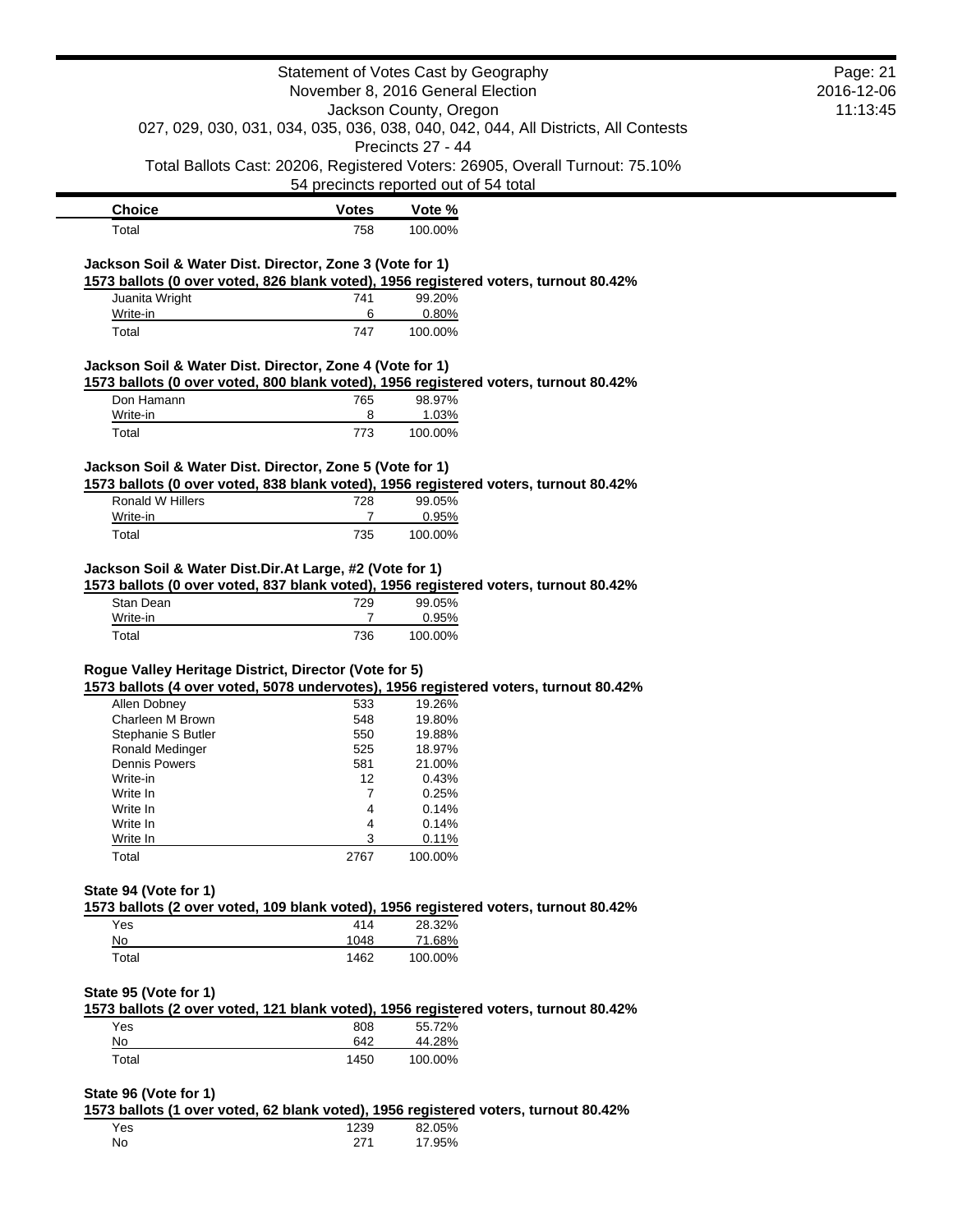|                                                                                 |              | Statement of Votes Cast by Geography                                                                    | Page: 22   |
|---------------------------------------------------------------------------------|--------------|---------------------------------------------------------------------------------------------------------|------------|
|                                                                                 |              | November 8, 2016 General Election                                                                       | 2016-12-06 |
|                                                                                 |              | Jackson County, Oregon                                                                                  | 11:13:45   |
|                                                                                 |              | 027, 029, 030, 031, 034, 035, 036, 038, 040, 042, 044, All Districts, All Contests<br>Precincts 27 - 44 |            |
|                                                                                 |              | Total Ballots Cast: 20206, Registered Voters: 26905, Overall Turnout: 75.10%                            |            |
|                                                                                 |              | 54 precincts reported out of 54 total                                                                   |            |
| <b>Choice</b>                                                                   | <b>Votes</b> | Vote %                                                                                                  |            |
| Total                                                                           | 1510         | 100.00%                                                                                                 |            |
| State 97 (Vote for 1)                                                           |              |                                                                                                         |            |
|                                                                                 |              | 1573 ballots (1 over voted, 26 blank voted), 1956 registered voters, turnout 80.42%                     |            |
| Yes                                                                             | 302          | 19.53%                                                                                                  |            |
| No<br>Total                                                                     | 1244<br>1546 | 80.47%<br>100.00%                                                                                       |            |
|                                                                                 |              |                                                                                                         |            |
| State 98 (Vote for 1)                                                           |              |                                                                                                         |            |
|                                                                                 |              | 1573 ballots (0 over voted, 74 blank voted), 1956 registered voters, turnout 80.42%                     |            |
| Yes<br>No                                                                       | 715<br>784   | 47.70%<br>52.30%                                                                                        |            |
| Total                                                                           | 1499         | 100.00%                                                                                                 |            |
|                                                                                 |              |                                                                                                         |            |
| State 99 (Vote for 1)                                                           |              |                                                                                                         |            |
| Yes                                                                             |              | 1573 ballots (0 over voted, 68 blank voted), 1956 registered voters, turnout 80.42%<br>47.57%           |            |
| No                                                                              | 716<br>789   | 52.43%                                                                                                  |            |
| Total                                                                           | 1505         | 100.00%                                                                                                 |            |
|                                                                                 |              |                                                                                                         |            |
| State 100 (Vote for 1)                                                          |              |                                                                                                         |            |
| Yes                                                                             | 766          | 1573 ballots (0 over voted, 88 blank voted), 1956 registered voters, turnout 80.42%<br>51.58%           |            |
| No                                                                              | 719          | 48.42%                                                                                                  |            |
| Total                                                                           | 1485         | 100.00%                                                                                                 |            |
|                                                                                 |              |                                                                                                         |            |
| Measure 15-162 (Vote for 1)                                                     |              | 1573 ballots (0 over voted, 62 blank voted), 1956 registered voters, turnout 80.42%                     |            |
| Yes                                                                             | 1094         | 72.40%                                                                                                  |            |
| No                                                                              | 417          | 27.60%                                                                                                  |            |
| Total                                                                           | 1511         | 100.00%                                                                                                 |            |
| Measure 15-163 (Vote for 1)                                                     |              |                                                                                                         |            |
|                                                                                 |              | 1573 ballots (2 over voted, 79 blank voted), 1956 registered voters, turnout 80.42%                     |            |
| Yes                                                                             | 700          | 46.92%                                                                                                  |            |
| No                                                                              | 792          | 53.08%                                                                                                  |            |
| Total                                                                           | 1492         | 100.00%                                                                                                 |            |
| Measure 15-161 (Vote for 1)                                                     |              |                                                                                                         |            |
|                                                                                 |              | 1573 ballots (0 over voted, 83 blank voted), 1956 registered voters, turnout 80.42%                     |            |
| Yes                                                                             | 405          | 27.18%                                                                                                  |            |
| No                                                                              | 1085         | 72.82%                                                                                                  |            |
| Total                                                                           | 1490         | 100.00%                                                                                                 |            |
| Measure 15-164 (Vote for 1)                                                     |              |                                                                                                         |            |
|                                                                                 |              | 1573 ballots (0 over voted, 91 blank voted), 1956 registered voters, turnout 80.42%                     |            |
| Yes                                                                             | 340          | 22.94%                                                                                                  |            |
| No                                                                              | 1142         | 77.06%                                                                                                  |            |
| Total                                                                           | 1482         | 100.00%                                                                                                 |            |
| Precinct 035                                                                    |              |                                                                                                         |            |
| United States President and Vice President (Vote for 1)                         |              |                                                                                                         |            |
| 44 ballots (1 over voted, 2 blank voted), 101 registered voters, turnout 43.56% |              |                                                                                                         |            |
| Donald Trump/Mike Pence                                                         | 28           | 68.29%                                                                                                  |            |
| Hillary Clinton/Tim Kaine<br>Jill Stein/Ajamu Baraka                            | 11<br>0      | 26.83%<br>0.00%                                                                                         |            |
|                                                                                 |              |                                                                                                         |            |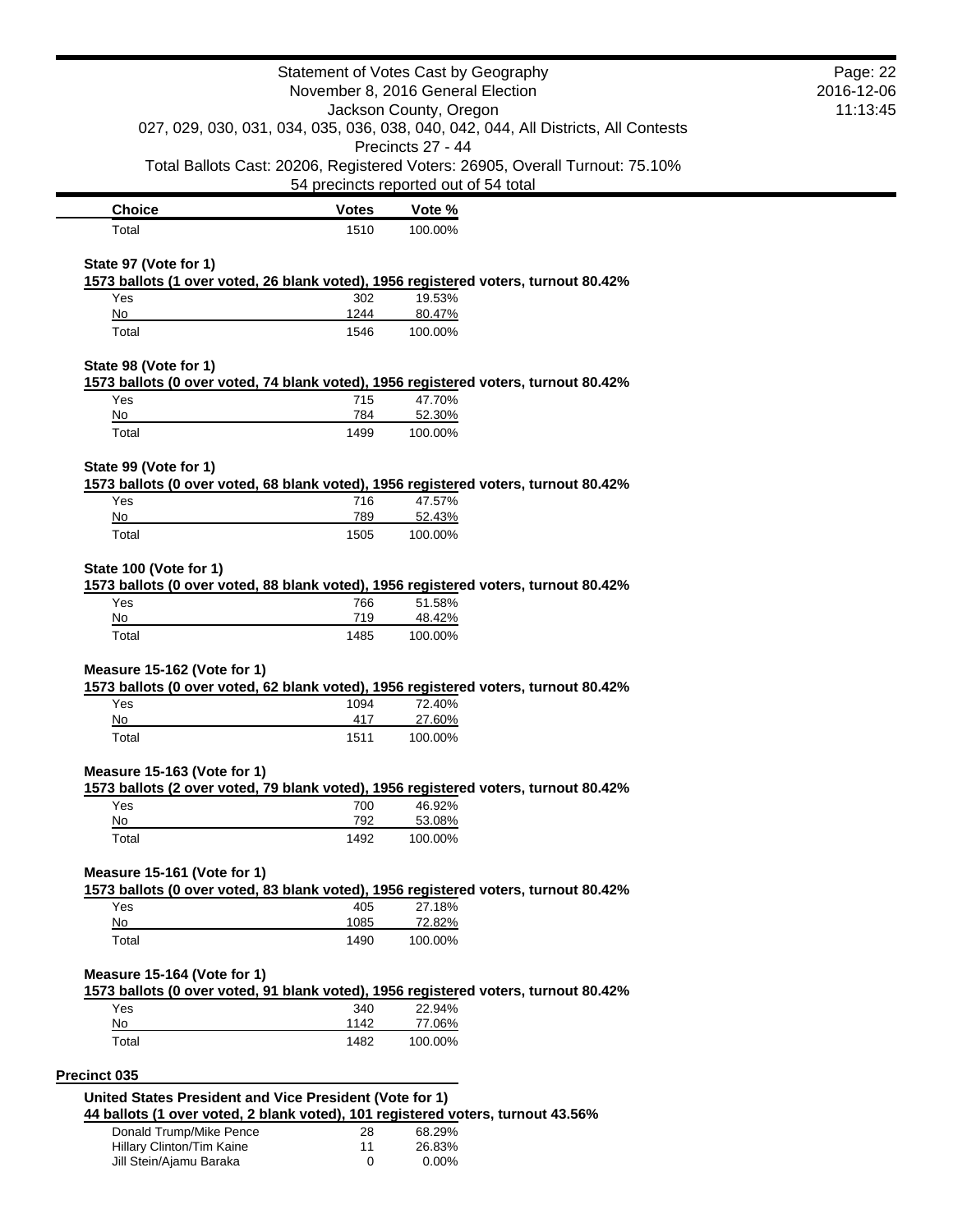| <b>Choice</b>          | <b>Votes</b> | Vote %  |
|------------------------|--------------|---------|
| Gary Johnson/Bill Weld |              | 2.44%   |
| Write-in               |              | 2.44%   |
| Total                  | 41           | 100.00% |

### **US Senator (Vote for 1)**

### **44 ballots (0 over voted, 6 blank voted), 101 registered voters, turnout 43.56%**

| 3  | 7.89%    |
|----|----------|
| 17 | 44.74%   |
| 14 | 36.84%   |
| 2  | 5.26%    |
| 2  | 5.26%    |
| 0  | $0.00\%$ |
|    | $0.00\%$ |
| 38 | 100.00%  |
|    |          |

## **US Representative, District 2 (Vote for 1)**

## **44 ballots (0 over voted, 5 blank voted), 101 registered voters, turnout 43.56%**

| Greg Walden | 26 | 66.67%   |
|-------------|----|----------|
| James Crary | 13 | 33.33%   |
| Write-in    |    | $0.00\%$ |
| Total       | 39 | 100.00%  |

#### **Governor (Vote for 1)**

### **44 ballots (0 over voted, 6 blank voted), 101 registered voters, turnout 43.56%**

| James Foster      |              | 2.63%    |
|-------------------|--------------|----------|
| Kate Brown        | 13           | 34.21%   |
| Cliff Thomason    |              | 2.63%    |
| Aaron Donald Auer | 2            | 5.26%    |
| <b>Bud Pierce</b> | 21           | 55.26%   |
| Write-in          | $\mathbf{I}$ | $0.00\%$ |
| Total             | 38           | 100.00%  |

### **Secretary of State (Vote for 1)**

#### **44 ballots (0 over voted, 5 blank voted), 101 registered voters, turnout 43.56%**

| Sharon L Durbin          |    | 2.56%    |
|--------------------------|----|----------|
| Dennis Richardson        | 21 | 53.85%   |
| <b>Paul Damian Wells</b> |    | 2.56%    |
| Brad Avakian             | 12 | 30.77%   |
| Alan Zundel              |    | 2.56%    |
| Michael Marsh            | 3  | 7.69%    |
| Write-in                 | n  | $0.00\%$ |
| Total                    | 39 | 100.00%  |

#### **State Treasurer (Vote for 1)**

#### **44 ballots (0 over voted, 6 blank voted), 101 registered voters, turnout 43.56%**

| 2  | 5.26%    |
|----|----------|
| 11 | 28.95%   |
| 24 | 63.16%   |
|    | 2.63%    |
| n  | $0.00\%$ |
| 38 | 100.00%  |
|    |          |

## **Attorney General (Vote for 1)**

### **44 ballots (0 over voted, 7 blank voted), 101 registered voters, turnout 43.56%**

| Lars D H Hedbor   | 4  | 10.81% |
|-------------------|----|--------|
| Ellen Rosenblum   | 12 | 32.43% |
| Daniel Zene Crowe | 21 | 56.76% |
| Write-in          | O  | 0.00%  |

Page: 23 2016-12-06 11:13:45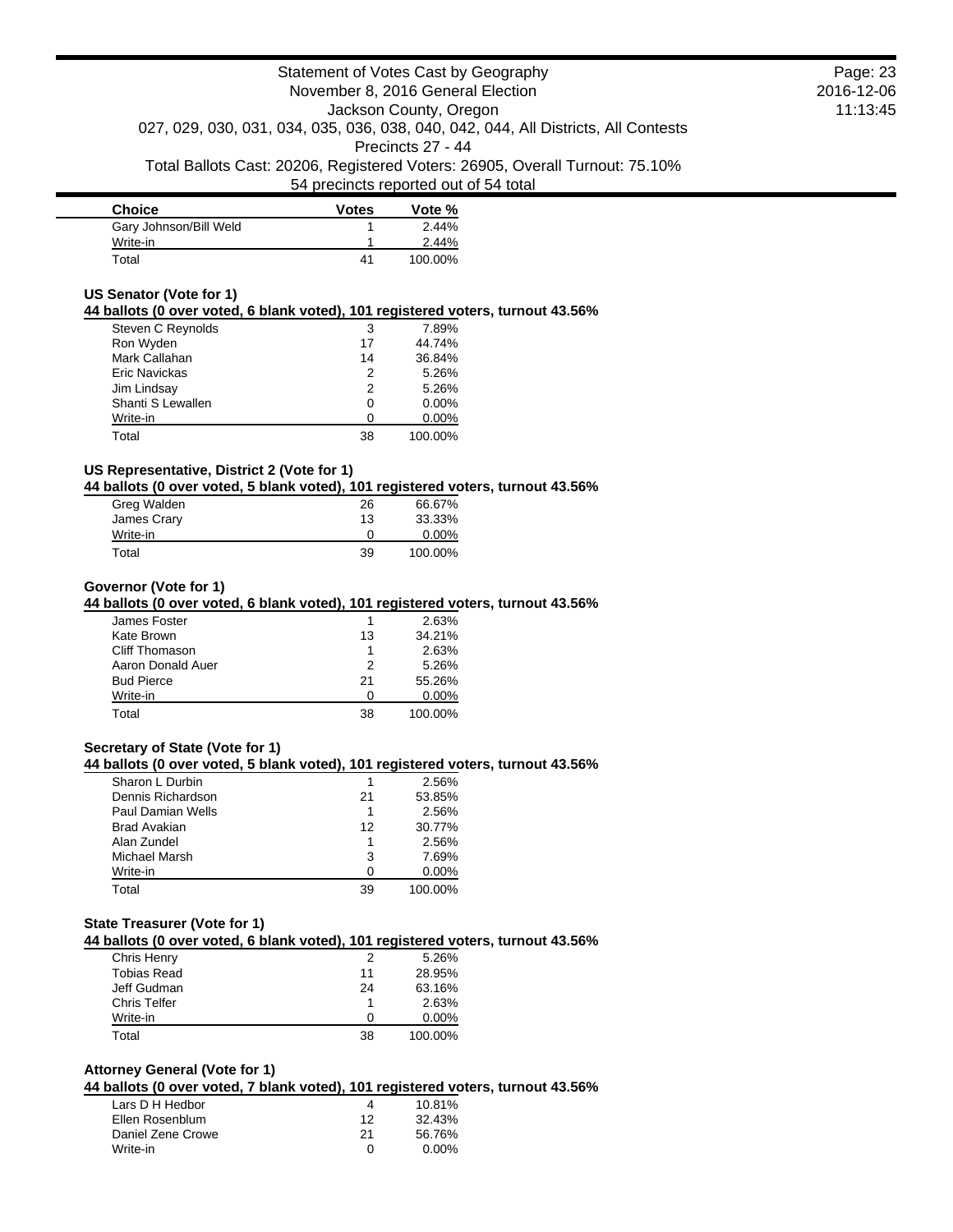|                                                                                                                                                                                                         | Statement of Votes Cast by Geography<br>November 8, 2016 General Election |                                      |                                                                                    | Page: 24<br>2016-12-06 |
|---------------------------------------------------------------------------------------------------------------------------------------------------------------------------------------------------------|---------------------------------------------------------------------------|--------------------------------------|------------------------------------------------------------------------------------|------------------------|
|                                                                                                                                                                                                         |                                                                           | Jackson County, Oregon               |                                                                                    | 11:13:45               |
|                                                                                                                                                                                                         |                                                                           | Precincts 27 - 44                    | 027, 029, 030, 031, 034, 035, 036, 038, 040, 042, 044, All Districts, All Contests |                        |
|                                                                                                                                                                                                         | 54 precincts reported out of 54 total                                     |                                      | Total Ballots Cast: 20206, Registered Voters: 26905, Overall Turnout: 75.10%       |                        |
| <b>Choice</b>                                                                                                                                                                                           | <b>Votes</b>                                                              | Vote %                               |                                                                                    |                        |
| Total                                                                                                                                                                                                   | 37                                                                        | 100.00%                              |                                                                                    |                        |
| State Senator, 2nd District (Vote for 1)<br>44 ballots (0 over voted, 13 blank voted), 101 registered voters, turnout 43.56%                                                                            |                                                                           |                                      |                                                                                    |                        |
| Herman Baertschiger<br>Write-in                                                                                                                                                                         | 29<br>2                                                                   | 93.55%<br>6.45%                      |                                                                                    |                        |
| Total                                                                                                                                                                                                   | 31                                                                        | 100.00%                              |                                                                                    |                        |
| State Representative, 4th District (Vote for 1)                                                                                                                                                         |                                                                           |                                      |                                                                                    |                        |
| 44 ballots (0 over voted, 12 blank voted), 101 registered voters, turnout 43.56%                                                                                                                        |                                                                           |                                      |                                                                                    |                        |
| Duane A Stark                                                                                                                                                                                           | 31                                                                        | 96.88%                               |                                                                                    |                        |
| Write-in<br>Total                                                                                                                                                                                       | 1<br>32                                                                   | 3.12%<br>100.00%                     |                                                                                    |                        |
|                                                                                                                                                                                                         |                                                                           |                                      |                                                                                    |                        |
| Judge of the Supreme Court, Position 6 (Vote for 1)<br>44 ballots (0 over voted, 16 blank voted), 101 registered voters, turnout 43.56%                                                                 |                                                                           |                                      |                                                                                    |                        |
| Lynn R Nakamoto                                                                                                                                                                                         | 26                                                                        | 92.86%                               |                                                                                    |                        |
| Write-in                                                                                                                                                                                                | 2                                                                         | 7.14%                                |                                                                                    |                        |
| Total                                                                                                                                                                                                   | 28                                                                        | 100.00%                              |                                                                                    |                        |
| Judge of the Court of Appeals, Position 5 (Vote for 1)<br>44 ballots (0 over voted, 15 blank voted), 101 registered voters, turnout 43.56%                                                              |                                                                           |                                      |                                                                                    |                        |
| Scott Shorr                                                                                                                                                                                             | 29                                                                        | 100.00%                              |                                                                                    |                        |
| Write-in<br>Total                                                                                                                                                                                       | 0<br>29                                                                   | 0.00%<br>100.00%                     |                                                                                    |                        |
| Judge of the Court of Appeals, Position 8 (Vote for 1)<br>44 ballots (0 over voted, 16 blank voted), 101 registered voters, turnout 43.56%<br>Roger J DeHoog<br>Write-in                                | 27<br>$\mathbf{1}$                                                        | 96.43%<br>3.57%                      |                                                                                    |                        |
| Total                                                                                                                                                                                                   | 28                                                                        | 100.00%                              |                                                                                    |                        |
| <b>County Commissioner, Pos 2 (Vote for 1)</b><br>44 ballots (0 over voted, 11 blank voted), 101 registered voters, turnout 43.56%<br><b>Jeff Thomas</b><br><b>Robert Strosser</b><br>Write-in<br>Total | 10<br>22<br>1<br>33                                                       | 30.30%<br>66.67%<br>3.03%<br>100.00% |                                                                                    |                        |
| <b>County Assessor (Vote for 1)</b><br>44 ballots (0 over voted, 19 blank voted), 101 registered voters, turnout 43.56%                                                                                 |                                                                           |                                      |                                                                                    |                        |
| David Arrasmith                                                                                                                                                                                         | 13                                                                        | 52.00%                               |                                                                                    |                        |
| Angela Stuhr                                                                                                                                                                                            | 12                                                                        | 48.00%                               |                                                                                    |                        |
| Write-in                                                                                                                                                                                                | 0                                                                         | 0.00%                                |                                                                                    |                        |
| Total<br>Jackson Soil & Water Dist. Director, Zone 1 (Vote for 1)<br>44 ballots (0 over voted, 17 blank voted), 101 registered voters, turnout 43.56%                                                   | 25                                                                        | 100.00%                              |                                                                                    |                        |
| Marilyn Rice                                                                                                                                                                                            | 26                                                                        | 96.30%                               |                                                                                    |                        |
| Write-in                                                                                                                                                                                                | $\mathbf{1}$                                                              | 3.70%                                |                                                                                    |                        |
| Total                                                                                                                                                                                                   | 27                                                                        | 100.00%                              |                                                                                    |                        |
| Jackson Soil & Water Dist, Director Zone 2 (Vote for 1)<br>44 ballots (0 over voted, 16 blank voted), 101 registered voters, turnout 43.56%                                                             |                                                                           |                                      |                                                                                    |                        |
| Barbara Niedermeyer                                                                                                                                                                                     | 26                                                                        | 92.86%                               |                                                                                    |                        |
| Write-in                                                                                                                                                                                                | 2                                                                         | 7.14%                                |                                                                                    |                        |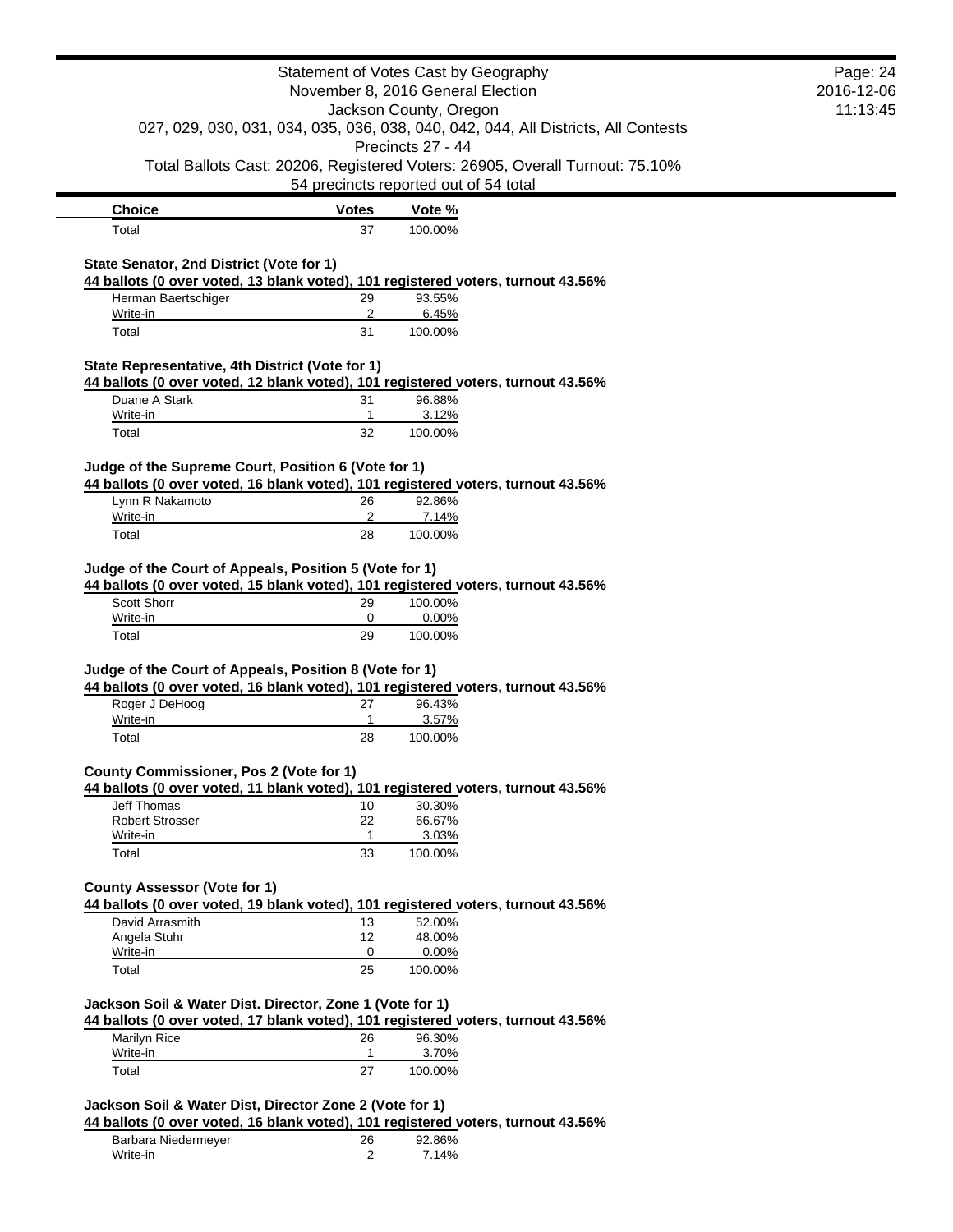|                                                          |              | Statement of Votes Cast by Geography<br>November 8, 2016 General Election                         | Page: 25<br>2016-12-06 |
|----------------------------------------------------------|--------------|---------------------------------------------------------------------------------------------------|------------------------|
|                                                          |              | Jackson County, Oregon                                                                            | 11:13:45               |
|                                                          |              | 027, 029, 030, 031, 034, 035, 036, 038, 040, 042, 044, All Districts, All Contests                |                        |
|                                                          |              | Precincts 27 - 44<br>Total Ballots Cast: 20206, Registered Voters: 26905, Overall Turnout: 75.10% |                        |
|                                                          |              | 54 precincts reported out of 54 total                                                             |                        |
| <b>Choice</b>                                            | <b>Votes</b> | Vote %                                                                                            |                        |
| Total                                                    | 28           | 100.00%                                                                                           |                        |
| Jackson Soil & Water Dist. Director, Zone 3 (Vote for 1) |              |                                                                                                   |                        |
|                                                          |              | 44 ballots (0 over voted, 16 blank voted), 101 registered voters, turnout 43.56%                  |                        |
| Juanita Wright                                           | 26           | 92.86%                                                                                            |                        |
| Write-in                                                 | 2            | 7.14%                                                                                             |                        |
| Total                                                    | 28           | 100.00%                                                                                           |                        |
| Jackson Soil & Water Dist. Director, Zone 4 (Vote for 1) |              | 44 ballots (0 over voted, 18 blank voted), 101 registered voters, turnout 43.56%                  |                        |
| Don Hamann                                               | 25           | 96.15%                                                                                            |                        |
| Write-in                                                 | 1            | 3.85%                                                                                             |                        |
| Total                                                    | 26           | 100.00%                                                                                           |                        |
| Jackson Soil & Water Dist. Director, Zone 5 (Vote for 1) |              |                                                                                                   |                        |
|                                                          |              | 44 ballots (0 over voted, 17 blank voted), 101 registered voters, turnout 43.56%                  |                        |
| Ronald W Hillers                                         | 26           | 96.30%                                                                                            |                        |
| Write-in                                                 | $\mathbf{1}$ | 3.70%                                                                                             |                        |
| Total                                                    | 27           | 100.00%                                                                                           |                        |
| Write-in<br>Total                                        | 1<br>26      | 3.85%<br>100.00%                                                                                  |                        |
| Rogue Valley Heritage District, Director (Vote for 5)    |              |                                                                                                   |                        |
|                                                          |              | 44 ballots (0 over voted, 122 undervotes), 101 registered voters, turnout 43.56%                  |                        |
| Allen Dobney                                             | 19           | 19.39%                                                                                            |                        |
| Charleen M Brown                                         | 16           | 16.33%                                                                                            |                        |
| Stephanie S Butler                                       | 19           | 19.39%                                                                                            |                        |
| Ronald Medinger                                          | 19           | 19.39%                                                                                            |                        |
| <b>Dennis Powers</b>                                     | 20           | 20.41%                                                                                            |                        |
| Write-in                                                 | 1            | 1.02%                                                                                             |                        |
| Write In<br>Write In                                     | 1<br>1       | 1.02%<br>1.02%                                                                                    |                        |
| Write In                                                 | 1            | 1.02%                                                                                             |                        |
| Write In                                                 | 1            | 1.02%                                                                                             |                        |
| Total                                                    | 98           | 100.00%                                                                                           |                        |
|                                                          |              |                                                                                                   |                        |
| State 94 (Vote for 1)                                    |              | 44 ballots (0 over voted, 6 blank voted), 101 registered voters, turnout 43.56%                   |                        |
| Yes                                                      | 10           | 26.32%                                                                                            |                        |
| No                                                       | 28           | 73.68%                                                                                            |                        |
| Total                                                    | 38           | 100.00%                                                                                           |                        |
| State 95 (Vote for 1)                                    |              |                                                                                                   |                        |
|                                                          |              | 44 ballots (0 over voted, 8 blank voted), 101 registered voters, turnout 43.56%                   |                        |
| Yes                                                      | 25           | 69.44%                                                                                            |                        |
| No                                                       | 11           | 30.56%                                                                                            |                        |
| Total                                                    | 36           | 100.00%                                                                                           |                        |
| State 96 (Vote for 1)                                    |              |                                                                                                   |                        |
|                                                          |              | 44 ballots (0 over voted, 4 blank voted), 101 registered voters, turnout 43.56%                   |                        |
| Yes                                                      | 39           | 97.50%                                                                                            |                        |

No 1 2.50%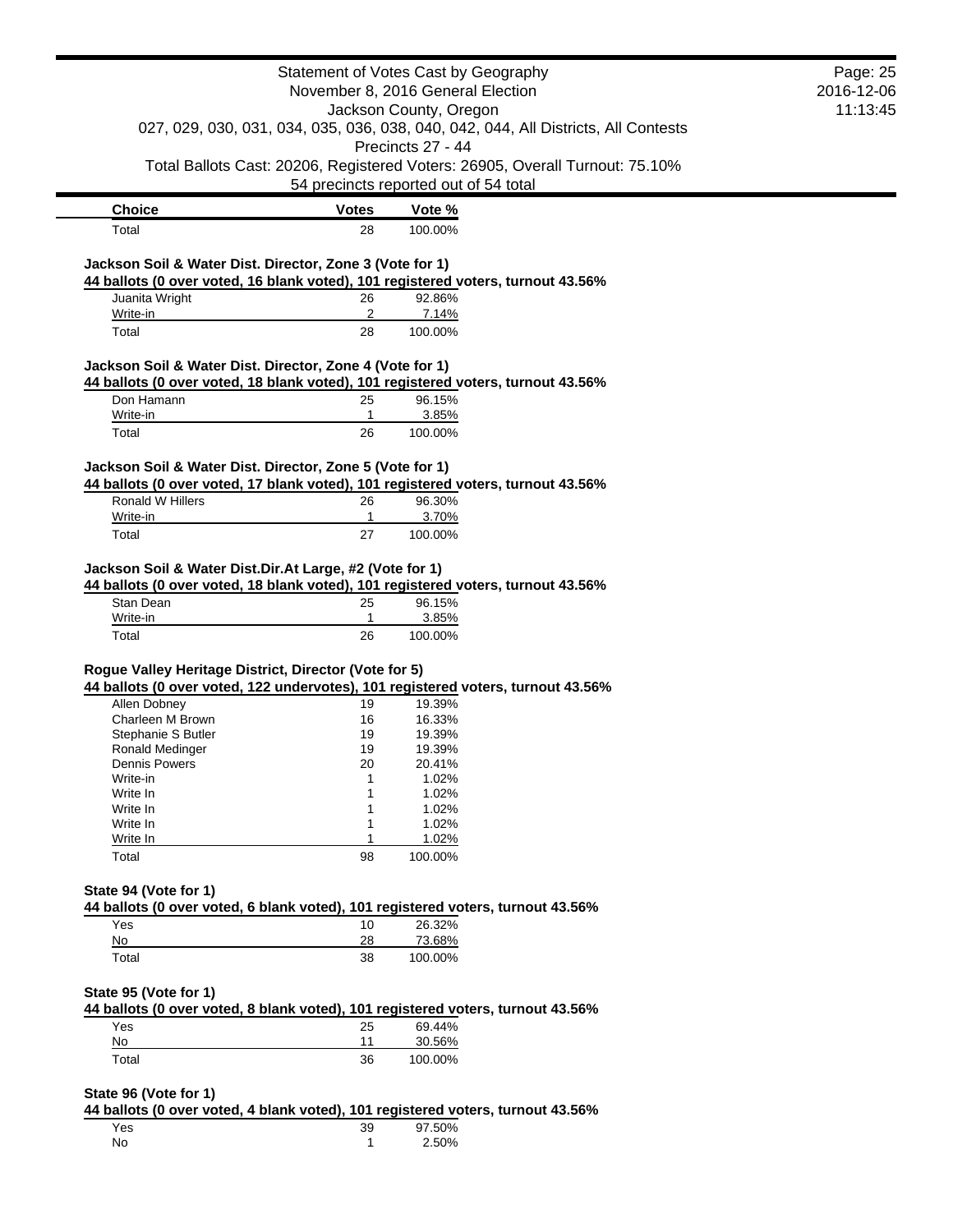|                                                                                                                |              | Statement of Votes Cast by Geography<br>November 8, 2016 General Election                                             | Page: 26<br>2016-12-06 |
|----------------------------------------------------------------------------------------------------------------|--------------|-----------------------------------------------------------------------------------------------------------------------|------------------------|
|                                                                                                                |              | Jackson County, Oregon                                                                                                | 11:13:45               |
|                                                                                                                |              | 027, 029, 030, 031, 034, 035, 036, 038, 040, 042, 044, All Districts, All Contests<br>Precincts 27 - 44               |                        |
|                                                                                                                |              | Total Ballots Cast: 20206, Registered Voters: 26905, Overall Turnout: 75.10%<br>54 precincts reported out of 54 total |                        |
| <b>Choice</b>                                                                                                  | <b>Votes</b> | Vote %                                                                                                                |                        |
| Total                                                                                                          | 40           | 100.00%                                                                                                               |                        |
|                                                                                                                |              |                                                                                                                       |                        |
| State 97 (Vote for 1)<br>44 ballots (0 over voted, 4 blank voted), 101 registered voters, turnout 43.56%       |              |                                                                                                                       |                        |
| Yes                                                                                                            | 22           | 55.00%                                                                                                                |                        |
| No                                                                                                             | 18           | 45.00%                                                                                                                |                        |
| Total                                                                                                          | 40           | 100.00%                                                                                                               |                        |
| State 98 (Vote for 1)                                                                                          |              |                                                                                                                       |                        |
| 44 ballots (0 over voted, 7 blank voted), 101 registered voters, turnout 43.56%                                |              |                                                                                                                       |                        |
| Yes<br>No                                                                                                      | 22<br>15     | 59.46%<br>40.54%                                                                                                      |                        |
| Total                                                                                                          | 37           | 100.00%                                                                                                               |                        |
|                                                                                                                |              |                                                                                                                       |                        |
| State 99 (Vote for 1)<br>44 ballots (0 over voted, 6 blank voted), 101 registered voters, turnout 43.56%       |              |                                                                                                                       |                        |
| Yes                                                                                                            | 26           | 68.42%                                                                                                                |                        |
| No                                                                                                             | 12           | 31.58%                                                                                                                |                        |
| Total                                                                                                          | 38           | 100.00%                                                                                                               |                        |
| State 100 (Vote for 1)<br>44 ballots (0 over voted, 8 blank voted), 101 registered voters, turnout 43.56%      |              |                                                                                                                       |                        |
| Yes<br>No                                                                                                      | 25<br>11     | 69.44%<br>30.56%                                                                                                      |                        |
| Total                                                                                                          | 36           | 100.00%                                                                                                               |                        |
| Measure 15-162 (Vote for 1)                                                                                    |              |                                                                                                                       |                        |
| 44 ballots (0 over voted, 4 blank voted), 101 registered voters, turnout 43.56%<br>Yes                         | 21           | 52.50%                                                                                                                |                        |
| No                                                                                                             | <u>19</u>    | 47.50%                                                                                                                |                        |
| Total                                                                                                          | 40           | 100.00%                                                                                                               |                        |
| Measure 15-163 (Vote for 1)                                                                                    |              |                                                                                                                       |                        |
| 44 ballots (0 over voted, 6 blank voted), 101 registered voters, turnout 43.56%                                |              |                                                                                                                       |                        |
| Yes                                                                                                            | 25           | 65.79%                                                                                                                |                        |
| No<br>Total                                                                                                    | 13<br>38     | 34.21%<br>100.00%                                                                                                     |                        |
|                                                                                                                |              |                                                                                                                       |                        |
| Measure 15-161 (Vote for 1)<br>44 ballots (0 over voted, 9 blank voted), 101 registered voters, turnout 43.56% |              |                                                                                                                       |                        |
| Yes                                                                                                            | 16           | 45.71%                                                                                                                |                        |
| No<br>Total                                                                                                    | 19<br>35     | 54.29%<br>100.00%                                                                                                     |                        |
|                                                                                                                |              |                                                                                                                       |                        |
| Measure 15-164 (Vote for 1)                                                                                    |              | 44 ballots (0 over voted, 10 blank voted), 101 registered voters, turnout 43.56%                                      |                        |
| Yes                                                                                                            | 12           | 35.29%                                                                                                                |                        |
| No                                                                                                             | 22           | 64.71%                                                                                                                |                        |
| Total                                                                                                          | 34           | 100.00%                                                                                                               |                        |
| <b>Precinct 036</b>                                                                                            |              |                                                                                                                       |                        |
| United States President and Vice President (Vote for 1)                                                        |              | 2683 ballots (3 over voted, 24 blank voted), 4185 registered voters, turnout 64.11%                                   |                        |
| Donald Trump/Mike Pence                                                                                        | 1589         | 59.83%                                                                                                                |                        |
| Hillary Clinton/Tim Kaine                                                                                      | 792          | 29.82%                                                                                                                |                        |

Jill Stein/Ajamu Baraka 53 2.00%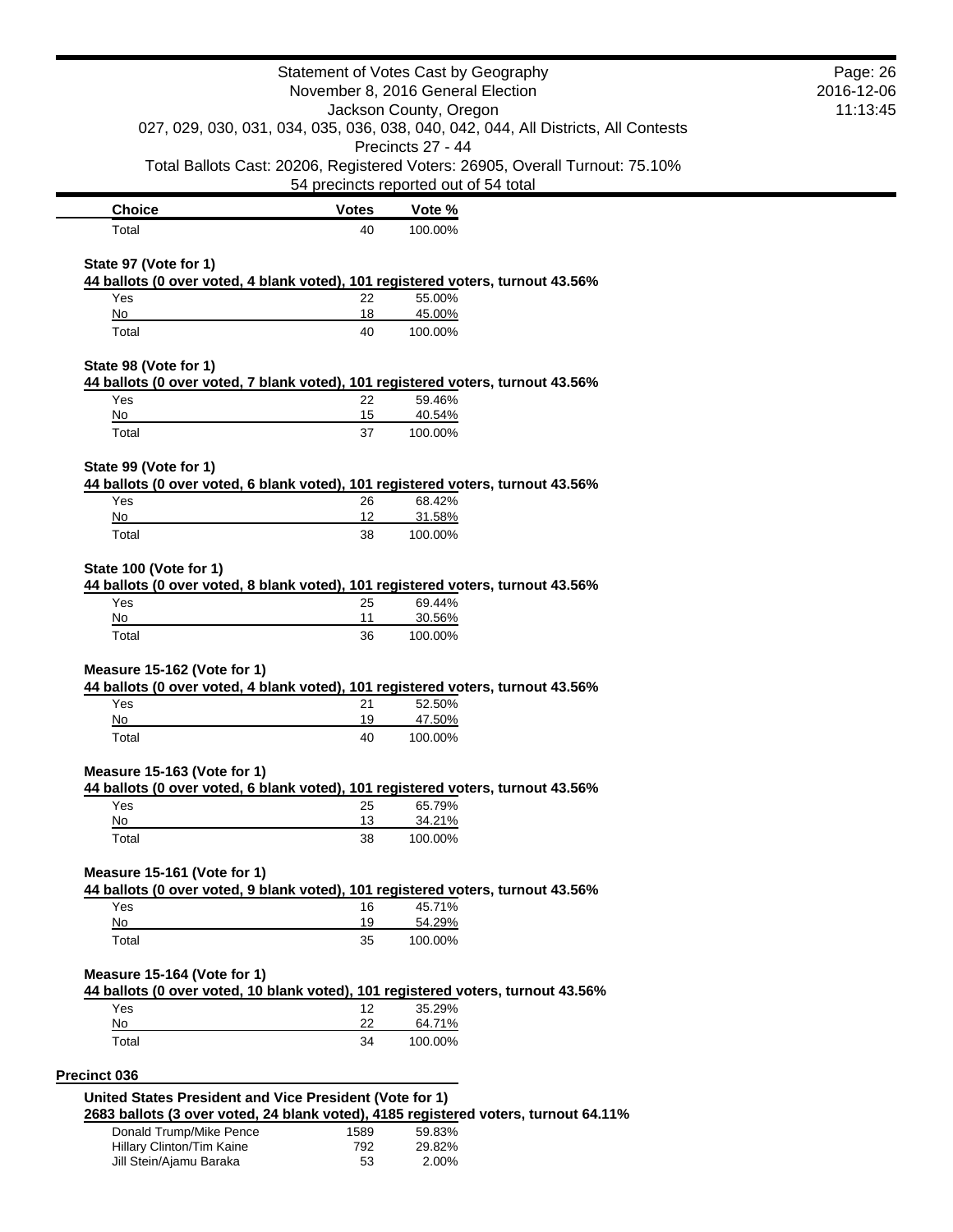| <b>Choice</b>          | <b>Votes</b> | Vote %  |
|------------------------|--------------|---------|
| Gary Johnson/Bill Weld | 147          | 5.53%   |
| Write-in               | 75           | 2.82%   |
| Total                  | 2656         | 100.00% |

#### **US Senator (Vote for 1)**

**2683 ballots (2 over voted, 147 blank voted), 4185 registered voters, turnout 64.11%**

| Steven C Reynolds    | 109  | 4.30%   |
|----------------------|------|---------|
| Ron Wyden            | 1138 | 44.91%  |
| Mark Callahan        | 1105 | 43.61%  |
| <b>Eric Navickas</b> | 46   | 1.82%   |
| Jim Lindsay          | 41   | 1.62%   |
| Shanti S Lewallen    | 90   | 3.55%   |
| Write-in             | 5    | 0.20%   |
| Total                | 2534 | 100.00% |

## **US Representative, District 2 (Vote for 1)**

**2683 ballots (0 over voted, 172 blank voted), 4185 registered voters, turnout 64.11%**

| Greg Walden | 1876 | 74.71%  |
|-------------|------|---------|
| James Crary | 626  | 24.93%  |
| Write-in    | 9    | 0.36%   |
| Total       | 2511 | 100.00% |

### **Governor (Vote for 1)**

**2683 ballots (0 over voted, 149 blank voted), 4185 registered voters, turnout 64.11%**

| James Foster      | 76   | $3.00\%$ |
|-------------------|------|----------|
| Kate Brown        | 908  | 35.83%   |
| Cliff Thomason    | 89   | 3.51%    |
| Aaron Donald Auer | 45   | 1.78%    |
| <b>Bud Pierce</b> | 1414 | 55.80%   |
| Write-in          |      | 0.08%    |
| Total             | 2534 | 100.00%  |

### **Secretary of State (Vote for 1)**

**2683 ballots (0 over voted, 225 blank voted), 4185 registered voters, turnout 64.11%**

| Sharon L Durbin   | 78   | 3.17%   |
|-------------------|------|---------|
| Dennis Richardson | 1520 | 61.84%  |
| Paul Damian Wells | 99   | 4.03%   |
| Brad Avakian      | 676  | 27.50%  |
| Alan Zundel       | 41   | 1.67%   |
| Michael Marsh     | 41   | 1.67%   |
| Write-in          | 3    | 0.12%   |
| Total             | 2458 | 100.00% |

#### **State Treasurer (Vote for 1)**

**2683 ballots (1 over voted, 272 blank voted), 4185 registered voters, turnout 64.11%**

|                     | . .  |         |
|---------------------|------|---------|
| Chris Henry         | 113  | 4.69%   |
| <b>Tobias Read</b>  | 685  | 28.41%  |
| Jeff Gudman         | 1355 | 56.20%  |
| <b>Chris Telfer</b> | 257  | 10.66%  |
| Write-in            |      | 0.04%   |
| Total               | 2411 | 100.00% |
|                     |      |         |

### **Attorney General (Vote for 1)**

**2683 ballots (0 over voted, 272 blank voted), 4185 registered voters, turnout 64.11%**

| Lars D H Hedbor   | 97   | 4.02%  |
|-------------------|------|--------|
| Ellen Rosenblum   | 922  | 38.24% |
| Daniel Zene Crowe | 1388 | 57.57% |
| Write-in          |      | 0.17%  |

Page: 27 2016-12-06 11:13:45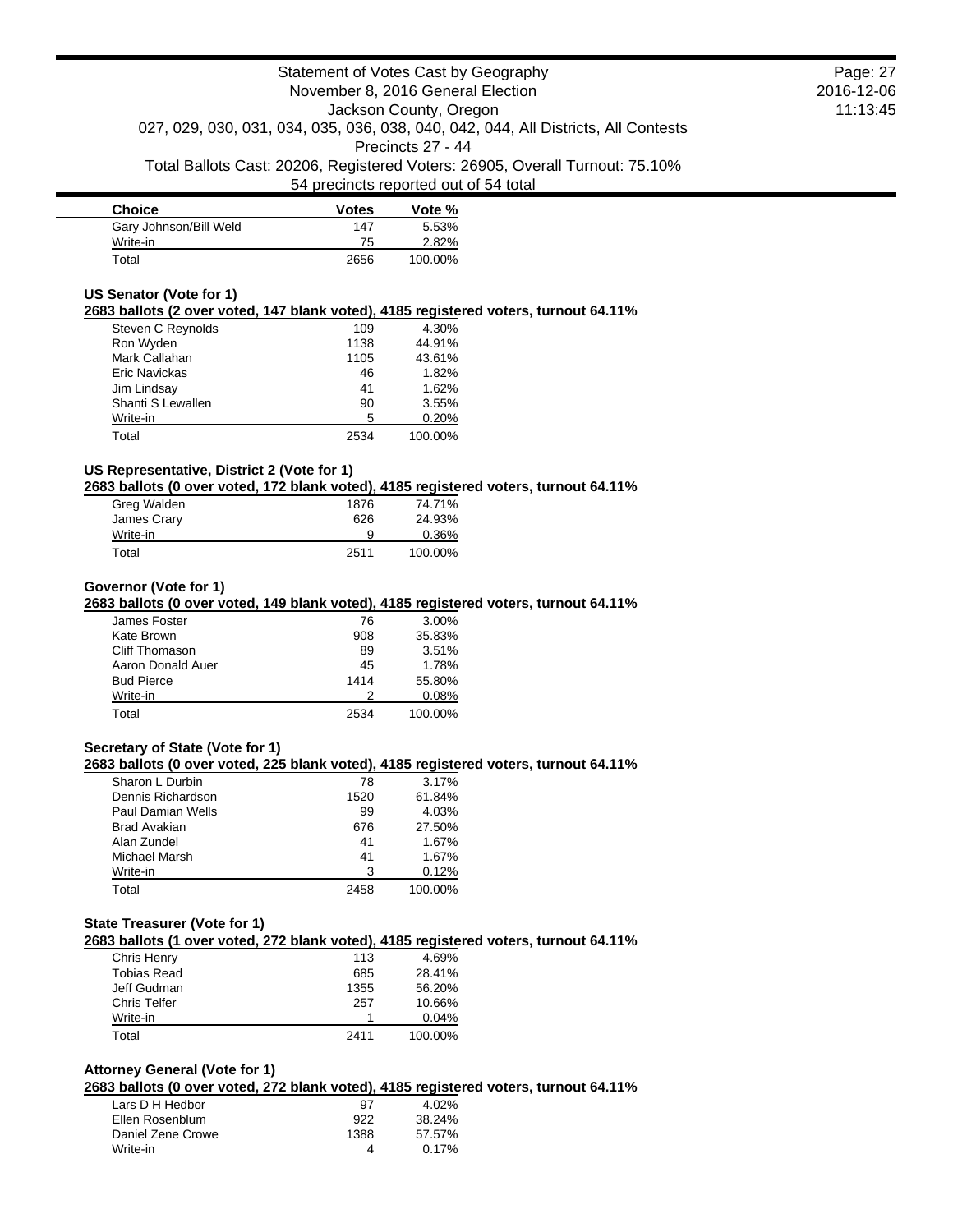|                                                        |                                                                                                         | Statement of Votes Cast by Geography<br>November 8, 2016 General Election<br>Jackson County, Oregon |  | Page: 28<br>2016-12-06<br>11:13:45 |
|--------------------------------------------------------|---------------------------------------------------------------------------------------------------------|-----------------------------------------------------------------------------------------------------|--|------------------------------------|
|                                                        | 027, 029, 030, 031, 034, 035, 036, 038, 040, 042, 044, All Districts, All Contests<br>Precincts 27 - 44 |                                                                                                     |  |                                    |
|                                                        |                                                                                                         | Total Ballots Cast: 20206, Registered Voters: 26905, Overall Turnout: 75.10%                        |  |                                    |
|                                                        |                                                                                                         | 54 precincts reported out of 54 total                                                               |  |                                    |
| <b>Choice</b>                                          | <b>Votes</b>                                                                                            | Vote %                                                                                              |  |                                    |
| Total                                                  | 2411                                                                                                    | 100.00%                                                                                             |  |                                    |
| State Senator, 2nd District (Vote for 1)               |                                                                                                         |                                                                                                     |  |                                    |
|                                                        |                                                                                                         | 2586 ballots (0 over voted, 848 blank voted), 4031 registered voters, turnout 64.15%                |  |                                    |
| Herman Baertschiger                                    | 1692                                                                                                    | 97.35%                                                                                              |  |                                    |
| Write-in<br>Total                                      | 46<br>1738                                                                                              | 2.65%<br>100.00%                                                                                    |  |                                    |
|                                                        |                                                                                                         |                                                                                                     |  |                                    |
| State Senator, 28th District (Vote for 1)              |                                                                                                         |                                                                                                     |  |                                    |
| <b>Todd Kepple</b>                                     | 19                                                                                                      | 97 ballots (0 over voted, 8 blank voted), 154 registered voters, turnout 62.99%<br>21.35%           |  |                                    |
| Dennis Linthicum                                       | 70                                                                                                      | 78.65%                                                                                              |  |                                    |
| Write-in                                               | 0                                                                                                       | 0.00%                                                                                               |  |                                    |
| Total                                                  | 89                                                                                                      | 100.00%                                                                                             |  |                                    |
| State Representative, 4th District (Vote for 1)        |                                                                                                         |                                                                                                     |  |                                    |
|                                                        |                                                                                                         | 2586 ballots (0 over voted, 840 blank voted), 4031 registered voters, turnout 64.15%                |  |                                    |
| Duane A Stark                                          | 1710                                                                                                    | 97.94%                                                                                              |  |                                    |
| Write-in                                               | 36                                                                                                      | 2.06%                                                                                               |  |                                    |
| Total                                                  | 1746                                                                                                    | 100.00%                                                                                             |  |                                    |
| <b>Brie S Malarkey</b><br>Write-in<br>Total            | 17<br>0<br>89                                                                                           | 19.10%<br>0.00%<br>100.00%                                                                          |  |                                    |
| Judge of the Supreme Court, Position 6 (Vote for 1)    |                                                                                                         | 2683 ballots (0 over voted, 1041 blank voted), 4185 registered voters, turnout 64.11%               |  |                                    |
| Lynn R Nakamoto                                        | 1605                                                                                                    | 97.75%                                                                                              |  |                                    |
| Write-in                                               | 37                                                                                                      | 2.25%                                                                                               |  |                                    |
| Total                                                  | 1642                                                                                                    | 100.00%                                                                                             |  |                                    |
| Judge of the Court of Appeals, Position 5 (Vote for 1) |                                                                                                         | 2683 ballots (0 over voted, 1081 blank voted), 4185 registered voters, turnout 64.11%               |  |                                    |
| Scott Shorr                                            | 1578                                                                                                    | 98.50%                                                                                              |  |                                    |
| Write-in                                               | 24                                                                                                      | 1.50%                                                                                               |  |                                    |
| Total                                                  | 1602                                                                                                    | 100.00%                                                                                             |  |                                    |
| Judge of the Court of Appeals, Position 8 (Vote for 1) |                                                                                                         | 2683 ballots (0 over voted, 1123 blank voted), 4185 registered voters, turnout 64.11%               |  |                                    |
| Roger J DeHoog                                         | 1531                                                                                                    | 98.14%                                                                                              |  |                                    |
| Write-in<br>Total                                      | 29<br>1560                                                                                              | 1.86%<br>100.00%                                                                                    |  |                                    |
|                                                        |                                                                                                         |                                                                                                     |  |                                    |
| <b>County Commissioner, Pos 2 (Vote for 1)</b>         |                                                                                                         | 2683 ballots (1 over voted, 387 blank voted), 4185 registered voters, turnout 64.11%                |  |                                    |
| <b>Jeff Thomas</b>                                     | 800                                                                                                     | 34.86%                                                                                              |  |                                    |
| <b>Robert Strosser</b>                                 | 1487                                                                                                    | 64.79%                                                                                              |  |                                    |
| Write-in<br>Total                                      | 8<br>2295                                                                                               | 0.35%<br>100.00%                                                                                    |  |                                    |
|                                                        |                                                                                                         |                                                                                                     |  |                                    |
| <b>County Assessor (Vote for 1)</b>                    |                                                                                                         |                                                                                                     |  |                                    |
|                                                        |                                                                                                         | 2683 ballots (0 over voted, 741 blank voted), 4185 registered voters, turnout 64.11%                |  |                                    |
| David Arrasmith                                        | 1145                                                                                                    | 58.96%                                                                                              |  |                                    |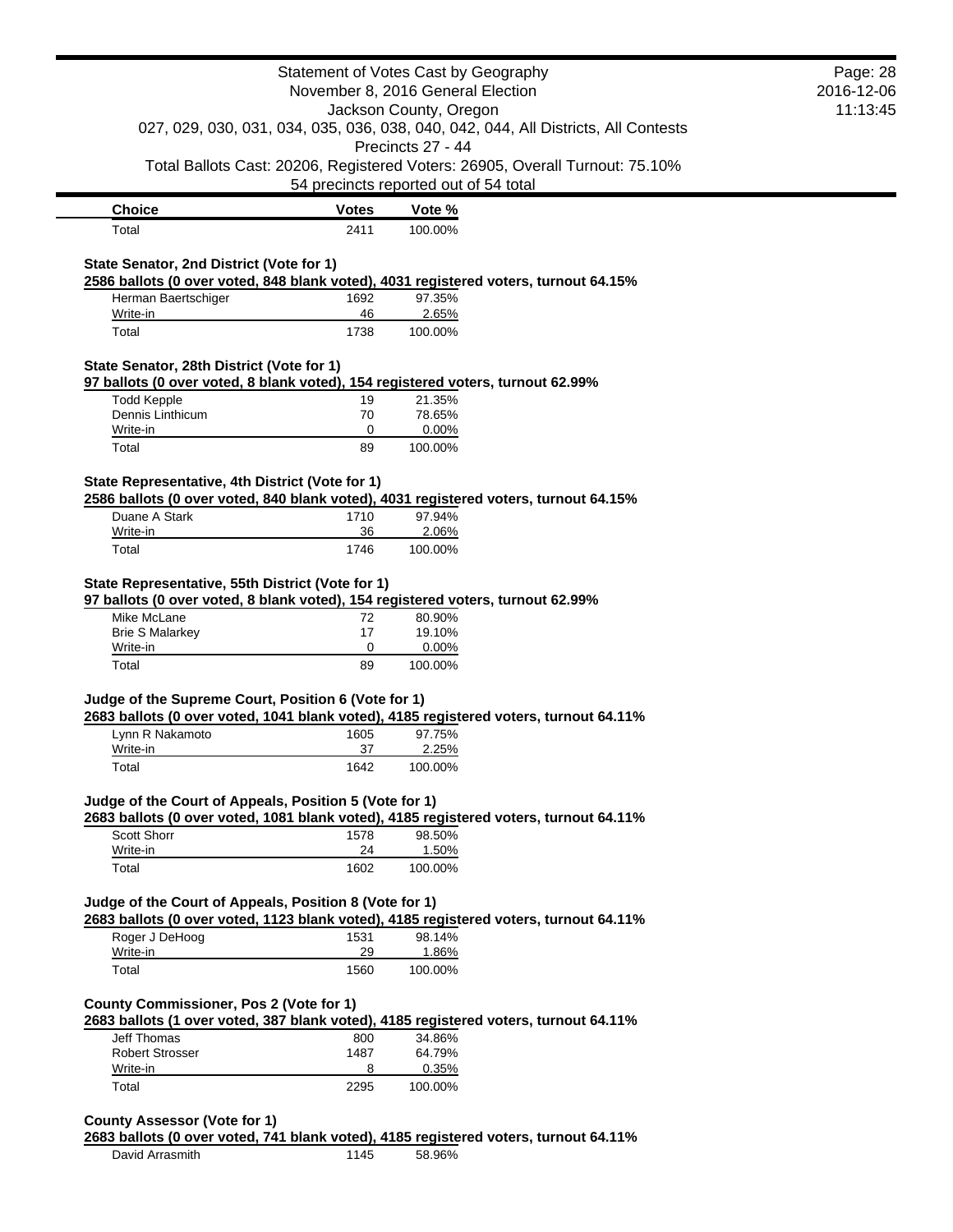| Statement of Votes Cast by Geography                                                                    |                                       |                 | Page: 29                                                                     |            |
|---------------------------------------------------------------------------------------------------------|---------------------------------------|-----------------|------------------------------------------------------------------------------|------------|
| November 8, 2016 General Election<br>Jackson County, Oregon                                             |                                       |                 |                                                                              | 2016-12-06 |
| 027, 029, 030, 031, 034, 035, 036, 038, 040, 042, 044, All Districts, All Contests<br>Precincts 27 - 44 |                                       |                 | 11:13:45                                                                     |            |
|                                                                                                         |                                       |                 |                                                                              |            |
|                                                                                                         |                                       |                 |                                                                              |            |
|                                                                                                         | 54 precincts reported out of 54 total |                 | Total Ballots Cast: 20206, Registered Voters: 26905, Overall Turnout: 75.10% |            |
| <b>Choice</b>                                                                                           | Votes                                 | Vote %          |                                                                              |            |
| Angela Stuhr                                                                                            | 782                                   | 40.27%          |                                                                              |            |
| Write-in                                                                                                | 15                                    | 0.77%           |                                                                              |            |
| Total                                                                                                   | 1942                                  | 100.00%         |                                                                              |            |
| Jackson Soil & Water Dist. Director, Zone 1 (Vote for 1)                                                |                                       |                 |                                                                              |            |
| 2683 ballots (0 over voted, 1090 blank voted), 4185 registered voters, turnout 64.11%<br>Marilyn Rice   | 1566                                  | 98.31%          |                                                                              |            |
| Write-in                                                                                                | 27                                    | 1.69%           |                                                                              |            |
| Total                                                                                                   | 1593                                  | 100.00%         |                                                                              |            |
|                                                                                                         |                                       |                 |                                                                              |            |
| Jackson Soil & Water Dist, Director Zone 2 (Vote for 1)                                                 |                                       |                 |                                                                              |            |
| 2683 ballots (1 over voted, 1101 blank voted), 4185 registered voters, turnout 64.11%                   |                                       |                 |                                                                              |            |
| Barbara Niedermeyer<br>Write-in                                                                         | 1554<br>27                            | 98.29%<br>1.71% |                                                                              |            |
| Total                                                                                                   | 1581                                  | 100.00%         |                                                                              |            |
|                                                                                                         |                                       |                 |                                                                              |            |
| Jackson Soil & Water Dist. Director, Zone 3 (Vote for 1)                                                |                                       |                 |                                                                              |            |
| 2683 ballots (0 over voted, 1120 blank voted), 4185 registered voters, turnout 64.11%                   |                                       |                 |                                                                              |            |
| Juanita Wright                                                                                          | 1538                                  | 98.40%          |                                                                              |            |
| Write-in                                                                                                | 25                                    | 1.60%           |                                                                              |            |
| Total                                                                                                   | 1563                                  | 100.00%         |                                                                              |            |
|                                                                                                         |                                       |                 |                                                                              |            |
| Jackson Soil & Water Dist. Director, Zone 4 (Vote for 1)                                                |                                       |                 |                                                                              |            |
| 2683 ballots (0 over voted, 1106 blank voted), 4185 registered voters, turnout 64.11%                   |                                       |                 |                                                                              |            |
| Don Hamann                                                                                              | 1555                                  | 98.60%          |                                                                              |            |
| Write-in                                                                                                | 22                                    | 1.40%           |                                                                              |            |
| Total                                                                                                   | 1577                                  | 100.00%         |                                                                              |            |
| Jackson Soil & Water Dist. Director, Zone 5 (Vote for 1)                                                |                                       |                 |                                                                              |            |
| 2683 ballots (0 over voted, 1127 blank voted), 4185 registered voters, turnout 64.11%                   |                                       |                 |                                                                              |            |
| Ronald W Hillers                                                                                        | 1537                                  | 98.78%          |                                                                              |            |
| Write-in                                                                                                | 19                                    | 1.22%           |                                                                              |            |
| Total                                                                                                   | 1556                                  | 100.00%         |                                                                              |            |
| Jackson Soil & Water Dist.Dir.At Large, #2 (Vote for 1)                                                 |                                       |                 |                                                                              |            |
| 2683 ballots (0 over voted, 1135 blank voted), 4185 registered voters, turnout 64.11%                   |                                       |                 |                                                                              |            |
| Stan Dean                                                                                               | 1527                                  | 98.64%          |                                                                              |            |
| Write-in                                                                                                | 21                                    | 1.36%           |                                                                              |            |
| Total                                                                                                   | 1548                                  | 100.00%         |                                                                              |            |
|                                                                                                         |                                       |                 |                                                                              |            |
| Rogue Valley Heritage District, Director (Vote for 5)                                                   |                                       |                 |                                                                              |            |
| 2683 ballots (2 over voted, 7428 undervotes), 4185 registered voters, turnout 64.11%<br>Allen Dobney    | 1171                                  | 19.59%          |                                                                              |            |
| Charleen M Brown                                                                                        | 1189                                  | 19.89%          |                                                                              |            |
| Stephanie S Butler                                                                                      | 1210                                  | 20.24%          |                                                                              |            |
| Ronald Medinger                                                                                         | 1140                                  | 19.07%          |                                                                              |            |
| <b>Dennis Powers</b>                                                                                    | 1188                                  | 19.88%          |                                                                              |            |
| Write-in                                                                                                | 35                                    | 0.59%           |                                                                              |            |
| Write In                                                                                                | 13                                    | 0.22%           |                                                                              |            |
| Write In                                                                                                | 12                                    | 0.20%           |                                                                              |            |
| Write In                                                                                                | 10                                    | 0.17%           |                                                                              |            |
| Write In                                                                                                | 9                                     | 0.15%           |                                                                              |            |

## **State 94 (Vote for 1)**

**2683 ballots (2 over voted, 240 blank voted), 4185 registered voters, turnout 64.11%**

Yes 685 28.06%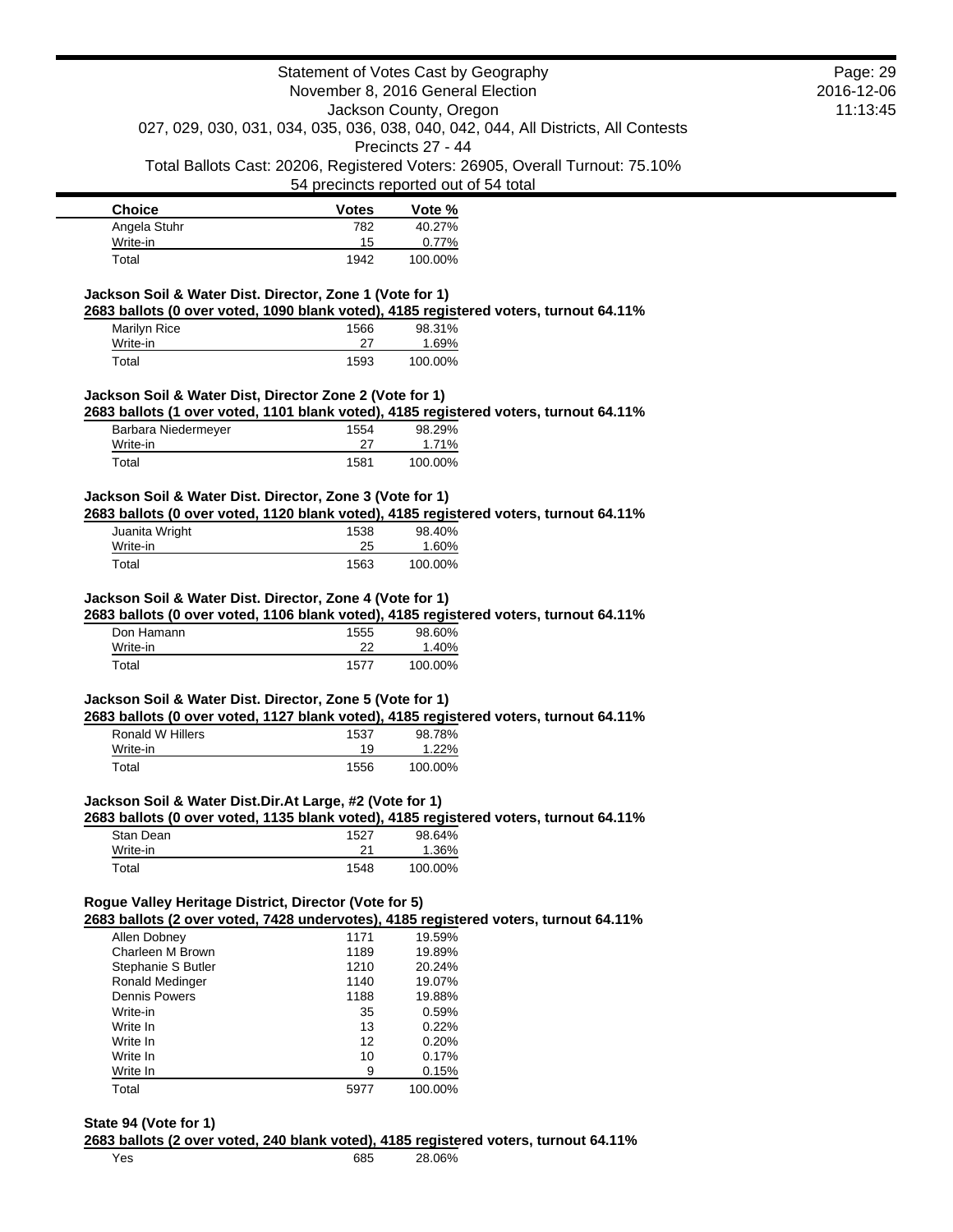|                                                                                                                     | Statement of Votes Cast by Geography<br>November 8, 2016 General Election<br>Jackson County, Oregon |                   |                                                                              | Page: 30<br>2016-12-06<br>11:13:45 |
|---------------------------------------------------------------------------------------------------------------------|-----------------------------------------------------------------------------------------------------|-------------------|------------------------------------------------------------------------------|------------------------------------|
| 027, 029, 030, 031, 034, 035, 036, 038, 040, 042, 044, All Districts, All Contests<br>Precincts 27 - 44             |                                                                                                     |                   |                                                                              |                                    |
|                                                                                                                     | 54 precincts reported out of 54 total                                                               |                   | Total Ballots Cast: 20206, Registered Voters: 26905, Overall Turnout: 75.10% |                                    |
| <b>Choice</b>                                                                                                       | <b>Votes</b>                                                                                        | Vote %            |                                                                              |                                    |
| No                                                                                                                  | 1756                                                                                                | 71.94%            |                                                                              |                                    |
| Total                                                                                                               | 2441                                                                                                | 100.00%           |                                                                              |                                    |
| State 95 (Vote for 1)<br>2683 ballots (0 over voted, 234 blank voted), 4185 registered voters, turnout 64.11%       |                                                                                                     |                   |                                                                              |                                    |
| Yes                                                                                                                 | 1497                                                                                                | 61.13%            |                                                                              |                                    |
| No<br>Total                                                                                                         | 952<br>2449                                                                                         | 38.87%<br>100.00% |                                                                              |                                    |
| State 96 (Vote for 1)                                                                                               |                                                                                                     |                   |                                                                              |                                    |
| 2683 ballots (1 over voted, 130 blank voted), 4185 registered voters, turnout 64.11%<br>Yes                         | 2187                                                                                                | 85.70%            |                                                                              |                                    |
| No                                                                                                                  | 365                                                                                                 | 14.30%            |                                                                              |                                    |
| Total                                                                                                               | 2552                                                                                                | 100.00%           |                                                                              |                                    |
| State 97 (Vote for 1)<br>2683 ballots (1 over voted, 66 blank voted), 4185 registered voters, turnout 64.11%        |                                                                                                     |                   |                                                                              |                                    |
| Yes                                                                                                                 | 710                                                                                                 | 27.14%            |                                                                              |                                    |
| No                                                                                                                  | 1906                                                                                                | 72.86%            |                                                                              |                                    |
| Total                                                                                                               | 2616                                                                                                | 100.00%           |                                                                              |                                    |
| State 98 (Vote for 1)<br>2683 ballots (0 over voted, 165 blank voted), 4185 registered voters, turnout 64.11%       |                                                                                                     |                   |                                                                              |                                    |
| Yes<br>No                                                                                                           | 1508                                                                                                | 59.89%            |                                                                              |                                    |
| Total                                                                                                               | 1010<br>2518                                                                                        | 40.11%<br>100.00% |                                                                              |                                    |
| State 99 (Vote for 1)                                                                                               |                                                                                                     |                   |                                                                              |                                    |
| 2683 ballots (0 over voted, 179 blank voted), 4185 registered voters, turnout 64.11%<br>Yes                         | 1613                                                                                                | 64.42%            |                                                                              |                                    |
| No                                                                                                                  | 891                                                                                                 | 35.58%            |                                                                              |                                    |
| Total                                                                                                               | 2504                                                                                                | 100.00%           |                                                                              |                                    |
| State 100 (Vote for 1)<br>2683 ballots (1 over voted, 185 blank voted), 4185 registered voters, turnout 64.11%      |                                                                                                     |                   |                                                                              |                                    |
| Yes                                                                                                                 | 1327                                                                                                | 53.14%            |                                                                              |                                    |
| No                                                                                                                  | 1170                                                                                                | 46.86%            |                                                                              |                                    |
| Total                                                                                                               | 2497                                                                                                | 100.00%           |                                                                              |                                    |
| Measure 15-162 (Vote for 1)<br>2683 ballots (0 over voted, 140 blank voted), 4185 registered voters, turnout 64.11% |                                                                                                     |                   |                                                                              |                                    |
| Yes                                                                                                                 | 1668                                                                                                | 65.59%            |                                                                              |                                    |
| No<br>Total                                                                                                         | 875<br>2543                                                                                         | 34.41%<br>100.00% |                                                                              |                                    |
|                                                                                                                     |                                                                                                     |                   |                                                                              |                                    |
| Measure 15-163 (Vote for 1)<br>2683 ballots (1 over voted, 178 blank voted), 4185 registered voters, turnout 64.11% |                                                                                                     |                   |                                                                              |                                    |
| Yes                                                                                                                 | 1331                                                                                                | 53.15%            |                                                                              |                                    |
| No<br>Total                                                                                                         | 1173<br>2504                                                                                        | 46.85%<br>100.00% |                                                                              |                                    |
| Measure 15-161 (Vote for 1)                                                                                         |                                                                                                     |                   |                                                                              |                                    |
| 2683 ballots (1 over voted, 178 blank voted), 4185 registered voters, turnout 64.11%                                |                                                                                                     |                   |                                                                              |                                    |
| Yes                                                                                                                 | 599                                                                                                 | 23.92%            |                                                                              |                                    |

No 1905 76.08%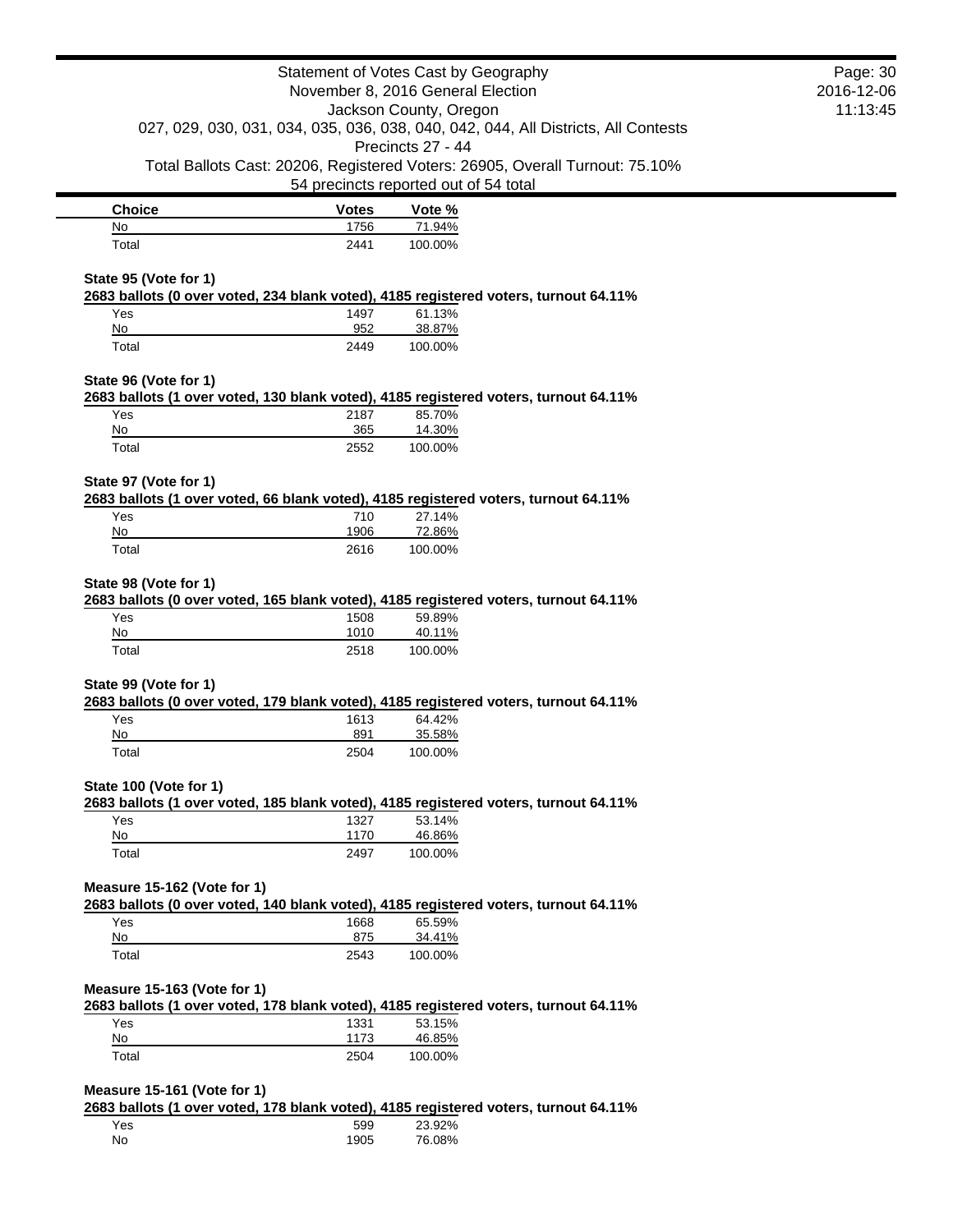|                                                                                    |                                                                                                                                                               |                                                                                                                                                                                                                                                                                                | Page: 31<br>2016-12-06                                                                                                                                                                                                                                                                                                                                                                                                                                                                                                                                                                                                                                                                                                                                                  |
|------------------------------------------------------------------------------------|---------------------------------------------------------------------------------------------------------------------------------------------------------------|------------------------------------------------------------------------------------------------------------------------------------------------------------------------------------------------------------------------------------------------------------------------------------------------|-------------------------------------------------------------------------------------------------------------------------------------------------------------------------------------------------------------------------------------------------------------------------------------------------------------------------------------------------------------------------------------------------------------------------------------------------------------------------------------------------------------------------------------------------------------------------------------------------------------------------------------------------------------------------------------------------------------------------------------------------------------------------|
|                                                                                    |                                                                                                                                                               |                                                                                                                                                                                                                                                                                                | 11:13:45                                                                                                                                                                                                                                                                                                                                                                                                                                                                                                                                                                                                                                                                                                                                                                |
| 027, 029, 030, 031, 034, 035, 036, 038, 040, 042, 044, All Districts, All Contests |                                                                                                                                                               |                                                                                                                                                                                                                                                                                                |                                                                                                                                                                                                                                                                                                                                                                                                                                                                                                                                                                                                                                                                                                                                                                         |
|                                                                                    |                                                                                                                                                               |                                                                                                                                                                                                                                                                                                |                                                                                                                                                                                                                                                                                                                                                                                                                                                                                                                                                                                                                                                                                                                                                                         |
|                                                                                    |                                                                                                                                                               |                                                                                                                                                                                                                                                                                                |                                                                                                                                                                                                                                                                                                                                                                                                                                                                                                                                                                                                                                                                                                                                                                         |
| <b>Votes</b>                                                                       | Vote %                                                                                                                                                        |                                                                                                                                                                                                                                                                                                |                                                                                                                                                                                                                                                                                                                                                                                                                                                                                                                                                                                                                                                                                                                                                                         |
| 2504                                                                               | 100.00%                                                                                                                                                       |                                                                                                                                                                                                                                                                                                |                                                                                                                                                                                                                                                                                                                                                                                                                                                                                                                                                                                                                                                                                                                                                                         |
|                                                                                    |                                                                                                                                                               |                                                                                                                                                                                                                                                                                                |                                                                                                                                                                                                                                                                                                                                                                                                                                                                                                                                                                                                                                                                                                                                                                         |
|                                                                                    |                                                                                                                                                               |                                                                                                                                                                                                                                                                                                |                                                                                                                                                                                                                                                                                                                                                                                                                                                                                                                                                                                                                                                                                                                                                                         |
| 653                                                                                | 26.59%                                                                                                                                                        |                                                                                                                                                                                                                                                                                                |                                                                                                                                                                                                                                                                                                                                                                                                                                                                                                                                                                                                                                                                                                                                                                         |
|                                                                                    |                                                                                                                                                               |                                                                                                                                                                                                                                                                                                |                                                                                                                                                                                                                                                                                                                                                                                                                                                                                                                                                                                                                                                                                                                                                                         |
|                                                                                    |                                                                                                                                                               |                                                                                                                                                                                                                                                                                                |                                                                                                                                                                                                                                                                                                                                                                                                                                                                                                                                                                                                                                                                                                                                                                         |
|                                                                                    |                                                                                                                                                               |                                                                                                                                                                                                                                                                                                |                                                                                                                                                                                                                                                                                                                                                                                                                                                                                                                                                                                                                                                                                                                                                                         |
|                                                                                    |                                                                                                                                                               |                                                                                                                                                                                                                                                                                                |                                                                                                                                                                                                                                                                                                                                                                                                                                                                                                                                                                                                                                                                                                                                                                         |
| 614                                                                                | 62.21%                                                                                                                                                        |                                                                                                                                                                                                                                                                                                |                                                                                                                                                                                                                                                                                                                                                                                                                                                                                                                                                                                                                                                                                                                                                                         |
| 274                                                                                | 27.76%                                                                                                                                                        |                                                                                                                                                                                                                                                                                                |                                                                                                                                                                                                                                                                                                                                                                                                                                                                                                                                                                                                                                                                                                                                                                         |
| 13                                                                                 | 1.32%                                                                                                                                                         |                                                                                                                                                                                                                                                                                                |                                                                                                                                                                                                                                                                                                                                                                                                                                                                                                                                                                                                                                                                                                                                                                         |
| 52                                                                                 |                                                                                                                                                               |                                                                                                                                                                                                                                                                                                |                                                                                                                                                                                                                                                                                                                                                                                                                                                                                                                                                                                                                                                                                                                                                                         |
|                                                                                    |                                                                                                                                                               |                                                                                                                                                                                                                                                                                                |                                                                                                                                                                                                                                                                                                                                                                                                                                                                                                                                                                                                                                                                                                                                                                         |
|                                                                                    |                                                                                                                                                               |                                                                                                                                                                                                                                                                                                |                                                                                                                                                                                                                                                                                                                                                                                                                                                                                                                                                                                                                                                                                                                                                                         |
|                                                                                    |                                                                                                                                                               |                                                                                                                                                                                                                                                                                                |                                                                                                                                                                                                                                                                                                                                                                                                                                                                                                                                                                                                                                                                                                                                                                         |
|                                                                                    |                                                                                                                                                               |                                                                                                                                                                                                                                                                                                |                                                                                                                                                                                                                                                                                                                                                                                                                                                                                                                                                                                                                                                                                                                                                                         |
| 28                                                                                 | 2.89%                                                                                                                                                         |                                                                                                                                                                                                                                                                                                |                                                                                                                                                                                                                                                                                                                                                                                                                                                                                                                                                                                                                                                                                                                                                                         |
| 416                                                                                |                                                                                                                                                               |                                                                                                                                                                                                                                                                                                |                                                                                                                                                                                                                                                                                                                                                                                                                                                                                                                                                                                                                                                                                                                                                                         |
|                                                                                    |                                                                                                                                                               |                                                                                                                                                                                                                                                                                                |                                                                                                                                                                                                                                                                                                                                                                                                                                                                                                                                                                                                                                                                                                                                                                         |
|                                                                                    |                                                                                                                                                               |                                                                                                                                                                                                                                                                                                |                                                                                                                                                                                                                                                                                                                                                                                                                                                                                                                                                                                                                                                                                                                                                                         |
|                                                                                    |                                                                                                                                                               |                                                                                                                                                                                                                                                                                                |                                                                                                                                                                                                                                                                                                                                                                                                                                                                                                                                                                                                                                                                                                                                                                         |
| 1                                                                                  |                                                                                                                                                               |                                                                                                                                                                                                                                                                                                |                                                                                                                                                                                                                                                                                                                                                                                                                                                                                                                                                                                                                                                                                                                                                                         |
| 969                                                                                | 100.00%                                                                                                                                                       |                                                                                                                                                                                                                                                                                                |                                                                                                                                                                                                                                                                                                                                                                                                                                                                                                                                                                                                                                                                                                                                                                         |
|                                                                                    |                                                                                                                                                               |                                                                                                                                                                                                                                                                                                |                                                                                                                                                                                                                                                                                                                                                                                                                                                                                                                                                                                                                                                                                                                                                                         |
|                                                                                    |                                                                                                                                                               |                                                                                                                                                                                                                                                                                                |                                                                                                                                                                                                                                                                                                                                                                                                                                                                                                                                                                                                                                                                                                                                                                         |
|                                                                                    |                                                                                                                                                               |                                                                                                                                                                                                                                                                                                |                                                                                                                                                                                                                                                                                                                                                                                                                                                                                                                                                                                                                                                                                                                                                                         |
| 190                                                                                | 19.77%                                                                                                                                                        |                                                                                                                                                                                                                                                                                                |                                                                                                                                                                                                                                                                                                                                                                                                                                                                                                                                                                                                                                                                                                                                                                         |
| 4                                                                                  | 0.42%                                                                                                                                                         |                                                                                                                                                                                                                                                                                                |                                                                                                                                                                                                                                                                                                                                                                                                                                                                                                                                                                                                                                                                                                                                                                         |
| 961                                                                                | 100.00%                                                                                                                                                       |                                                                                                                                                                                                                                                                                                |                                                                                                                                                                                                                                                                                                                                                                                                                                                                                                                                                                                                                                                                                                                                                                         |
|                                                                                    |                                                                                                                                                               |                                                                                                                                                                                                                                                                                                |                                                                                                                                                                                                                                                                                                                                                                                                                                                                                                                                                                                                                                                                                                                                                                         |
|                                                                                    |                                                                                                                                                               |                                                                                                                                                                                                                                                                                                |                                                                                                                                                                                                                                                                                                                                                                                                                                                                                                                                                                                                                                                                                                                                                                         |
|                                                                                    |                                                                                                                                                               |                                                                                                                                                                                                                                                                                                |                                                                                                                                                                                                                                                                                                                                                                                                                                                                                                                                                                                                                                                                                                                                                                         |
|                                                                                    |                                                                                                                                                               |                                                                                                                                                                                                                                                                                                |                                                                                                                                                                                                                                                                                                                                                                                                                                                                                                                                                                                                                                                                                                                                                                         |
| 14                                                                                 |                                                                                                                                                               |                                                                                                                                                                                                                                                                                                |                                                                                                                                                                                                                                                                                                                                                                                                                                                                                                                                                                                                                                                                                                                                                                         |
| 605                                                                                | 62.50%                                                                                                                                                        |                                                                                                                                                                                                                                                                                                |                                                                                                                                                                                                                                                                                                                                                                                                                                                                                                                                                                                                                                                                                                                                                                         |
| 1                                                                                  | 0.10%                                                                                                                                                         |                                                                                                                                                                                                                                                                                                |                                                                                                                                                                                                                                                                                                                                                                                                                                                                                                                                                                                                                                                                                                                                                                         |
| 968                                                                                | 100.00%                                                                                                                                                       |                                                                                                                                                                                                                                                                                                |                                                                                                                                                                                                                                                                                                                                                                                                                                                                                                                                                                                                                                                                                                                                                                         |
|                                                                                    |                                                                                                                                                               |                                                                                                                                                                                                                                                                                                |                                                                                                                                                                                                                                                                                                                                                                                                                                                                                                                                                                                                                                                                                                                                                                         |
|                                                                                    |                                                                                                                                                               |                                                                                                                                                                                                                                                                                                |                                                                                                                                                                                                                                                                                                                                                                                                                                                                                                                                                                                                                                                                                                                                                                         |
| 32                                                                                 | 3.38%                                                                                                                                                         |                                                                                                                                                                                                                                                                                                |                                                                                                                                                                                                                                                                                                                                                                                                                                                                                                                                                                                                                                                                                                                                                                         |
| 667                                                                                | 70.51%                                                                                                                                                        |                                                                                                                                                                                                                                                                                                |                                                                                                                                                                                                                                                                                                                                                                                                                                                                                                                                                                                                                                                                                                                                                                         |
|                                                                                    |                                                                                                                                                               |                                                                                                                                                                                                                                                                                                |                                                                                                                                                                                                                                                                                                                                                                                                                                                                                                                                                                                                                                                                                                                                                                         |
|                                                                                    |                                                                                                                                                               |                                                                                                                                                                                                                                                                                                |                                                                                                                                                                                                                                                                                                                                                                                                                                                                                                                                                                                                                                                                                                                                                                         |
|                                                                                    |                                                                                                                                                               |                                                                                                                                                                                                                                                                                                |                                                                                                                                                                                                                                                                                                                                                                                                                                                                                                                                                                                                                                                                                                                                                                         |
|                                                                                    |                                                                                                                                                               |                                                                                                                                                                                                                                                                                                |                                                                                                                                                                                                                                                                                                                                                                                                                                                                                                                                                                                                                                                                                                                                                                         |
|                                                                                    |                                                                                                                                                               |                                                                                                                                                                                                                                                                                                |                                                                                                                                                                                                                                                                                                                                                                                                                                                                                                                                                                                                                                                                                                                                                                         |
|                                                                                    | 1803<br>2456<br>34<br>987<br>492<br>6<br>13<br>13<br>US Representative, District 2 (Vote for 1)<br>767<br>25<br>300<br>23<br>24<br>200<br>16<br>5<br>2<br>946 | Precincts 27 - 44<br>73.41%<br>100.00%<br>United States President and Vice President (Vote for 1)<br>5.27%<br>3.44%<br>100.00%<br>42.93%<br>50.77%<br>0.62%<br>1.34%<br>1.34%<br>0.10%<br>79.81%<br>2.58%<br>30.99%<br>2.38%<br>1.45%<br>2.54%<br>21.14%<br>1.69%<br>0.53%<br>0.21%<br>100.00% | Statement of Votes Cast by Geography<br>November 8, 2016 General Election<br>Jackson County, Oregon<br>Total Ballots Cast: 20206, Registered Voters: 26905, Overall Turnout: 75.10%<br>54 precincts reported out of 54 total<br>2683 ballots (0 over voted, 227 blank voted), 4185 registered voters, turnout 64.11%<br>1007 ballots (1 over voted, 19 blank voted), 1292 registered voters, turnout 77.94%<br>1007 ballots (0 over voted, 38 blank voted), 1292 registered voters, turnout 77.94%<br>1007 ballots (0 over voted, 46 blank voted), 1292 registered voters, turnout 77.94%<br>1007 ballots (0 over voted, 39 blank voted), 1292 registered voters, turnout 77.94%<br>1007 ballots (0 over voted, 61 blank voted), 1292 registered voters, turnout 77.94% |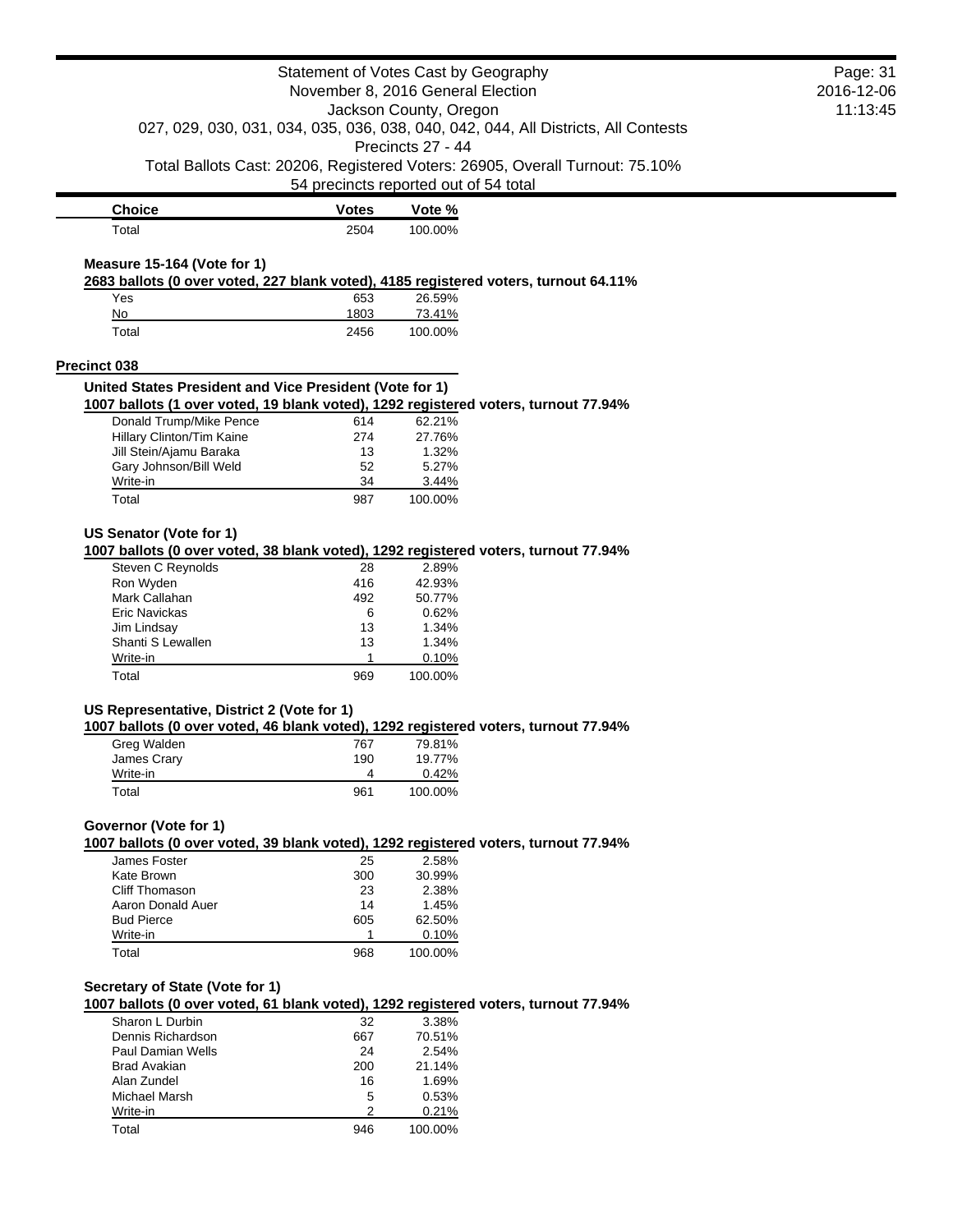|                                                                                                                                                   | Statement of Votes Cast by Geography  |                        |                                                                                    | Page: 32<br>2016-12-06 |
|---------------------------------------------------------------------------------------------------------------------------------------------------|---------------------------------------|------------------------|------------------------------------------------------------------------------------|------------------------|
|                                                                                                                                                   | November 8, 2016 General Election     |                        |                                                                                    |                        |
|                                                                                                                                                   |                                       | Jackson County, Oregon |                                                                                    | 11:13:45               |
|                                                                                                                                                   |                                       | Precincts 27 - 44      | 027, 029, 030, 031, 034, 035, 036, 038, 040, 042, 044, All Districts, All Contests |                        |
|                                                                                                                                                   |                                       |                        | Total Ballots Cast: 20206, Registered Voters: 26905, Overall Turnout: 75.10%       |                        |
|                                                                                                                                                   | 54 precincts reported out of 54 total |                        |                                                                                    |                        |
| <b>Choice</b>                                                                                                                                     | <b>Votes</b>                          | Vote %                 |                                                                                    |                        |
| <b>State Treasurer (Vote for 1)</b>                                                                                                               |                                       |                        |                                                                                    |                        |
| 1007 ballots (0 over voted, 89 blank voted), 1292 registered voters, turnout 77.94%<br>Chris Henry                                                | 25                                    | 2.72%                  |                                                                                    |                        |
| <b>Tobias Read</b>                                                                                                                                | 227                                   | 24.73%                 |                                                                                    |                        |
| Jeff Gudman                                                                                                                                       | 582                                   | 63.40%                 |                                                                                    |                        |
| <b>Chris Telfer</b>                                                                                                                               | 80                                    | 8.71%                  |                                                                                    |                        |
| Write-in                                                                                                                                          | 4                                     | 0.44%                  |                                                                                    |                        |
| Total                                                                                                                                             | 918                                   | 100.00%                |                                                                                    |                        |
| <b>Attorney General (Vote for 1)</b>                                                                                                              |                                       |                        |                                                                                    |                        |
| 1007 ballots (0 over voted, 89 blank voted), 1292 registered voters, turnout 77.94%                                                               |                                       |                        |                                                                                    |                        |
| Lars D H Hedbor                                                                                                                                   | 28                                    | 3.05%                  |                                                                                    |                        |
| Ellen Rosenblum                                                                                                                                   | 273                                   | 29.74%                 |                                                                                    |                        |
| Daniel Zene Crowe                                                                                                                                 | 612                                   | 66.67%                 |                                                                                    |                        |
| Write-in                                                                                                                                          | 5                                     | 0.54%                  |                                                                                    |                        |
| Total                                                                                                                                             | 918                                   | 100.00%                |                                                                                    |                        |
| State Senator, 2nd District (Vote for 1)                                                                                                          |                                       |                        |                                                                                    |                        |
| 39 ballots (0 over voted, 14 blank voted), 64 registered voters, turnout 60.94%                                                                   |                                       |                        |                                                                                    |                        |
| Herman Baertschiger                                                                                                                               | 25                                    | 100.00%                |                                                                                    |                        |
| Write-in<br>Total                                                                                                                                 | 0                                     | 0.00%<br>100.00%       |                                                                                    |                        |
|                                                                                                                                                   | 25                                    |                        |                                                                                    |                        |
| State Senator, 3rd District (Vote for 1)                                                                                                          |                                       |                        |                                                                                    |                        |
| 47 ballots (0 over voted, 6 blank voted), 69 registered voters, turnout 68.12%                                                                    |                                       |                        |                                                                                    |                        |
| Alan DeBoer                                                                                                                                       | 27                                    | 65.85%                 |                                                                                    |                        |
| Tonia Moro                                                                                                                                        | 14                                    | 34.15%                 |                                                                                    |                        |
| Write-in                                                                                                                                          | 0                                     | 0.00%                  |                                                                                    |                        |
| Total                                                                                                                                             | 41                                    | 100.00%                |                                                                                    |                        |
| State Senator, 28th District (Vote for 1)                                                                                                         |                                       |                        |                                                                                    |                        |
| 921 ballots (0 over voted, 98 blank voted), 1159 registered voters, turnout 79.47%                                                                |                                       |                        |                                                                                    |                        |
| <b>Todd Kepple</b>                                                                                                                                | 230                                   | 27.95%                 |                                                                                    |                        |
| Dennis Linthicum                                                                                                                                  | 588                                   | 71.45%                 |                                                                                    |                        |
| Write-in                                                                                                                                          | 5                                     | 0.61%                  |                                                                                    |                        |
| Total                                                                                                                                             | 823                                   | 100.00%                |                                                                                    |                        |
| State Representative, 4th District (Vote for 1)                                                                                                   |                                       |                        |                                                                                    |                        |
| 39 ballots (0 over voted, 14 blank voted), 64 registered voters, turnout 60.94%                                                                   |                                       |                        |                                                                                    |                        |
| Duane A Stark                                                                                                                                     | 25                                    | 100.00%                |                                                                                    |                        |
| Write-in                                                                                                                                          | 0                                     | 0.00%                  |                                                                                    |                        |
| Total                                                                                                                                             | 25                                    | 100.00%                |                                                                                    |                        |
|                                                                                                                                                   |                                       |                        |                                                                                    |                        |
| State Representative, 5th District (Vote for 1)                                                                                                   |                                       |                        |                                                                                    |                        |
| 2 ballots (0 over voted, 0 blank voted), 2 registered voters, turnout 100.00%                                                                     |                                       |                        |                                                                                    |                        |
| <b>Steven Richie</b>                                                                                                                              |                                       |                        |                                                                                    |                        |
|                                                                                                                                                   | 1                                     |                        |                                                                                    |                        |
| Pam Marsh                                                                                                                                         | 1                                     | 50.00%                 |                                                                                    |                        |
| Write-in                                                                                                                                          | 0                                     | 50.00%                 |                                                                                    |                        |
| Total                                                                                                                                             | $\overline{2}$                        | 0.00%<br>100.00%       |                                                                                    |                        |
|                                                                                                                                                   |                                       |                        |                                                                                    |                        |
|                                                                                                                                                   |                                       |                        |                                                                                    |                        |
|                                                                                                                                                   |                                       |                        |                                                                                    |                        |
| State Representative, 6th District (Vote for 1)<br>45 ballots (0 over voted, 6 blank voted), 67 registered voters, turnout 67.16%<br>Sal Esquivel | 14                                    | 35.90%                 |                                                                                    |                        |
| Mike Moran<br>Write-in                                                                                                                            | 25<br>$\Omega$                        | 64.10%<br>$0.00\%$     |                                                                                    |                        |

Write-in 0 0.00% Total 39 100.00%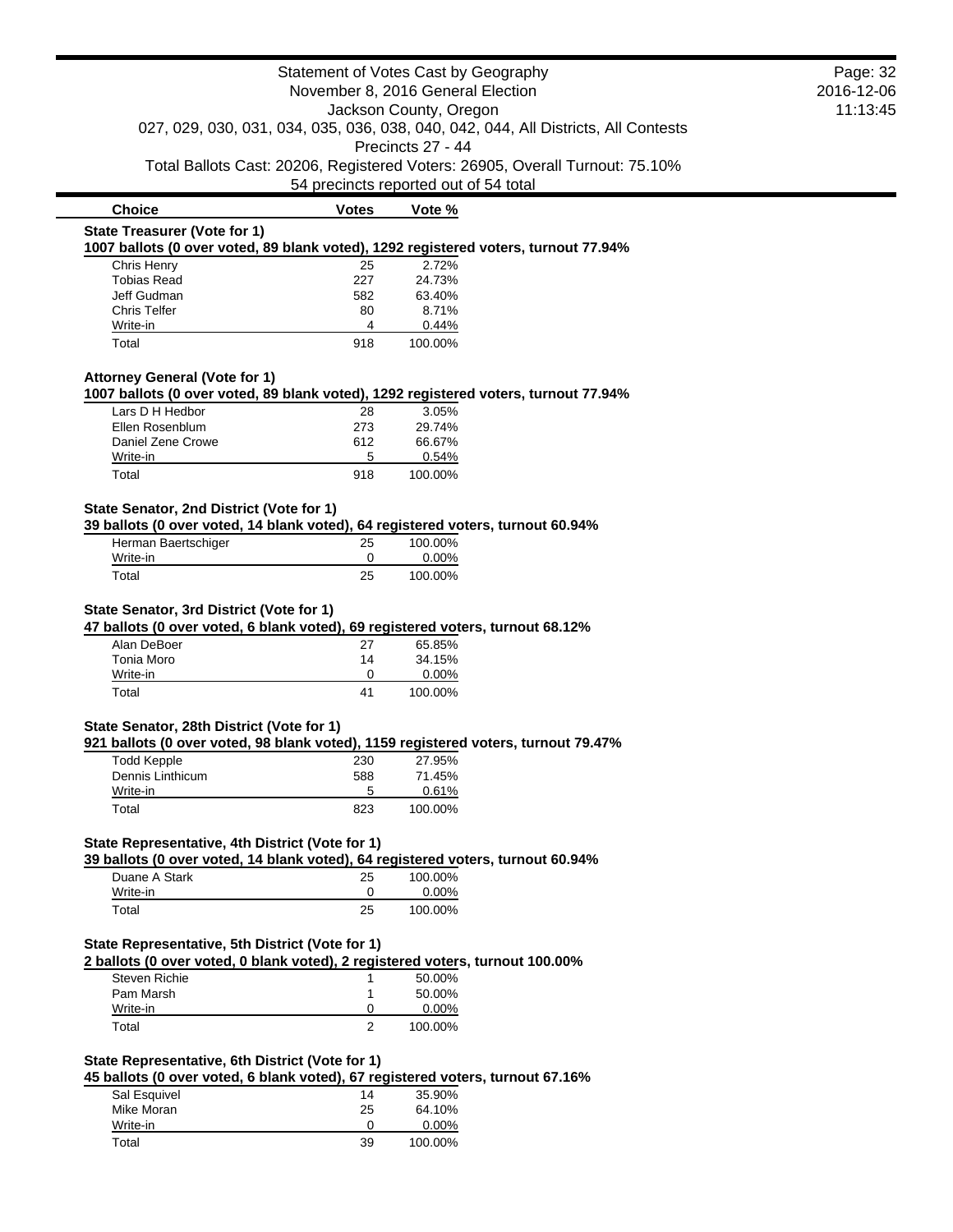|                                                          |                | Statement of Votes Cast by Geography                                                                    | Page: 33   |
|----------------------------------------------------------|----------------|---------------------------------------------------------------------------------------------------------|------------|
|                                                          |                | November 8, 2016 General Election                                                                       | 2016-12-06 |
|                                                          |                | Jackson County, Oregon                                                                                  | 11:13:45   |
|                                                          |                | 027, 029, 030, 031, 034, 035, 036, 038, 040, 042, 044, All Districts, All Contests<br>Precincts 27 - 44 |            |
|                                                          |                | Total Ballots Cast: 20206, Registered Voters: 26905, Overall Turnout: 75.10%                            |            |
|                                                          |                | 54 precincts reported out of 54 total                                                                   |            |
| <b>Choice</b>                                            | <b>Votes</b>   | Vote %                                                                                                  |            |
| State Representative, 55th District (Vote for 1)         |                |                                                                                                         |            |
|                                                          |                | 921 ballots (0 over voted, 99 blank voted), 1159 registered voters, turnout 79.47%                      |            |
| Mike McLane<br><b>Brie S Malarkey</b>                    | 609<br>211     | 74.09%<br>25.67%                                                                                        |            |
| Write-in                                                 | 2              | 0.24%                                                                                                   |            |
| Total                                                    | 822            | 100.00%                                                                                                 |            |
| Judge of the Supreme Court, Position 6 (Vote for 1)      |                |                                                                                                         |            |
|                                                          |                | 1007 ballots (0 over voted, 492 blank voted), 1292 registered voters, turnout 77.94%                    |            |
| Lynn R Nakamoto                                          | 504            | 97.86%                                                                                                  |            |
| Write-in                                                 | 11             | 2.14%                                                                                                   |            |
| Total                                                    | 515            | 100.00%                                                                                                 |            |
| Judge of the Court of Appeals, Position 5 (Vote for 1)   |                |                                                                                                         |            |
|                                                          |                | 1007 ballots (0 over voted, 506 blank voted), 1292 registered voters, turnout 77.94%                    |            |
| Scott Shorr                                              | 497            | 99.20%                                                                                                  |            |
| Write-in                                                 | 4              | 0.80%                                                                                                   |            |
| Total                                                    | 501            | 100.00%                                                                                                 |            |
|                                                          |                |                                                                                                         |            |
| Roger J DeHoog<br>Write-in                               | 479<br>2       | 1007 ballots (0 over voted, 526 blank voted), 1292 registered voters, turnout 77.94%<br>99.58%<br>0.42% |            |
| Total                                                    | 481            | 100.00%                                                                                                 |            |
|                                                          |                |                                                                                                         |            |
| County Commissioner, Pos 2 (Vote for 1)                  |                | 1007 ballots (0 over voted, 114 blank voted), 1292 registered voters, turnout 77.94%                    |            |
| <b>Jeff Thomas</b>                                       | 248            | 27.77%                                                                                                  |            |
| <b>Robert Strosser</b>                                   | 641            | 71.78%                                                                                                  |            |
| Write-in                                                 | 4              | 0.45%                                                                                                   |            |
| Total                                                    | 893            | 100.00%                                                                                                 |            |
| <b>County Assessor (Vote for 1)</b>                      |                |                                                                                                         |            |
|                                                          |                | 1007 ballots (0 over voted, 295 blank voted), 1292 registered voters, turnout 77.94%                    |            |
| David Arrasmith                                          | 450            | 63.20%                                                                                                  |            |
| Angela Stuhr                                             | 257            | 36.10%                                                                                                  |            |
| Write-in                                                 | $\overline{5}$ | 0.70%                                                                                                   |            |
| Total                                                    | 712            | 100.00%                                                                                                 |            |
| Jackson Soil & Water Dist. Director, Zone 1 (Vote for 1) |                |                                                                                                         |            |
|                                                          |                | 1007 ballots (0 over voted, 518 blank voted), 1292 registered voters, turnout 77.94%                    |            |
| Marilyn Rice                                             | 485            | 99.18%                                                                                                  |            |
| Write-in                                                 | 4              | 0.82%                                                                                                   |            |
| Total                                                    | 489            | 100.00%                                                                                                 |            |
| Jackson Soil & Water Dist, Director Zone 2 (Vote for 1)  |                | 1007 ballots (0 over voted, 515 blank voted), 1292 registered voters, turnout 77.94%                    |            |
| Barbara Niedermeyer                                      | 489            | 99.39%                                                                                                  |            |
| Write-in                                                 | 3              | 0.61%                                                                                                   |            |
| Total                                                    | 492            | 100.00%                                                                                                 |            |

Juanita Wright 472 99.37% Write-in 3 0.63%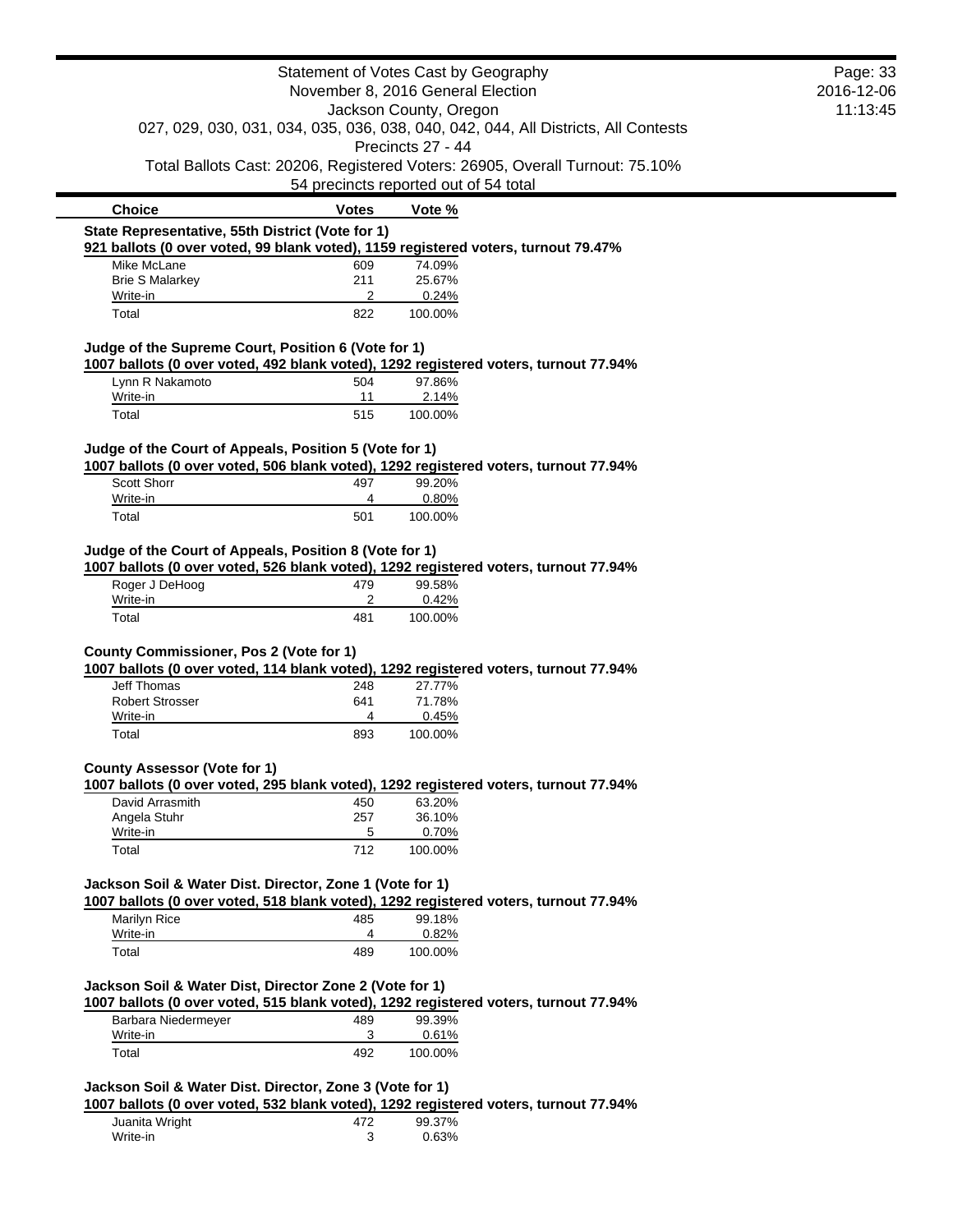|                                                                                                                                                 |                     | Statement of Votes Cast by Geography<br>November 8, 2016 General Election                                                         | Page: 34<br>2016-12-06<br>11:13:45 |
|-------------------------------------------------------------------------------------------------------------------------------------------------|---------------------|-----------------------------------------------------------------------------------------------------------------------------------|------------------------------------|
|                                                                                                                                                 |                     | Jackson County, Oregon<br>027, 029, 030, 031, 034, 035, 036, 038, 040, 042, 044, All Districts, All Contests<br>Precincts 27 - 44 |                                    |
|                                                                                                                                                 |                     | Total Ballots Cast: 20206, Registered Voters: 26905, Overall Turnout: 75.10%                                                      |                                    |
|                                                                                                                                                 |                     | 54 precincts reported out of 54 total                                                                                             |                                    |
| <b>Choice</b>                                                                                                                                   | <b>Votes</b>        | Vote %                                                                                                                            |                                    |
| Total                                                                                                                                           | 475                 | 100.00%                                                                                                                           |                                    |
| Jackson Soil & Water Dist. Director, Zone 4 (Vote for 1)                                                                                        |                     |                                                                                                                                   |                                    |
| 1007 ballots (0 over voted, 523 blank voted), 1292 registered voters, turnout 77.94%                                                            |                     |                                                                                                                                   |                                    |
| Don Hamann                                                                                                                                      | 480                 | 99.17%                                                                                                                            |                                    |
| Write-in                                                                                                                                        | 4                   | 0.83%                                                                                                                             |                                    |
| Total                                                                                                                                           | 484                 | 100.00%                                                                                                                           |                                    |
| Jackson Soil & Water Dist. Director, Zone 5 (Vote for 1)                                                                                        |                     |                                                                                                                                   |                                    |
| 1007 ballots (0 over voted, 529 blank voted), 1292 registered voters, turnout 77.94%                                                            |                     |                                                                                                                                   |                                    |
| Ronald W Hillers                                                                                                                                | 475                 | 99.37%                                                                                                                            |                                    |
| Write-in                                                                                                                                        | 3                   | 0.63%                                                                                                                             |                                    |
| Total                                                                                                                                           | 478                 | 100.00%                                                                                                                           |                                    |
| Jackson Soil & Water Dist.Dir.At Large, #2 (Vote for 1)<br>1007 ballots (0 over voted, 532 blank voted), 1292 registered voters, turnout 77.94% |                     |                                                                                                                                   |                                    |
| Stan Dean                                                                                                                                       | 470                 | 98.95%                                                                                                                            |                                    |
| Write-in                                                                                                                                        | 5                   | 1.05%                                                                                                                             |                                    |
| Total                                                                                                                                           | 475                 | 100.00%                                                                                                                           |                                    |
| Rogue Valley Heritage District, Director (Vote for 5)<br>1007 ballots (2 over voted, 3230 undervotes), 1292 registered voters, turnout 77.94%   |                     |                                                                                                                                   |                                    |
| Allen Dobney                                                                                                                                    | 349                 | 19.44%                                                                                                                            |                                    |
| Charleen M Brown<br>Stephanie S Butler                                                                                                          | 353<br>357          | 19.67%<br>19.89%                                                                                                                  |                                    |
| Ronald Medinger                                                                                                                                 | 347                 | 19.33%                                                                                                                            |                                    |
| <b>Dennis Powers</b>                                                                                                                            | 376                 | 20.95%                                                                                                                            |                                    |
| Write-in                                                                                                                                        | 7                   | 0.39%                                                                                                                             |                                    |
| Write In<br>Write In                                                                                                                            | $\overline{2}$<br>2 | 0.11%<br>0.11%                                                                                                                    |                                    |
| Write In                                                                                                                                        | 1                   | 0.06%                                                                                                                             |                                    |
| Write In                                                                                                                                        | 1                   | 0.06%                                                                                                                             |                                    |
| Total                                                                                                                                           | 1795                | 100.00%                                                                                                                           |                                    |
| State 94 (Vote for 1)                                                                                                                           |                     |                                                                                                                                   |                                    |
| 1007 ballots (0 over voted, 96 blank voted), 1292 registered voters, turnout 77.94%                                                             |                     |                                                                                                                                   |                                    |
| Yes<br>No                                                                                                                                       | 271<br>640          | 29.75%<br>70.25%                                                                                                                  |                                    |
| Total                                                                                                                                           | 911                 | 100.00%                                                                                                                           |                                    |
|                                                                                                                                                 |                     |                                                                                                                                   |                                    |
| State 95 (Vote for 1)                                                                                                                           |                     |                                                                                                                                   |                                    |
| 1007 ballots (0 over voted, 81 blank voted), 1292 registered voters, turnout 77.94%                                                             |                     |                                                                                                                                   |                                    |
| Yes<br>No                                                                                                                                       | 569<br>357          | 61.45%<br>38.55%                                                                                                                  |                                    |
| Total                                                                                                                                           | 926                 | 100.00%                                                                                                                           |                                    |
| State 96 (Vote for 1)                                                                                                                           |                     |                                                                                                                                   |                                    |
| 1007 ballots (1 over voted, 45 blank voted), 1292 registered voters, turnout 77.94%                                                             |                     |                                                                                                                                   |                                    |
| Yes<br>No                                                                                                                                       | 759<br>202          | 78.98%<br>21.02%                                                                                                                  |                                    |
| Total                                                                                                                                           | 961                 | 100.00%                                                                                                                           |                                    |
|                                                                                                                                                 |                     |                                                                                                                                   |                                    |
| State 97 (Vote for 1)                                                                                                                           |                     |                                                                                                                                   |                                    |
| 1007 ballots (1 over voted, 27 blank voted), 1292 registered voters, turnout 77.94%                                                             |                     |                                                                                                                                   |                                    |
| Yes                                                                                                                                             | 214                 | 21.86%                                                                                                                            |                                    |
| No                                                                                                                                              | 765                 | 78.14%                                                                                                                            |                                    |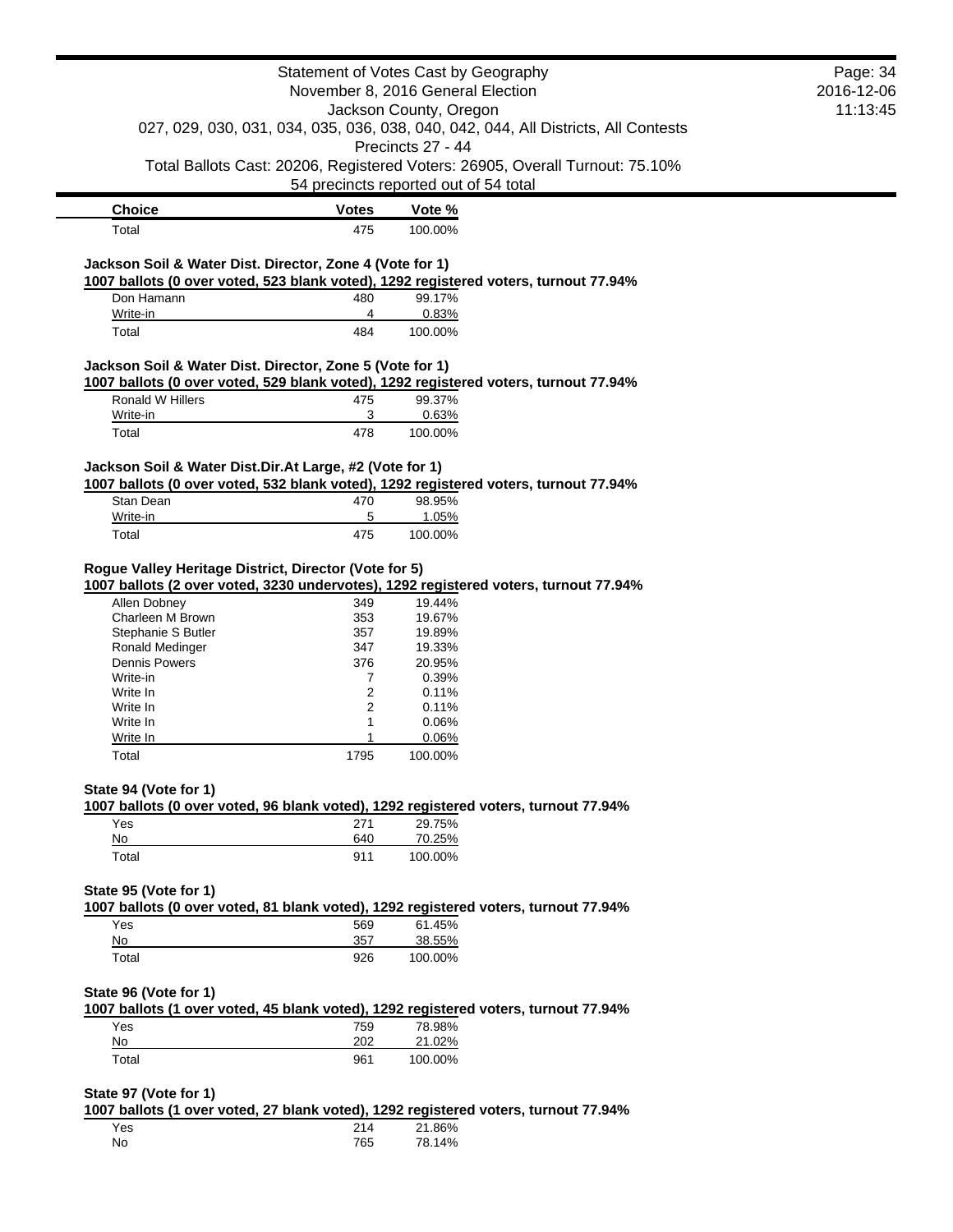| Statement of Votes Cast by Geography                    |              |                                                                                                         | Page: 35   |
|---------------------------------------------------------|--------------|---------------------------------------------------------------------------------------------------------|------------|
|                                                         |              | November 8, 2016 General Election<br>Jackson County, Oregon                                             | 2016-12-06 |
|                                                         | 11:13:45     |                                                                                                         |            |
|                                                         |              | 027, 029, 030, 031, 034, 035, 036, 038, 040, 042, 044, All Districts, All Contests<br>Precincts 27 - 44 |            |
|                                                         |              | Total Ballots Cast: 20206, Registered Voters: 26905, Overall Turnout: 75.10%                            |            |
|                                                         |              | 54 precincts reported out of 54 total                                                                   |            |
| <b>Choice</b>                                           | <b>Votes</b> | Vote %                                                                                                  |            |
| Total                                                   | 979          | 100.00%                                                                                                 |            |
| State 98 (Vote for 1)                                   |              |                                                                                                         |            |
|                                                         |              | 1007 ballots (0 over voted, 61 blank voted), 1292 registered voters, turnout 77.94%                     |            |
| Yes                                                     | 503          | 53.17%                                                                                                  |            |
| No                                                      | 443          | 46.83%                                                                                                  |            |
| Total                                                   | 946          | 100.00%                                                                                                 |            |
| State 99 (Vote for 1)                                   |              |                                                                                                         |            |
|                                                         |              | 1007 ballots (0 over voted, 67 blank voted), 1292 registered voters, turnout 77.94%                     |            |
| Yes                                                     | 496          | 52.77%                                                                                                  |            |
| No                                                      | 444          | 47.23%                                                                                                  |            |
| Total                                                   | 940          | 100.00%                                                                                                 |            |
| State 100 (Vote for 1)                                  |              |                                                                                                         |            |
|                                                         |              | 1007 ballots (1 over voted, 86 blank voted), 1292 registered voters, turnout 77.94%                     |            |
| Yes                                                     | 536          | 58.26%                                                                                                  |            |
| No                                                      | 384          | 41.74%                                                                                                  |            |
| Total                                                   | 920          | 100.00%                                                                                                 |            |
| Yes<br>No                                               | 716<br>244   | 1007 ballots (1 over voted, 46 blank voted), 1292 registered voters, turnout 77.94%<br>74.58%<br>25.42% |            |
| Total                                                   | 960          | 100.00%                                                                                                 |            |
| Measure 15-163 (Vote for 1)                             |              |                                                                                                         |            |
|                                                         |              | 1007 ballots (1 over voted, 57 blank voted), 1292 registered voters, turnout 77.94%                     |            |
| Yes                                                     | 476          | 50.16%                                                                                                  |            |
| No                                                      | 473          | 49.84%                                                                                                  |            |
| Total                                                   | 949          | 100.00%                                                                                                 |            |
| Measure 15-161 (Vote for 1)                             |              |                                                                                                         |            |
|                                                         |              | 1007 ballots (0 over voted, 65 blank voted), 1292 registered voters, turnout 77.94%                     |            |
| Yes                                                     | 260          | 27.60%                                                                                                  |            |
| No                                                      | 682          | 72.40%                                                                                                  |            |
| Total                                                   | 942          | 100.00%                                                                                                 |            |
| Measure 15-164 (Vote for 1)                             |              |                                                                                                         |            |
|                                                         |              | 1007 ballots (0 over voted, 82 blank voted), 1292 registered voters, turnout 77.94%                     |            |
| Yes                                                     | 234          | 25.30%                                                                                                  |            |
| No                                                      | 691          | 74.70%                                                                                                  |            |
| Total                                                   | 925          | 100.00%                                                                                                 |            |
| <b>Precinct 040</b>                                     |              |                                                                                                         |            |
| United States President and Vice President (Vote for 1) |              |                                                                                                         |            |
|                                                         |              | 3270 ballots (0 over voted, 60 blank voted), 4174 registered voters, turnout 78.34%                     |            |
| Donald Trump/Mike Pence                                 | 1786         | 55.64%                                                                                                  |            |
| Hillary Clinton/Tim Kaine                               | 1071         | 33.36%                                                                                                  |            |
| Jill Stein/Ajamu Baraka                                 | 68           | 2.12%                                                                                                   |            |
| Gary Johnson/Bill Weld<br>Write-in                      | 147<br>138   | 4.58%<br>4.30%                                                                                          |            |
|                                                         |              |                                                                                                         |            |
| Total                                                   | 3210         | 100.00%                                                                                                 |            |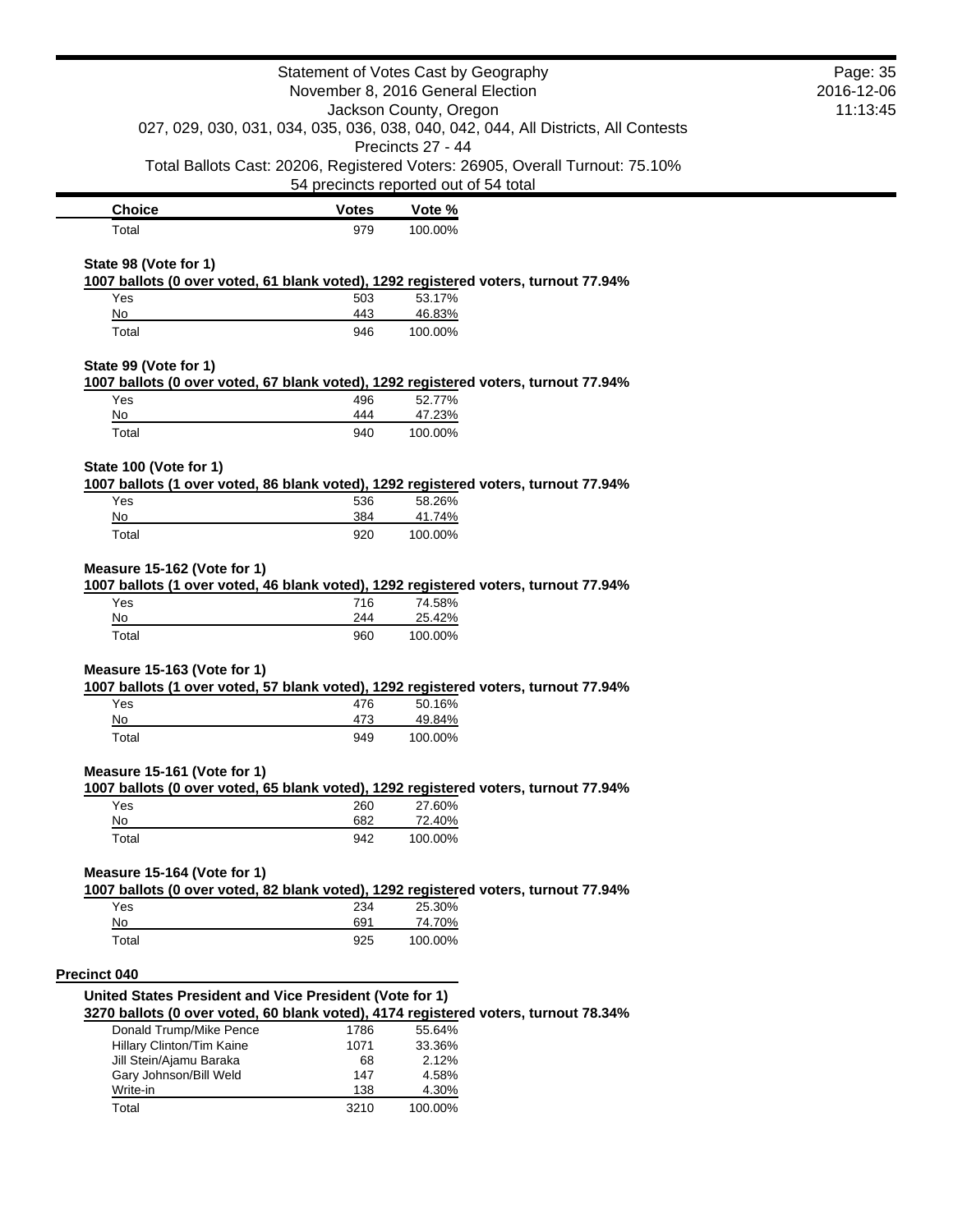**Choice Votes Votes Vote % US Senator (Vote for 1) 3270 ballots (1 over voted, 124 blank voted), 4174 registered voters, turnout 78.34%** Steven C Reynolds 113 3.59% Ron Wyden Mark Callahan 1516 48.20% Eric Navickas 62 1.65% Jim Lindsay 21 0.67% Shanti S Lewallen 71 2.26% Write-in 3 0.10%

## **US Representative, District 2 (Vote for 1)**

**3270 ballots (0 over voted, 175 blank voted), 4174 registered voters, turnout 78.34%**

| Greg Walden | 2323 | 75.06%  |
|-------------|------|---------|
| James Crary | 763  | 24.65%  |
| Write-in    | 9    | 0.29%   |
| Total       | 3095 | 100.00% |

Total 3145 100.00%

## **Governor (Vote for 1)**

### **3270 ballots (0 over voted, 142 blank voted), 4174 registered voters, turnout 78.34%**

| James Foster      | 69   | 2.21%   |
|-------------------|------|---------|
| Kate Brown        | 1133 | 36.22%  |
| Cliff Thomason    | 73   | 2.33%   |
| Aaron Donald Auer | 43   | 1.37%   |
| <b>Bud Pierce</b> | 1807 | 57.77%  |
| Write-in          | 3    | 0.10%   |
| Total             | 3128 | 100.00% |

### **Secretary of State (Vote for 1)**

**3270 ballots (0 over voted, 209 blank voted), 4174 registered voters, turnout 78.34%**

| Sharon L Durbin     | 56   | 1.83%   |
|---------------------|------|---------|
| Dennis Richardson   | 1995 | 65.17%  |
| Paul Damian Wells   | 96   | 3.14%   |
| <b>Brad Avakian</b> | 829  | 27.08%  |
| Alan Zundel         | 54   | 1.76%   |
| Michael Marsh       | 28   | 0.91%   |
| Write-in            | 3    | 0.10%   |
| Total               | 3061 | 100.00% |

#### **State Treasurer (Vote for 1)**

**3270 ballots (1 over voted, 291 blank voted), 4174 registered voters, turnout 78.34%**

| Chris Henry        | 100  | 3.36%   |
|--------------------|------|---------|
| <b>Tobias Read</b> | 861  | 28.91%  |
| Jeff Gudman        | 1759 | 59.07%  |
| Chris Telfer       | 255  | 8.56%   |
| Write-in           | 3    | 0.10%   |
| Total              | 2978 | 100.00% |

#### **Attorney General (Vote for 1)**

**3270 ballots (0 over voted, 291 blank voted), 4174 registered voters, turnout 78.34%**

| Lars D H Hedbor   | 77   | 2.58%    |
|-------------------|------|----------|
| Ellen Rosenblum   | 1114 | 37.40%   |
| Daniel Zene Crowe | 1786 | 59.95%   |
| Write-in          |      | $0.07\%$ |
| Total             | 2979 | 100.00%  |

## Page: 36 2016-12-06 11:13:45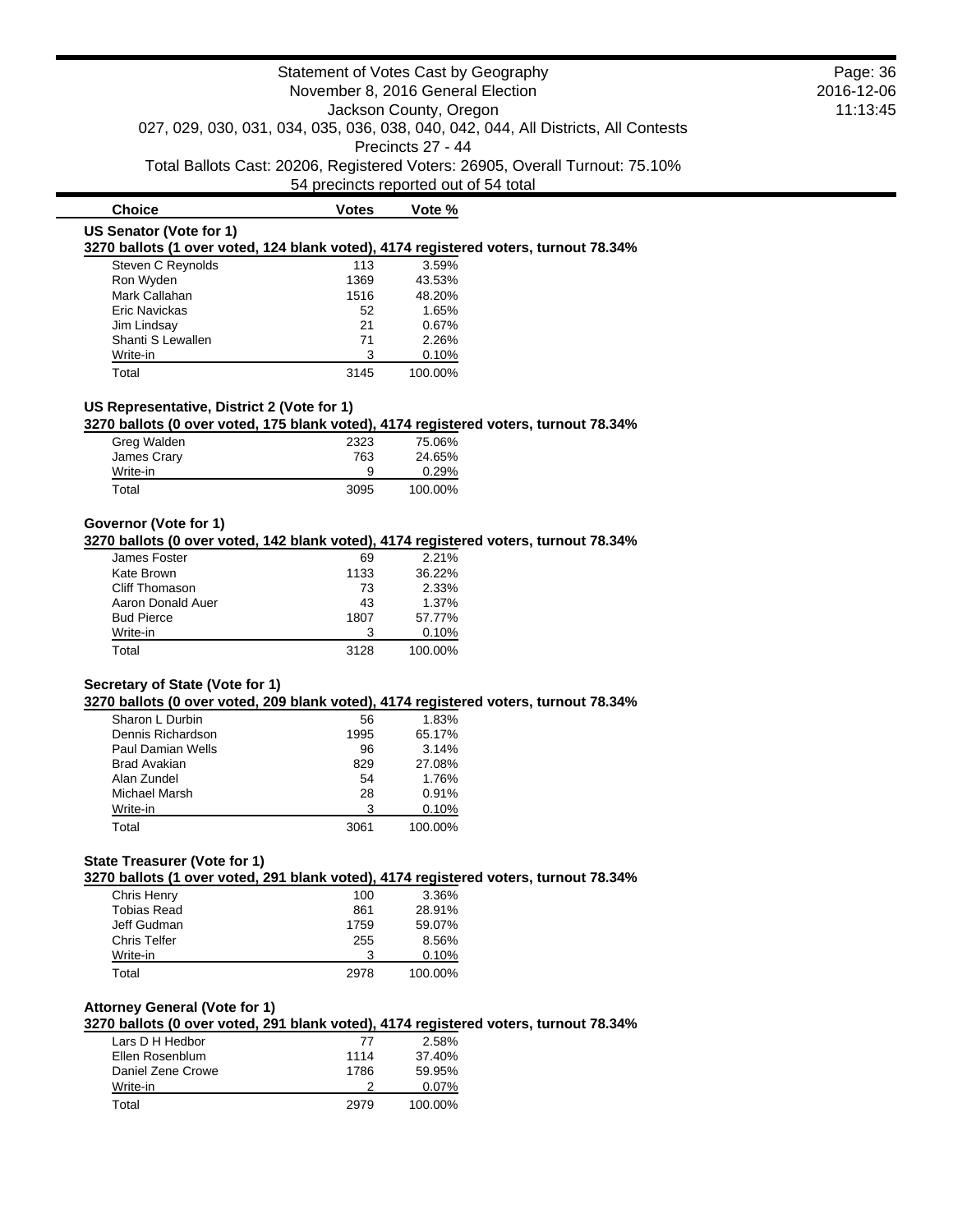|                                                                                                                                    |             | Statement of Votes Cast by Geography<br>November 8, 2016 General Election                      | Page: 37<br>2016-12-06 |
|------------------------------------------------------------------------------------------------------------------------------------|-------------|------------------------------------------------------------------------------------------------|------------------------|
|                                                                                                                                    |             | Jackson County, Oregon                                                                         | 11:13:45               |
|                                                                                                                                    |             | 027, 029, 030, 031, 034, 035, 036, 038, 040, 042, 044, All Districts, All Contests             |                        |
|                                                                                                                                    |             | Precincts 27 - 44                                                                              |                        |
|                                                                                                                                    |             | Total Ballots Cast: 20206, Registered Voters: 26905, Overall Turnout: 75.10%                   |                        |
|                                                                                                                                    |             | 54 precincts reported out of 54 total                                                          |                        |
| <b>Choice</b>                                                                                                                      | Votes       | Vote %                                                                                         |                        |
| State Senator, 3rd District (Vote for 1)                                                                                           |             |                                                                                                |                        |
|                                                                                                                                    |             | 1668 ballots (1 over voted, 90 blank voted), 1995 registered voters, turnout 83.61%            |                        |
| Alan DeBoer<br>Tonia Moro                                                                                                          | 1026<br>547 | 65.06%<br>34.69%                                                                               |                        |
| Write-in                                                                                                                           | 4           | 0.25%                                                                                          |                        |
| Total                                                                                                                              | 1577        | 100.00%                                                                                        |                        |
| State Senator, 28th District (Vote for 1)                                                                                          |             |                                                                                                |                        |
|                                                                                                                                    |             | 1602 ballots (0 over voted, 202 blank voted), 2179 registered voters, turnout 73.52%           |                        |
| <b>Todd Kepple</b>                                                                                                                 | 476         | 34.00%                                                                                         |                        |
| Dennis Linthicum                                                                                                                   | 913         | 65.21%                                                                                         |                        |
| Write-in                                                                                                                           | 11          | 0.79%                                                                                          |                        |
| Total                                                                                                                              | 1400        | 100.00%                                                                                        |                        |
| State Representative, 6th District (Vote for 1)                                                                                    |             |                                                                                                |                        |
|                                                                                                                                    |             | 1668 ballots (0 over voted, 101 blank voted), 1995 registered voters, turnout 83.61%           |                        |
| Sal Esquivel<br>Mike Moran                                                                                                         | 916<br>646  | 58.46%<br>41.23%                                                                               |                        |
| Write-in                                                                                                                           | 5           | 0.32%                                                                                          |                        |
| Total                                                                                                                              | 1567        | 100.00%                                                                                        |                        |
|                                                                                                                                    |             |                                                                                                |                        |
| State Representative, 55th District (Vote for 1)                                                                                   |             | 1602 ballots (0 over voted, 192 blank voted), 2179 registered voters, turnout 73.52%           |                        |
|                                                                                                                                    |             |                                                                                                |                        |
| Mike McLane                                                                                                                        | 964         | 68.37%                                                                                         |                        |
| <b>Brie S Malarkey</b>                                                                                                             | 440         | 31.21%                                                                                         |                        |
| Write-in                                                                                                                           | 6           | 0.43%                                                                                          |                        |
| Total                                                                                                                              | 1410        | 100.00%                                                                                        |                        |
|                                                                                                                                    |             |                                                                                                |                        |
|                                                                                                                                    |             | 3270 ballots (0 over voted, 1442 blank voted), 4174 registered voters, turnout 78.34%          |                        |
| Lynn R Nakamoto                                                                                                                    | 1788        | 97.81%                                                                                         |                        |
| Write-in                                                                                                                           | 40          | 2.19%                                                                                          |                        |
| Total                                                                                                                              | 1828        | 100.00%                                                                                        |                        |
|                                                                                                                                    |             |                                                                                                |                        |
|                                                                                                                                    |             | 3270 ballots (0 over voted, 1487 blank voted), 4174 registered voters, turnout 78.34%          |                        |
| <b>Scott Shorr</b>                                                                                                                 | 1749<br>34  | 98.09%                                                                                         |                        |
| Judge of the Supreme Court, Position 6 (Vote for 1)<br>Judge of the Court of Appeals, Position 5 (Vote for 1)<br>Write-in<br>Total | 1783        | 1.91%<br>100.00%                                                                               |                        |
|                                                                                                                                    |             |                                                                                                |                        |
| Judge of the Court of Appeals, Position 8 (Vote for 1)                                                                             |             | 3270 ballots (0 over voted, 1527 blank voted), 4174 registered voters, turnout 78.34%          |                        |
| Roger J DeHoog                                                                                                                     | 1707        | 97.93%                                                                                         |                        |
| Write-in<br>Total                                                                                                                  | 36<br>1743  | 2.07%<br>100.00%                                                                               |                        |
|                                                                                                                                    |             |                                                                                                |                        |
| <b>County Commissioner, Pos 2 (Vote for 1)</b>                                                                                     |             |                                                                                                |                        |
|                                                                                                                                    |             | 3270 ballots (0 over voted, 342 blank voted), 4174 registered voters, turnout 78.34%           |                        |
| Jeff Thomas                                                                                                                        | 955         | 32.62%                                                                                         |                        |
| <b>Robert Strosser</b><br>Write-in                                                                                                 | 1968<br>5   | 67.21%<br>0.17%                                                                                |                        |
| Total                                                                                                                              | 2928        | 100.00%                                                                                        |                        |
|                                                                                                                                    |             |                                                                                                |                        |
| <b>County Assessor (Vote for 1)</b>                                                                                                |             |                                                                                                |                        |
| David Arrasmith                                                                                                                    | 1445        | 3270 ballots (1 over voted, 885 blank voted), 4174 registered voters, turnout 78.34%<br>60.61% |                        |

 $\blacksquare$  $\overline{\phantom{0}}$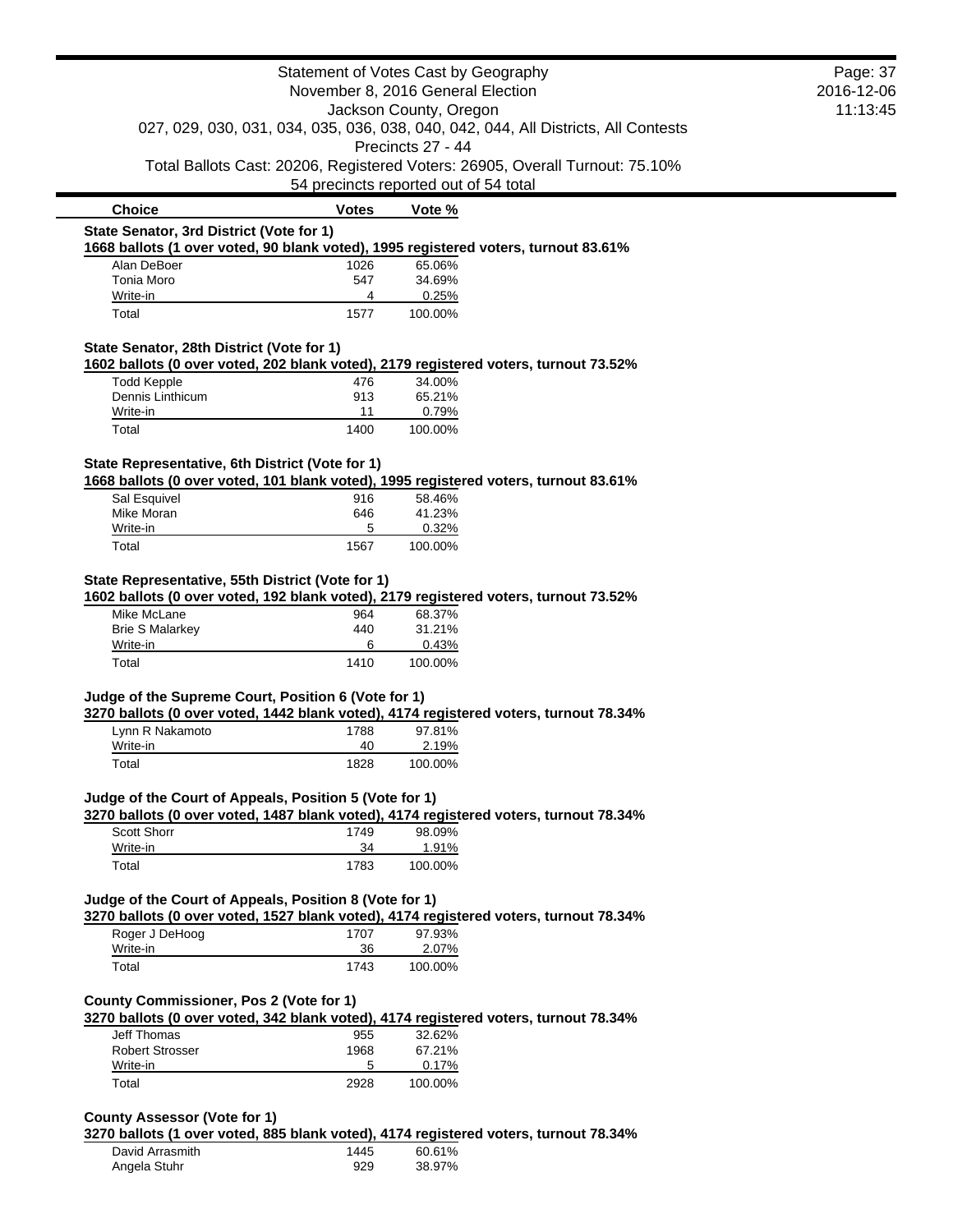|                                                                                                                            |                    | Statement of Votes Cast by Geography                                                  | Page: 38   |
|----------------------------------------------------------------------------------------------------------------------------|--------------------|---------------------------------------------------------------------------------------|------------|
|                                                                                                                            |                    | November 8, 2016 General Election                                                     | 2016-12-06 |
|                                                                                                                            |                    | Jackson County, Oregon                                                                | 11:13:45   |
|                                                                                                                            |                    | 027, 029, 030, 031, 034, 035, 036, 038, 040, 042, 044, All Districts, All Contests    |            |
|                                                                                                                            |                    | Precincts 27 - 44                                                                     |            |
|                                                                                                                            |                    | Total Ballots Cast: 20206, Registered Voters: 26905, Overall Turnout: 75.10%          |            |
|                                                                                                                            |                    | 54 precincts reported out of 54 total                                                 |            |
| <b>Choice</b>                                                                                                              | <b>Votes</b>       | Vote %                                                                                |            |
| Write-in                                                                                                                   | 10                 | 0.42%                                                                                 |            |
| Total                                                                                                                      | 2384               | 100.00%                                                                               |            |
| City of Medford, Mayor (Vote for 1)                                                                                        |                    |                                                                                       |            |
|                                                                                                                            |                    | 3270 ballots (0 over voted, 532 blank voted), 4174 registered voters, turnout 78.34%  |            |
| Gary Wheeler                                                                                                               | 1519               | 55.48%                                                                                |            |
| John Anhorn                                                                                                                | 1210               | 44.19%                                                                                |            |
| Write-in                                                                                                                   | 9                  | 0.33%                                                                                 |            |
| Total                                                                                                                      | 2738               | 100.00%                                                                               |            |
| City of Medford, Council Ward 1 (Vote for 1)                                                                               |                    |                                                                                       |            |
|                                                                                                                            |                    | 3270 ballots (0 over voted, 848 blank voted), 4174 registered voters, turnout 78.34%  |            |
| Dick Gordon                                                                                                                | 1266               | 52.27%                                                                                |            |
| <b>Curt Ankerberg</b>                                                                                                      | 1147               | 47.36%                                                                                |            |
| Write-in                                                                                                                   | 9                  | 0.37%                                                                                 |            |
| Total                                                                                                                      | 2422               | 100.00%                                                                               |            |
|                                                                                                                            |                    |                                                                                       |            |
| 3270 ballots (1 over voted, 1531 blank voted), 4174 registered voters, turnout 78.34%<br>Marilyn Rice<br>Write-in<br>Total | 1715<br>23<br>1738 | 98.68%<br>1.32%<br>100.00%                                                            |            |
| Jackson Soil & Water Dist, Director Zone 2 (Vote for 1)                                                                    |                    | 3270 ballots (0 over voted, 1542 blank voted), 4174 registered voters, turnout 78.34% |            |
| Barbara Niedermeyer                                                                                                        | 1707               | 98.78%                                                                                |            |
| Write-in                                                                                                                   | 21                 | 1.22%                                                                                 |            |
| Total                                                                                                                      | 1728               | 100.00%                                                                               |            |
|                                                                                                                            |                    |                                                                                       |            |
| Jackson Soil & Water Dist. Director, Zone 3 (Vote for 1)                                                                   |                    | 3270 ballots (0 over voted, 1552 blank voted), 4174 registered voters, turnout 78.34% |            |
| Juanita Wright                                                                                                             | 1697               | 98.78%                                                                                |            |
| Write-in                                                                                                                   | 21                 | 1.22%                                                                                 |            |
| Total                                                                                                                      | 1718               | 100.00%                                                                               |            |
|                                                                                                                            |                    |                                                                                       |            |
| Jackson Soil & Water Dist. Director, Zone 4 (Vote for 1)                                                                   |                    |                                                                                       |            |
|                                                                                                                            |                    | 3270 ballots (0 over voted, 1565 blank voted), 4174 registered voters, turnout 78.34% |            |
| Don Hamann<br>Write-in                                                                                                     | 1685<br>20         | 98.83%<br>1.17%                                                                       |            |
| Total                                                                                                                      | 1705               | 100.00%                                                                               |            |
|                                                                                                                            |                    |                                                                                       |            |
| Jackson Soil & Water Dist. Director, Zone 5 (Vote for 1)                                                                   |                    |                                                                                       |            |
|                                                                                                                            |                    | 3270 ballots (0 over voted, 1582 blank voted), 4174 registered voters, turnout 78.34% |            |
| Ronald W Hillers                                                                                                           | 1666               | 98.70%                                                                                |            |
| Write-in                                                                                                                   | 22                 | 1.30%                                                                                 |            |
| Total                                                                                                                      | 1688               | 100.00%                                                                               |            |
| Jackson Soil & Water Dist.Dir.At Large, #2 (Vote for 1)                                                                    |                    |                                                                                       |            |
|                                                                                                                            |                    | 3270 ballots (0 over voted, 1579 blank voted), 4174 registered voters, turnout 78.34% |            |
| Stan Dean                                                                                                                  | 1672               | 98.88%                                                                                |            |
| Write-in<br>Total                                                                                                          | 19<br>1691         | <u>1.12%</u><br>100.00%                                                               |            |

Allen Dobney 1319 19.38%

۰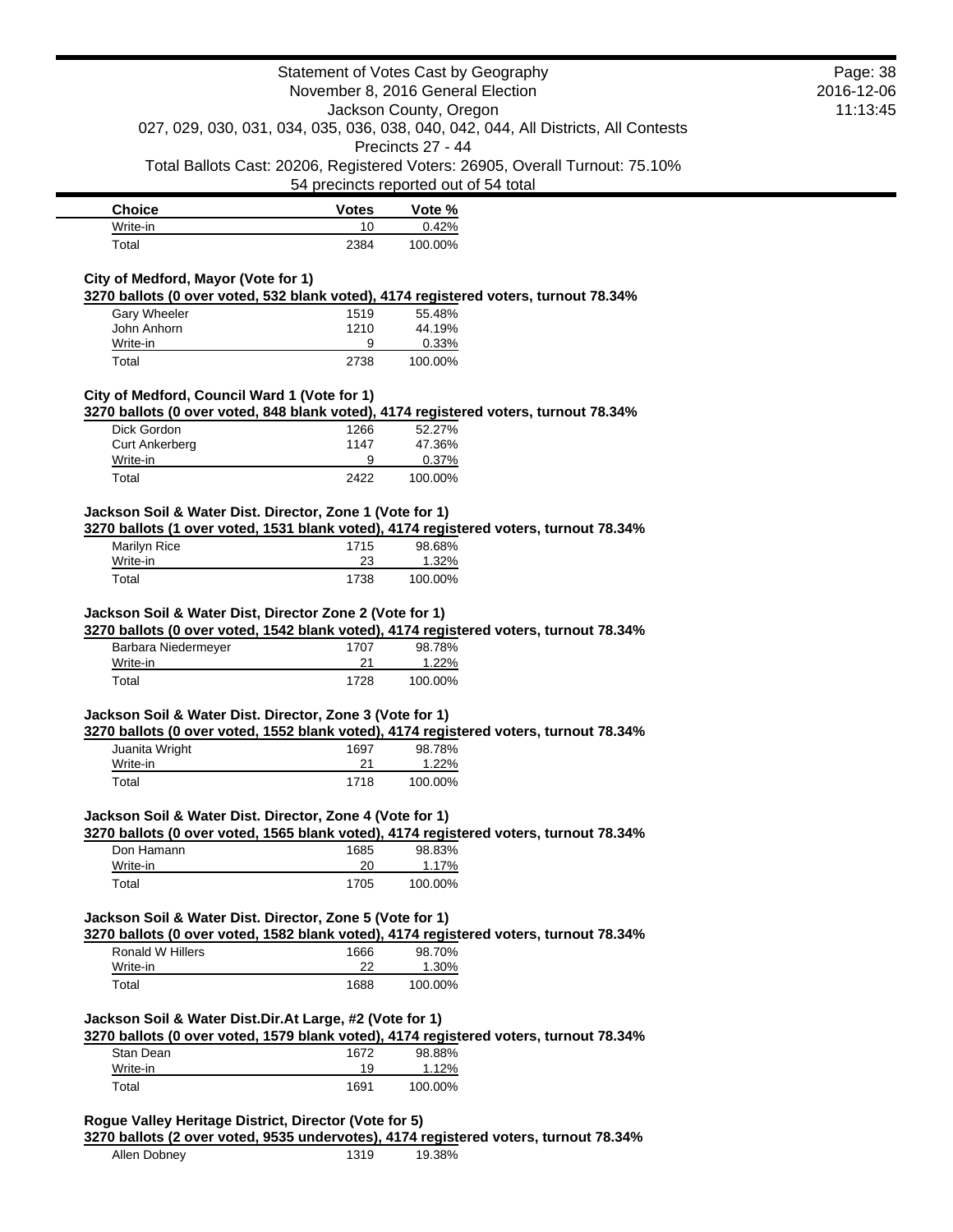| <b>Choice</b>          | Votes | Vote %  |
|------------------------|-------|---------|
| Charleen M Brown       | 1330  | 19.54%  |
| Stephanie S Butler     | 1373  | 20.18%  |
| <b>Ronald Medinger</b> | 1311  | 19.27%  |
| <b>Dennis Powers</b>   | 1363  | 20.03%  |
| Write-in               | 44    | 0.65%   |
| Write In               | 22    | 0.32%   |
| Write In               | 16    | 0.24%   |
| Write In               | 14    | 0.21%   |
| Write In               | 13    | 0.19%   |
| Total                  | 6805  | 100.00% |

#### **State 94 (Vote for 1)**

#### **3270 ballots (3 over voted, 173 blank voted), 4174 registered voters, turnout 78.34%**

| Yes   | 914  | 29.54%  |
|-------|------|---------|
| No    | 2180 | 70.46%  |
| Total | 3094 | 100.00% |

#### **State 95 (Vote for 1)**

#### **3270 ballots (1 over voted, 276 blank voted), 4174 registered voters, turnout 78.34%**

| Yes   | 1945 | 64.98%  |
|-------|------|---------|
| No    | 1048 | 35.02%  |
| Total | 2993 | 100.00% |

#### **State 96 (Vote for 1)**

#### **3270 ballots (1 over voted, 139 blank voted), 4174 registered voters, turnout 78.34%**

| Yes   | 2646 | 84.54%  |
|-------|------|---------|
| No    | 484  | 15.46%  |
| Total | 3130 | 100.00% |

#### **State 97 (Vote for 1)**

#### **3270 ballots (2 over voted, 82 blank voted), 4174 registered voters, turnout 78.34%**

| Yes   | 987  | 30.98%  |
|-------|------|---------|
| No    | 2199 | 69.02%  |
| Total | 3186 | 100.00% |

### **State 98 (Vote for 1)**

## **3270 ballots (0 over voted, 173 blank voted), 4174 registered voters, turnout 78.34%**

| Yes   | 1809 | 58.41%  |
|-------|------|---------|
| No    | 1288 | 41.59%  |
| Total | 3097 | 100.00% |

### **State 99 (Vote for 1)**

# **3270 ballots (1 over voted, 173 blank voted), 4174 registered voters, turnout 78.34%**

| Yes   | 1767 | 57.07%  |
|-------|------|---------|
| No    | 1329 | 42.93%  |
| Total | 3096 | 100.00% |

### **State 100 (Vote for 1)**

**3270 ballots (0 over voted, 199 blank voted), 4174 registered voters, turnout 78.34%** Yes 1920 62.52%

| .           | .    |         |
|-------------|------|---------|
| No          | 1151 | 37.48%  |
| $\tau$ otal | 3071 | 100.00% |

### **Measure 15-162 (Vote for 1)**

**3270 ballots (0 over voted, 121 blank voted), 4174 registered voters, turnout 78.34%** Yes 2465 78.28% No 684 21.72%

Page: 39 2016-12-06 11:13:45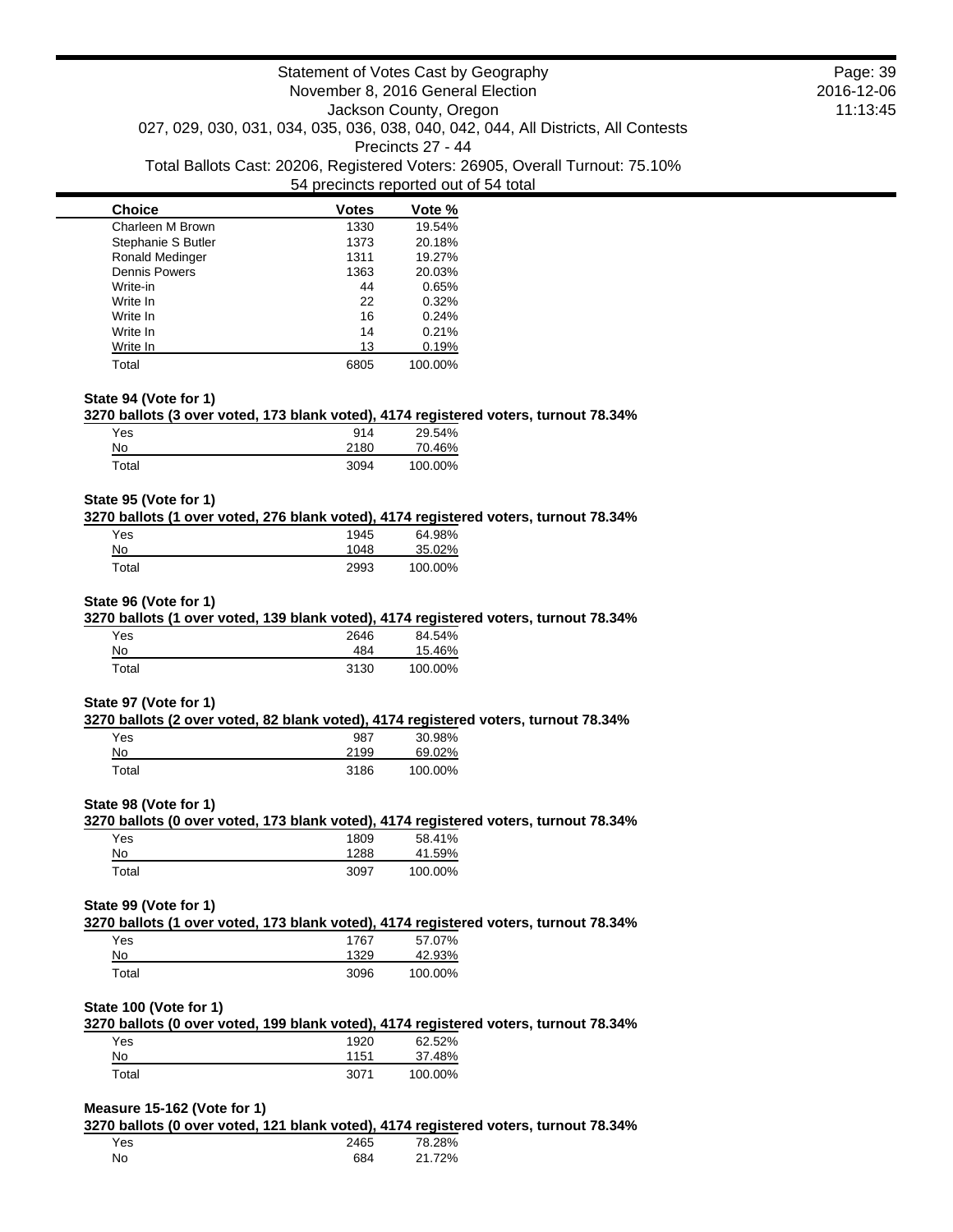|                                                                                                                     |                        | Statement of Votes Cast by Geography<br>November 8, 2016 General Election    | Page: 40<br>2016-12-06 |
|---------------------------------------------------------------------------------------------------------------------|------------------------|------------------------------------------------------------------------------|------------------------|
|                                                                                                                     | Jackson County, Oregon |                                                                              | 11:13:45               |
| 027, 029, 030, 031, 034, 035, 036, 038, 040, 042, 044, All Districts, All Contests<br>Precincts 27 - 44             |                        |                                                                              |                        |
|                                                                                                                     |                        | Total Ballots Cast: 20206, Registered Voters: 26905, Overall Turnout: 75.10% |                        |
|                                                                                                                     |                        | 54 precincts reported out of 54 total                                        |                        |
| <b>Choice</b>                                                                                                       | <b>Votes</b>           | Vote %                                                                       |                        |
| Total                                                                                                               | 3149                   | 100.00%                                                                      |                        |
|                                                                                                                     |                        |                                                                              |                        |
| Measure 15-163 (Vote for 1)<br>3270 ballots (0 over voted, 196 blank voted), 4174 registered voters, turnout 78.34% |                        |                                                                              |                        |
| Yes                                                                                                                 | 1701                   | 55.34%                                                                       |                        |
| No                                                                                                                  | 1373                   | 44.66%                                                                       |                        |
| Total                                                                                                               | 3074                   | 100.00%                                                                      |                        |
| Measure 15-144 (Vote for 1)                                                                                         |                        |                                                                              |                        |
| 3270 ballots (0 over voted, 105 blank voted), 4174 registered voters, turnout 78.34%                                |                        |                                                                              |                        |
| Yes                                                                                                                 | 1582                   | 49.98%                                                                       |                        |
| No                                                                                                                  | 1583                   | 50.02%                                                                       |                        |
| Total                                                                                                               | 3165                   | 100.00%                                                                      |                        |
| Measure 15-145 (Vote for 1)                                                                                         |                        |                                                                              |                        |
| 3270 ballots (0 over voted, 123 blank voted), 4174 registered voters, turnout 78.34%                                |                        |                                                                              |                        |
| Yes                                                                                                                 | 2440                   | 77.53%                                                                       |                        |
| No                                                                                                                  | 707                    | 22.47%                                                                       |                        |
| Total                                                                                                               | 3147                   | 100.00%                                                                      |                        |
| Measure 15-166 (Vote for 1)<br>3270 ballots (0 over voted, 114 blank voted), 4174 registered voters, turnout 78.34% |                        |                                                                              |                        |
| Yes                                                                                                                 | 2227                   | 70.56%                                                                       |                        |
| No                                                                                                                  | 929                    | 29.44%                                                                       |                        |
| Total                                                                                                               | 3156                   | 100.00%                                                                      |                        |
| Measure 15-161 (Vote for 1)                                                                                         |                        |                                                                              |                        |
| 3270 ballots (0 over voted, 192 blank voted), 4174 registered voters, turnout 78.34%                                |                        |                                                                              |                        |
| Yes                                                                                                                 | 875                    | 28.43%                                                                       |                        |
| No                                                                                                                  | 2203                   | 71.57%                                                                       |                        |
| Total                                                                                                               | 3078                   | 100.00%                                                                      |                        |
| Measure 15-164 (Vote for 1)<br>3270 ballots (3 over voted, 241 blank voted), 4174 registered voters, turnout 78.34% |                        |                                                                              |                        |
| Yes                                                                                                                 | 879                    | 29.05%                                                                       |                        |
| No                                                                                                                  | 2147                   | 70.95%                                                                       |                        |
| Total                                                                                                               | 3026                   | 100.00%                                                                      |                        |
| <b>Precinct 042</b>                                                                                                 |                        |                                                                              |                        |
| United States President and Vice President (Vote for 1)                                                             |                        |                                                                              |                        |
| 2851 ballots (0 over voted, 63 blank voted), 3668 registered voters, turnout 77.73%                                 |                        |                                                                              |                        |
| Donald Trump/Mike Pence                                                                                             | 1488                   | 53.37%                                                                       |                        |
| Hillary Clinton/Tim Kaine                                                                                           | 1002                   | 35.94%                                                                       |                        |
| Jill Stein/Ajamu Baraka<br>Gary Johnson/Bill Weld                                                                   | 49<br>147              | 1.76%<br>5.27%                                                               |                        |
| Write-in                                                                                                            | 102                    | 3.66%                                                                        |                        |
| Total                                                                                                               | 2788                   | 100.00%                                                                      |                        |
| US Senator (Vote for 1)                                                                                             |                        |                                                                              |                        |
| 2851 ballots (1 over voted, 114 blank voted), 3668 registered voters, turnout 77.73%                                |                        |                                                                              |                        |
| Steven C Reynolds<br>Ron Wyden                                                                                      | 60<br>1293             | 2.19%<br>47.26%                                                              |                        |
| Mark Callahan                                                                                                       | 1254                   | 45.83%                                                                       |                        |
| Eric Navickas                                                                                                       | 40                     | 1.46%                                                                        |                        |
| Jim Lindsay                                                                                                         | 30                     | 1.10%                                                                        |                        |
| Shanti S Lewallen                                                                                                   | 59                     | 2.16%                                                                        |                        |
| Write-in                                                                                                            | 0                      | 0.00%                                                                        |                        |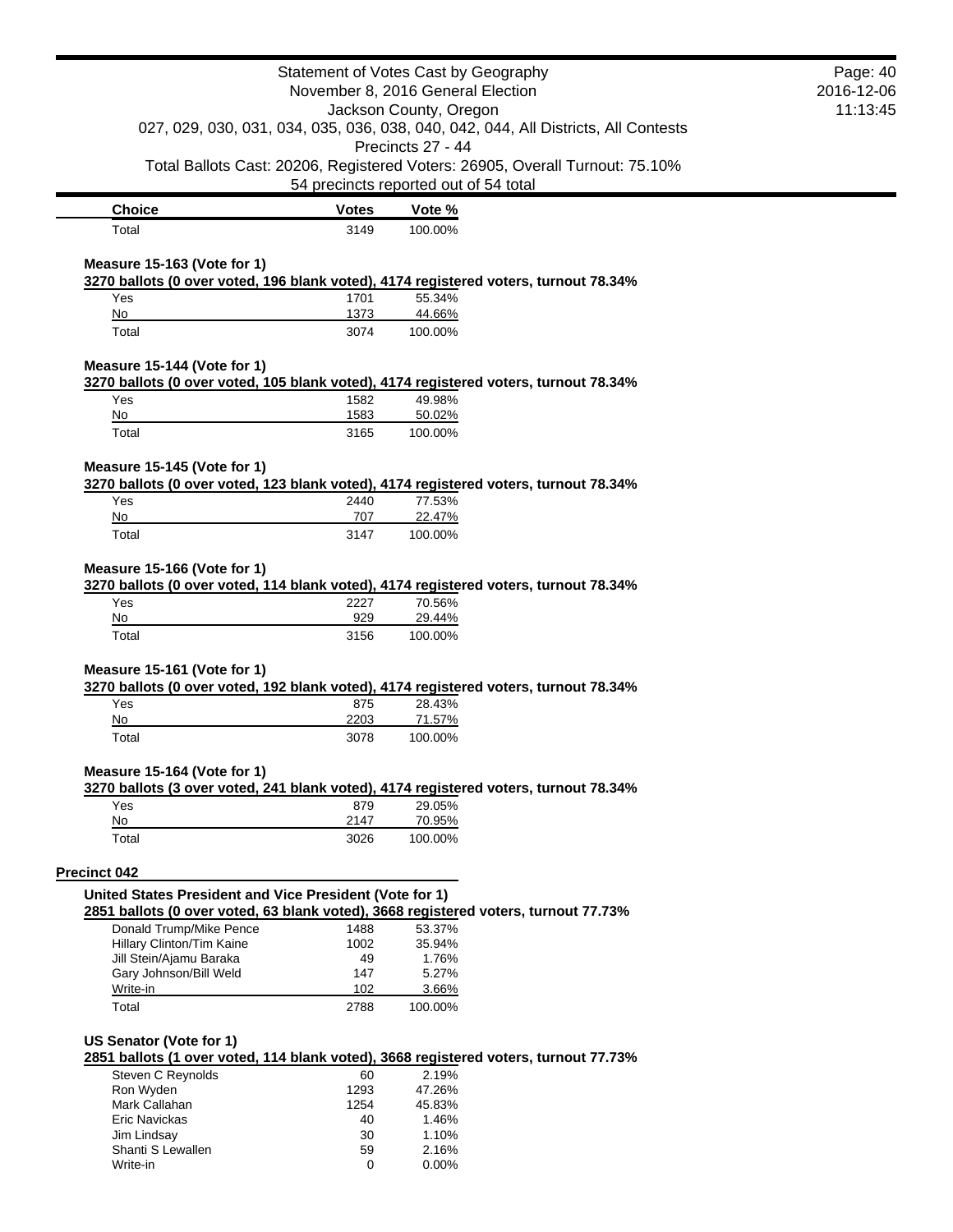|                                                                                      |                                                             | Statement of Votes Cast by Geography  |                                                                              | Page: 41 |
|--------------------------------------------------------------------------------------|-------------------------------------------------------------|---------------------------------------|------------------------------------------------------------------------------|----------|
|                                                                                      | November 8, 2016 General Election<br>Jackson County, Oregon |                                       | 2016-12-06                                                                   |          |
|                                                                                      |                                                             |                                       | 11:13:45                                                                     |          |
| 027, 029, 030, 031, 034, 035, 036, 038, 040, 042, 044, All Districts, All Contests   |                                                             |                                       |                                                                              |          |
|                                                                                      |                                                             | Precincts 27 - 44                     |                                                                              |          |
|                                                                                      |                                                             |                                       | Total Ballots Cast: 20206, Registered Voters: 26905, Overall Turnout: 75.10% |          |
|                                                                                      |                                                             |                                       |                                                                              |          |
|                                                                                      |                                                             | 54 precincts reported out of 54 total |                                                                              |          |
| <b>Choice</b>                                                                        | <b>Votes</b>                                                | Vote %                                |                                                                              |          |
| Total                                                                                | 2736                                                        | 100.00%                               |                                                                              |          |
|                                                                                      |                                                             |                                       |                                                                              |          |
| US Representative, District 2 (Vote for 1)                                           |                                                             |                                       |                                                                              |          |
| 2851 ballots (0 over voted, 138 blank voted), 3668 registered voters, turnout 77.73% |                                                             |                                       |                                                                              |          |
| Greg Walden                                                                          | 2040                                                        | 75.19%                                |                                                                              |          |
| James Crary                                                                          | 670                                                         | 24.70%                                |                                                                              |          |
| Write-in                                                                             | 3                                                           | 0.11%                                 |                                                                              |          |
| Total                                                                                | 2713                                                        | 100.00%                               |                                                                              |          |
|                                                                                      |                                                             |                                       |                                                                              |          |
| Governor (Vote for 1)                                                                |                                                             |                                       |                                                                              |          |
| 2851 ballots (0 over voted, 120 blank voted), 3668 registered voters, turnout 77.73% |                                                             |                                       |                                                                              |          |
| James Foster                                                                         | 49                                                          | 1.79%                                 |                                                                              |          |
| Kate Brown                                                                           | 1044                                                        | 38.23%                                |                                                                              |          |
| Cliff Thomason                                                                       | 52                                                          | 1.90%                                 |                                                                              |          |
| Aaron Donald Auer                                                                    | 36                                                          | 1.32%                                 |                                                                              |          |
| <b>Bud Pierce</b>                                                                    | 1549                                                        | 56.72%                                |                                                                              |          |
| Write-in                                                                             | 1                                                           | 0.04%                                 |                                                                              |          |
| Total                                                                                | 2731                                                        | 100.00%                               |                                                                              |          |
|                                                                                      |                                                             |                                       |                                                                              |          |
| Secretary of State (Vote for 1)                                                      |                                                             |                                       |                                                                              |          |
| 2851 ballots (0 over voted, 183 blank voted), 3668 registered voters, turnout 77.73% |                                                             |                                       |                                                                              |          |
| Sharon L Durbin                                                                      | 53                                                          | 1.99%                                 |                                                                              |          |
| Dennis Richardson                                                                    | 1754                                                        | 65.74%                                |                                                                              |          |
| Paul Damian Wells                                                                    | 71                                                          | 2.66%                                 |                                                                              |          |
| <b>Brad Avakian</b>                                                                  | 742                                                         | 27.81%                                |                                                                              |          |
| Alan Zundel                                                                          | 36                                                          | 1.35%                                 |                                                                              |          |
| Michael Marsh                                                                        | 12                                                          | 0.45%                                 |                                                                              |          |
| Write-in                                                                             | 0                                                           | 0.00%                                 |                                                                              |          |
| Total                                                                                | 2668                                                        | 100.00%                               |                                                                              |          |
|                                                                                      |                                                             |                                       |                                                                              |          |
| <b>State Treasurer (Vote for 1)</b>                                                  |                                                             |                                       |                                                                              |          |
| 2851 ballots (0 over voted, 244 blank voted), 3668 registered voters, turnout 77.73% |                                                             |                                       |                                                                              |          |
| Chris Henry                                                                          | 83                                                          | 3.18%                                 |                                                                              |          |
| Tobias Read                                                                          | 831                                                         | 31.88%                                |                                                                              |          |
| Jeff Gudman<br><b>Chris Telfer</b>                                                   | 1525<br>167                                                 | 58.50%<br>6.41%                       |                                                                              |          |
| Write-in                                                                             | 1                                                           | 0.04%                                 |                                                                              |          |
|                                                                                      | 2607                                                        |                                       |                                                                              |          |
| Total                                                                                |                                                             | 100.00%                               |                                                                              |          |
|                                                                                      |                                                             |                                       |                                                                              |          |
| <b>Attorney General (Vote for 1)</b>                                                 |                                                             |                                       |                                                                              |          |
| 2851 ballots (1 over voted, 256 blank voted), 3668 registered voters, turnout 77.73% |                                                             |                                       |                                                                              |          |
| Lars D H Hedbor                                                                      | 49                                                          | 1.89%                                 |                                                                              |          |
| Ellen Rosenblum                                                                      | 1051                                                        | 40.52%                                |                                                                              |          |
| Daniel Zene Crowe                                                                    | 1492                                                        | 57.52%                                |                                                                              |          |
| Write-in                                                                             | 2                                                           | 0.08%                                 |                                                                              |          |
| Total                                                                                | 2594                                                        | 100.00%                               |                                                                              |          |
|                                                                                      |                                                             |                                       |                                                                              |          |
| State Senator, 3rd District (Vote for 1)                                             |                                                             |                                       |                                                                              |          |
| 2851 ballots (0 over voted, 166 blank voted), 3668 registered voters, turnout 77.73% |                                                             |                                       |                                                                              |          |
| Alan DeBoer                                                                          | 1774                                                        | 66.07%                                |                                                                              |          |
| <b>Tonia Moro</b>                                                                    | 910                                                         | 33.89%                                |                                                                              |          |
| Write-in                                                                             | 1                                                           | 0.04%                                 |                                                                              |          |
| Total                                                                                | 2685                                                        | 100.00%                               |                                                                              |          |
|                                                                                      |                                                             |                                       |                                                                              |          |
| State Representative, 6th District (Vote for 1)                                      |                                                             |                                       |                                                                              |          |
| 2851 ballots (0 over voted, 202 blank voted), 3668 registered voters, turnout 77.73% |                                                             |                                       |                                                                              |          |
| Sal Esquivel                                                                         | 1609                                                        | 60.74%                                |                                                                              |          |
| Mike Moran                                                                           | 1036                                                        | 39.11%                                |                                                                              |          |
|                                                                                      |                                                             |                                       |                                                                              |          |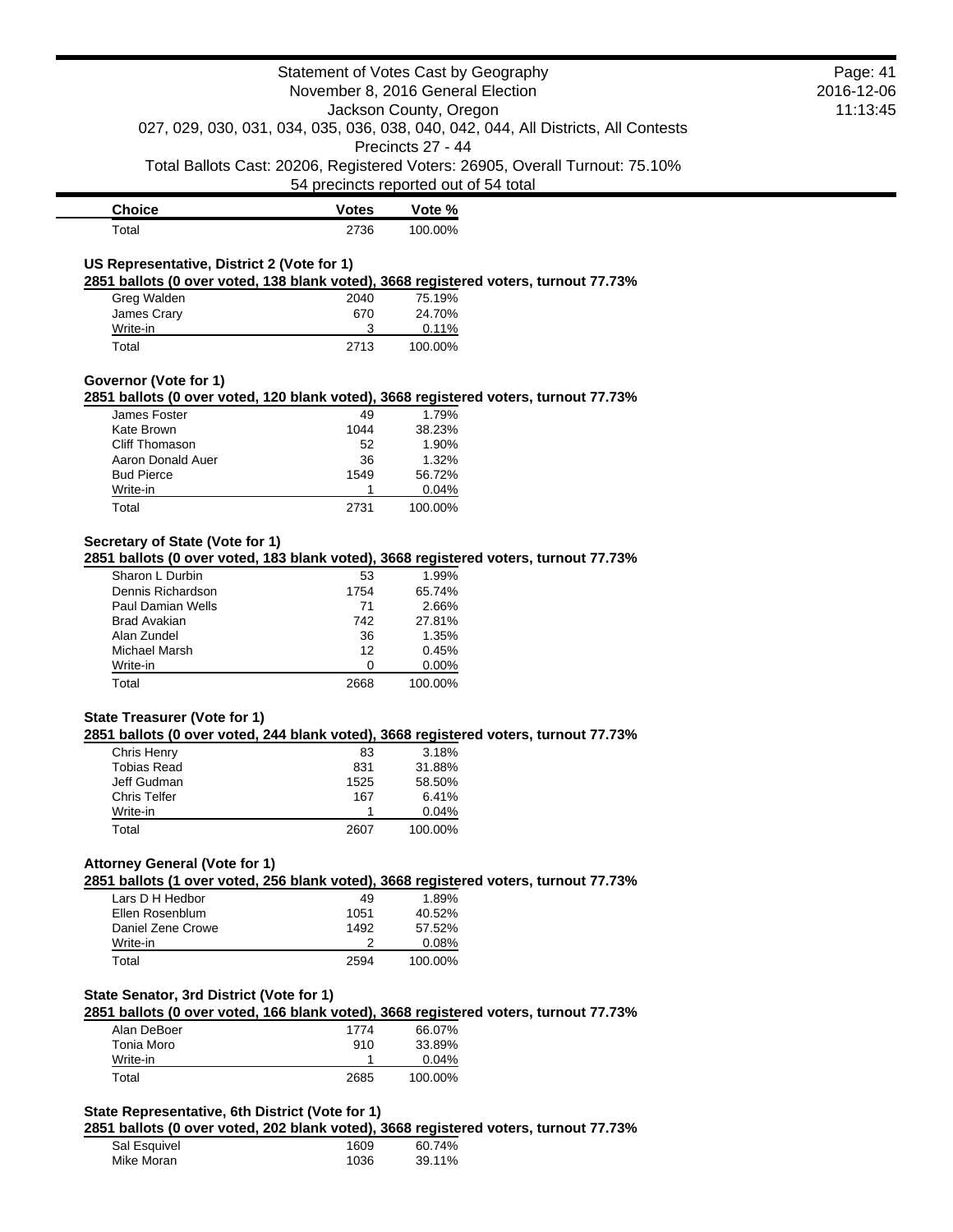|                                                                                                                                                   | Statement of Votes Cast by Geography<br>November 8, 2016 General Election<br>Jackson County, Oregon<br>027, 029, 030, 031, 034, 035, 036, 038, 040, 042, 044, All Districts, All Contests |                   | Page: 42<br>2016-12-06                                                       |  |
|---------------------------------------------------------------------------------------------------------------------------------------------------|-------------------------------------------------------------------------------------------------------------------------------------------------------------------------------------------|-------------------|------------------------------------------------------------------------------|--|
|                                                                                                                                                   |                                                                                                                                                                                           |                   | 11:13:45                                                                     |  |
|                                                                                                                                                   |                                                                                                                                                                                           | Precincts 27 - 44 |                                                                              |  |
|                                                                                                                                                   | 54 precincts reported out of 54 total                                                                                                                                                     |                   | Total Ballots Cast: 20206, Registered Voters: 26905, Overall Turnout: 75.10% |  |
| <b>Choice</b>                                                                                                                                     | <b>Votes</b>                                                                                                                                                                              | Vote %            |                                                                              |  |
| Write-in                                                                                                                                          | 4                                                                                                                                                                                         | 0.15%             |                                                                              |  |
| Total                                                                                                                                             | 2649                                                                                                                                                                                      | 100.00%           |                                                                              |  |
| Judge of the Supreme Court, Position 6 (Vote for 1)<br>2851 ballots (0 over voted, 1235 blank voted), 3668 registered voters, turnout 77.73%      |                                                                                                                                                                                           |                   |                                                                              |  |
| Lynn R Nakamoto                                                                                                                                   | 1601                                                                                                                                                                                      | 99.07%            |                                                                              |  |
| Write-in<br>Total                                                                                                                                 | 15<br>1616                                                                                                                                                                                | 0.93%<br>100.00%  |                                                                              |  |
| Judge of the Court of Appeals, Position 5 (Vote for 1)                                                                                            |                                                                                                                                                                                           |                   |                                                                              |  |
| 2851 ballots (0 over voted, 1270 blank voted), 3668 registered voters, turnout 77.73%<br><b>Scott Shorr</b>                                       | 1569                                                                                                                                                                                      | 99.24%            |                                                                              |  |
| Write-in                                                                                                                                          | $12 \overline{ }$                                                                                                                                                                         | 0.76%             |                                                                              |  |
| Total                                                                                                                                             | 1581                                                                                                                                                                                      | 100.00%           |                                                                              |  |
| Judge of the Court of Appeals, Position 8 (Vote for 1)                                                                                            |                                                                                                                                                                                           |                   |                                                                              |  |
| 2851 ballots (0 over voted, 1292 blank voted), 3668 registered voters, turnout 77.73%<br>Roger J DeHoog                                           | 1545                                                                                                                                                                                      | 99.10%            |                                                                              |  |
| Write-in                                                                                                                                          | 14                                                                                                                                                                                        | 0.90%             |                                                                              |  |
| Total                                                                                                                                             | 1559                                                                                                                                                                                      | 100.00%           |                                                                              |  |
| County Commissioner, Pos 2 (Vote for 1)<br>2851 ballots (1 over voted, 296 blank voted), 3668 registered voters, turnout 77.73%                   |                                                                                                                                                                                           |                   |                                                                              |  |
| <b>Jeff Thomas</b><br><b>Robert Strosser</b>                                                                                                      | 802<br>1749                                                                                                                                                                               | 31.40%<br>68.48%  |                                                                              |  |
| Write-in                                                                                                                                          | 3                                                                                                                                                                                         | 0.12%             |                                                                              |  |
| Total                                                                                                                                             | 2554                                                                                                                                                                                      | 100.00%           |                                                                              |  |
| <b>County Assessor (Vote for 1)</b>                                                                                                               |                                                                                                                                                                                           |                   |                                                                              |  |
| 2851 ballots (0 over voted, 769 blank voted), 3668 registered voters, turnout 77.73%<br>David Arrasmith                                           | 1265                                                                                                                                                                                      | 60.76%            |                                                                              |  |
| Angela Stuhr                                                                                                                                      | 814                                                                                                                                                                                       | 39.10%            |                                                                              |  |
| Write-in                                                                                                                                          | З                                                                                                                                                                                         | 0.14%             |                                                                              |  |
| Total                                                                                                                                             | 2082                                                                                                                                                                                      | 100.00%           |                                                                              |  |
| City of Medford, Mayor (Vote for 1)<br>2851 ballots (0 over voted, 465 blank voted), 3668 registered voters, turnout 77.73%                       |                                                                                                                                                                                           |                   |                                                                              |  |
| <b>Garv Wheeler</b>                                                                                                                               | 1255                                                                                                                                                                                      | 52.60%            |                                                                              |  |
| John Anhorn<br>Write-in                                                                                                                           | 1121<br>10                                                                                                                                                                                | 46.98%<br>0.42%   |                                                                              |  |
| Total                                                                                                                                             | 2386                                                                                                                                                                                      | 100.00%           |                                                                              |  |
| City of Medford, Council Ward 1 (Vote for 1)                                                                                                      |                                                                                                                                                                                           |                   |                                                                              |  |
| 2851 ballots (0 over voted, 716 blank voted), 3668 registered voters, turnout 77.73%                                                              |                                                                                                                                                                                           |                   |                                                                              |  |
| Dick Gordon<br><b>Curt Ankerberg</b>                                                                                                              | 1127<br>996                                                                                                                                                                               | 52.79%<br>46.65%  |                                                                              |  |
| Write-in                                                                                                                                          | 12                                                                                                                                                                                        | 0.56%             |                                                                              |  |
| Total                                                                                                                                             | 2135                                                                                                                                                                                      | 100.00%           |                                                                              |  |
| Jackson Soil & Water Dist. Director, Zone 1 (Vote for 1)<br>2851 ballots (0 over voted, 1292 blank voted), 3668 registered voters, turnout 77.73% |                                                                                                                                                                                           |                   |                                                                              |  |
| Marilyn Rice                                                                                                                                      | 1547                                                                                                                                                                                      | 99.23%            |                                                                              |  |
| Write-in                                                                                                                                          | 12                                                                                                                                                                                        | 0.77%             |                                                                              |  |
| Total                                                                                                                                             | 1559                                                                                                                                                                                      | 100.00%           |                                                                              |  |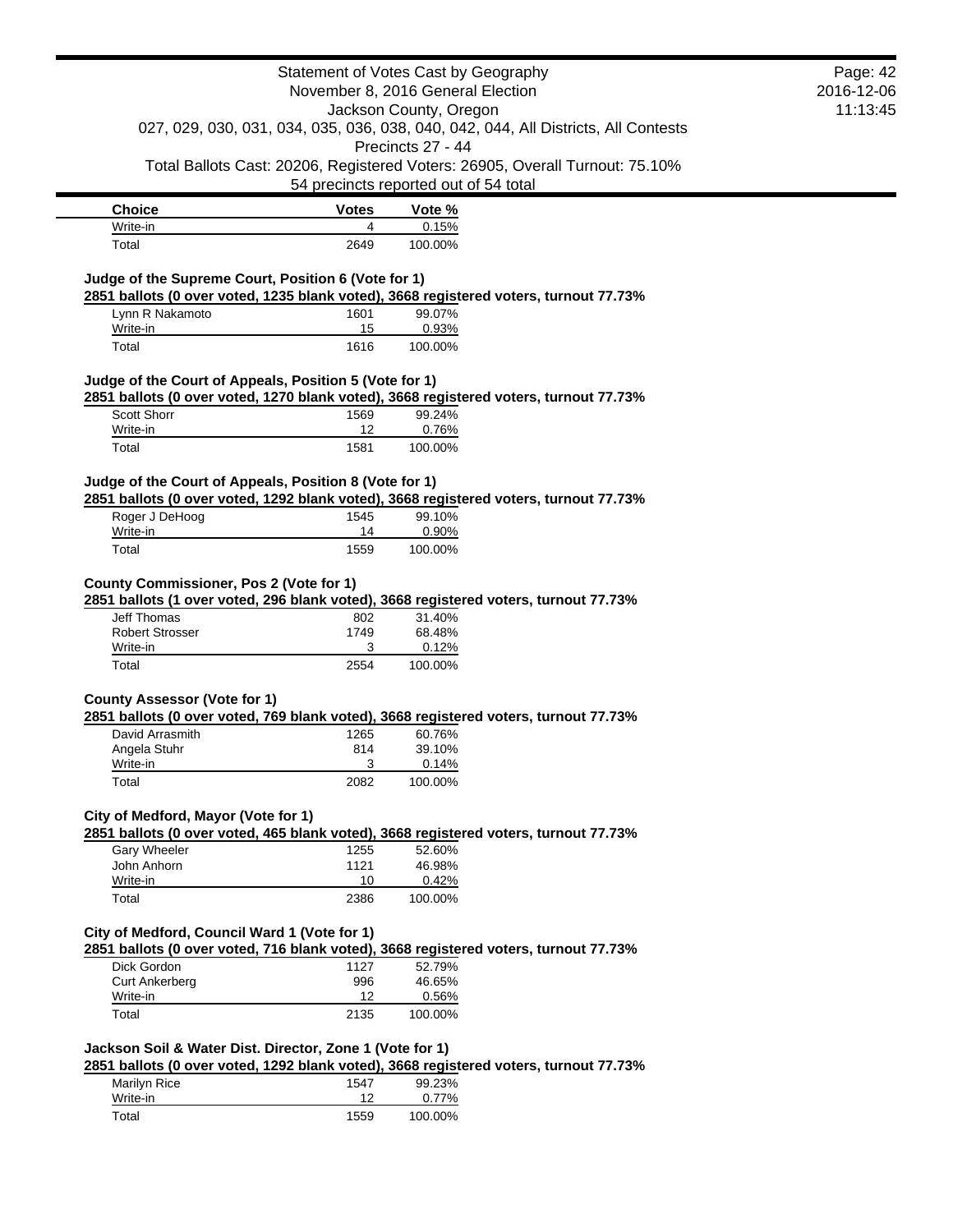|                                                                                    |                                   | Statement of Votes Cast by Geography                                                  | Page: 43   |
|------------------------------------------------------------------------------------|-----------------------------------|---------------------------------------------------------------------------------------|------------|
|                                                                                    | November 8, 2016 General Election |                                                                                       | 2016-12-06 |
| Jackson County, Oregon                                                             |                                   | 11:13:45                                                                              |            |
| 027, 029, 030, 031, 034, 035, 036, 038, 040, 042, 044, All Districts, All Contests |                                   |                                                                                       |            |
| Precincts 27 - 44                                                                  |                                   |                                                                                       |            |
|                                                                                    |                                   | Total Ballots Cast: 20206, Registered Voters: 26905, Overall Turnout: 75.10%          |            |
|                                                                                    |                                   | 54 precincts reported out of 54 total                                                 |            |
| <b>Choice</b>                                                                      | <b>Votes</b>                      | Vote %                                                                                |            |
| Jackson Soil & Water Dist, Director Zone 2 (Vote for 1)                            |                                   |                                                                                       |            |
|                                                                                    |                                   | 2851 ballots (0 over voted, 1300 blank voted), 3668 registered voters, turnout 77.73% |            |
| Barbara Niedermeyer                                                                | 1539                              | 99.23%                                                                                |            |
| Write-in<br>Total                                                                  | 12<br>1551                        | 0.77%<br>100.00%                                                                      |            |
| Jackson Soil & Water Dist. Director, Zone 3 (Vote for 1)                           |                                   |                                                                                       |            |
|                                                                                    |                                   | 2851 ballots (0 over voted, 1310 blank voted), 3668 registered voters, turnout 77.73% |            |
| Juanita Wright<br>Write-in                                                         | 1529                              | 99.22%                                                                                |            |
| Total                                                                              | 12<br>1541                        | 0.78%<br>100.00%                                                                      |            |
|                                                                                    |                                   |                                                                                       |            |
| Jackson Soil & Water Dist. Director, Zone 4 (Vote for 1)                           |                                   | 2851 ballots (0 over voted, 1309 blank voted), 3668 registered voters, turnout 77.73% |            |
| Don Hamann                                                                         | 1533                              | 99.42%                                                                                |            |
| Write-in                                                                           | 9                                 | 0.58%                                                                                 |            |
| Total                                                                              | 1542                              | 100.00%                                                                               |            |
| Jackson Soil & Water Dist. Director, Zone 5 (Vote for 1)                           |                                   |                                                                                       |            |
|                                                                                    |                                   | 2851 ballots (0 over voted, 1337 blank voted), 3668 registered voters, turnout 77.73% |            |
| Ronald W Hillers                                                                   | 1504                              | 99.34%                                                                                |            |
| Write-in<br>Total                                                                  | 10<br>1514                        | 0.66%<br>100.00%                                                                      |            |
| Jackson Soil & Water Dist.Dir.At Large, #2 (Vote for 1)                            |                                   | 2851 ballots (0 over voted, 1340 blank voted), 3668 registered voters, turnout 77.73% |            |
| Stan Dean                                                                          | 1502                              | 99.40%                                                                                |            |
| Write-in                                                                           | 9                                 | 0.60%                                                                                 |            |
| Total                                                                              | 1511                              | 100.00%                                                                               |            |
| Rogue Valley Heritage District, Director (Vote for 5)                              |                                   |                                                                                       |            |
|                                                                                    |                                   | 2851 ballots (3 over voted, 7981 undervotes), 3668 registered voters, turnout 77.73%  |            |
| Allen Dobney                                                                       | 1222                              | 19.52%                                                                                |            |
| Charleen M Brown<br>Stephanie S Butler                                             | 1250                              | 19.97%                                                                                |            |
| Ronald Medinger                                                                    | 1279<br>1220                      | 20.43%<br>19.49%                                                                      |            |
| Dennis Powers                                                                      | 1237                              | 19.76%                                                                                |            |
| Write-in                                                                           | 20                                | 0.32%                                                                                 |            |
| Write In                                                                           | 9                                 | 0.14%                                                                                 |            |
| Write In                                                                           | 8                                 | 0.13%                                                                                 |            |
| Write In                                                                           | 7                                 | 0.11%                                                                                 |            |
| Write In                                                                           | 7                                 | 0.11%                                                                                 |            |
| Total                                                                              | 6259                              | 100.00%                                                                               |            |
| State 94 (Vote for 1)                                                              |                                   |                                                                                       |            |
|                                                                                    |                                   | 2851 ballots (1 over voted, 169 blank voted), 3668 registered voters, turnout 77.73%  |            |
| Yes                                                                                | 835                               | 31.15%                                                                                |            |
| $\underline{\mathsf{No}}$<br>Total                                                 | 1846<br>2681                      | 68.85%<br>100.00%                                                                     |            |

| Yes   | 1730 | 66.11%  |
|-------|------|---------|
| No    | 887  | 33.89%  |
| Total | 2617 | 100.00% |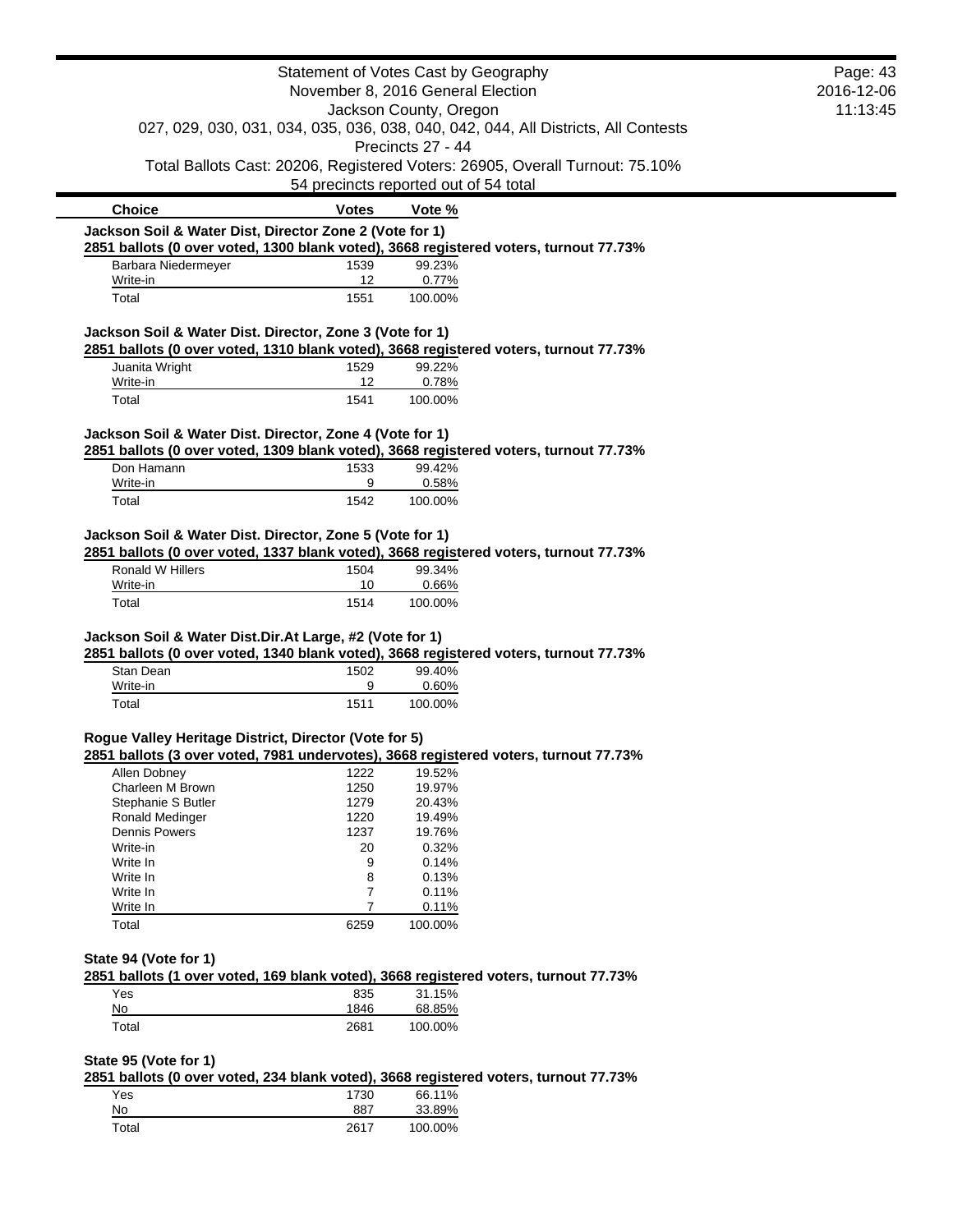|                                                                                                                                                          |                                   | Statement of Votes Cast by Geography                                                           | Page: 44   |
|----------------------------------------------------------------------------------------------------------------------------------------------------------|-----------------------------------|------------------------------------------------------------------------------------------------|------------|
|                                                                                                                                                          | November 8, 2016 General Election |                                                                                                | 2016-12-06 |
| Jackson County, Oregon<br>027, 029, 030, 031, 034, 035, 036, 038, 040, 042, 044, All Districts, All Contests                                             |                                   | 11:13:45                                                                                       |            |
|                                                                                                                                                          |                                   | Precincts 27 - 44                                                                              |            |
|                                                                                                                                                          |                                   | Total Ballots Cast: 20206, Registered Voters: 26905, Overall Turnout: 75.10%                   |            |
|                                                                                                                                                          |                                   | 54 precincts reported out of 54 total                                                          |            |
| <b>Choice</b>                                                                                                                                            | <b>Votes</b>                      | Vote %                                                                                         |            |
| State 96 (Vote for 1)                                                                                                                                    |                                   |                                                                                                |            |
| Yes                                                                                                                                                      | 2250                              | 2851 ballots (0 over voted, 137 blank voted), 3668 registered voters, turnout 77.73%<br>82.90% |            |
| No                                                                                                                                                       | 464                               | 17.10%                                                                                         |            |
| Total                                                                                                                                                    | 2714                              | 100.00%                                                                                        |            |
| State 97 (Vote for 1)                                                                                                                                    |                                   |                                                                                                |            |
| Yes                                                                                                                                                      | 913                               | 2851 ballots (2 over voted, 80 blank voted), 3668 registered voters, turnout 77.73%<br>32.97%  |            |
| No                                                                                                                                                       | 1856                              | 67.03%                                                                                         |            |
| Total                                                                                                                                                    | 2769                              | 100.00%                                                                                        |            |
| State 98 (Vote for 1)                                                                                                                                    |                                   |                                                                                                |            |
|                                                                                                                                                          |                                   | 2851 ballots (0 over voted, 163 blank voted), 3668 registered voters, turnout 77.73%           |            |
| Yes                                                                                                                                                      | 1604                              | 59.67%                                                                                         |            |
| No                                                                                                                                                       | 1084                              | 40.33%                                                                                         |            |
| Total                                                                                                                                                    | 2688                              | 100.00%                                                                                        |            |
| State 99 (Vote for 1)                                                                                                                                    |                                   | 2851 ballots (0 over voted, 176 blank voted), 3668 registered voters, turnout 77.73%           |            |
| Yes                                                                                                                                                      | 1547                              | 57.83%                                                                                         |            |
| No                                                                                                                                                       | 1128                              | 42.17%                                                                                         |            |
| Total                                                                                                                                                    | 2675                              | 100.00%                                                                                        |            |
|                                                                                                                                                          |                                   |                                                                                                |            |
|                                                                                                                                                          |                                   |                                                                                                |            |
|                                                                                                                                                          |                                   | 2851 ballots (0 over voted, 207 blank voted), 3668 registered voters, turnout 77.73%           |            |
| Yes                                                                                                                                                      | 1711                              | 64.71%                                                                                         |            |
| No<br>Total                                                                                                                                              | 933<br>2644                       | 35.29%<br>100.00%                                                                              |            |
|                                                                                                                                                          |                                   |                                                                                                |            |
|                                                                                                                                                          |                                   |                                                                                                |            |
|                                                                                                                                                          |                                   | 2851 ballots (0 over voted, 120 blank voted), 3668 registered voters, turnout 77.73%           |            |
| Yes                                                                                                                                                      | 2236                              | 81.87%                                                                                         |            |
| No<br>Total                                                                                                                                              | 495<br>2731                       | 18.13%<br>100.00%                                                                              |            |
|                                                                                                                                                          |                                   |                                                                                                |            |
|                                                                                                                                                          |                                   | 2851 ballots (0 over voted, 198 blank voted), 3668 registered voters, turnout 77.73%           |            |
| Yes                                                                                                                                                      | 1419                              | 53.49%                                                                                         |            |
| <b>No</b>                                                                                                                                                | 1234                              | 46.51%                                                                                         |            |
| Total                                                                                                                                                    | 2653                              | 100.00%                                                                                        |            |
|                                                                                                                                                          |                                   |                                                                                                |            |
|                                                                                                                                                          |                                   | 2851 ballots (1 over voted, 105 blank voted), 3668 registered voters, turnout 77.73%           |            |
| Yes                                                                                                                                                      | 1507                              | 54.90%                                                                                         |            |
| No<br>Total                                                                                                                                              | 1238<br>2745                      | 45.10%<br>100.00%                                                                              |            |
|                                                                                                                                                          |                                   |                                                                                                |            |
|                                                                                                                                                          |                                   |                                                                                                |            |
| Yes                                                                                                                                                      | 2222                              | 2851 ballots (0 over voted, 118 blank voted), 3668 registered voters, turnout 77.73%<br>81.30% |            |
| State 100 (Vote for 1)<br>Measure 15-162 (Vote for 1)<br>Measure 15-163 (Vote for 1)<br>Measure 15-144 (Vote for 1)<br>Measure 15-145 (Vote for 1)<br>No | 511                               | 18.70%                                                                                         |            |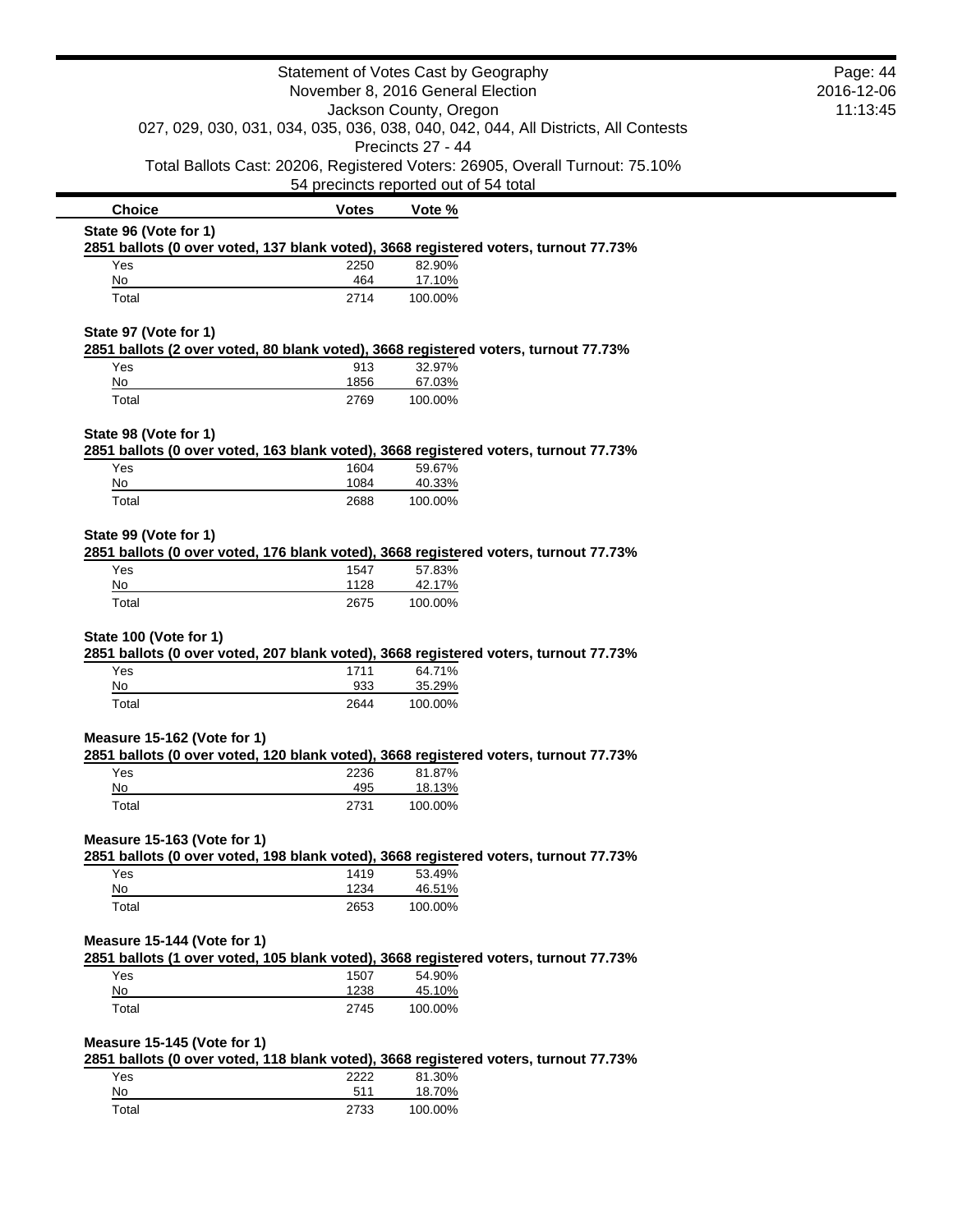|                                                                                                                                                |              | Statement of Votes Cast by Geography<br>November 8, 2016 General Election |                                                                                    | Page: 45<br>2016-12-06 |
|------------------------------------------------------------------------------------------------------------------------------------------------|--------------|---------------------------------------------------------------------------|------------------------------------------------------------------------------------|------------------------|
|                                                                                                                                                |              | Jackson County, Oregon<br>Precincts 27 - 44                               | 027, 029, 030, 031, 034, 035, 036, 038, 040, 042, 044, All Districts, All Contests | 11:13:45               |
|                                                                                                                                                |              | 54 precincts reported out of 54 total                                     | Total Ballots Cast: 20206, Registered Voters: 26905, Overall Turnout: 75.10%       |                        |
| <b>Choice</b>                                                                                                                                  | <b>Votes</b> | Vote %                                                                    |                                                                                    |                        |
| Measure 15-166 (Vote for 1)                                                                                                                    |              |                                                                           |                                                                                    |                        |
| 2851 ballots (0 over voted, 121 blank voted), 3668 registered voters, turnout 77.73%                                                           |              |                                                                           |                                                                                    |                        |
| Yes<br>No                                                                                                                                      | 2022<br>708  | 74.07%<br>25.93%                                                          |                                                                                    |                        |
| Total                                                                                                                                          | 2730         | 100.00%                                                                   |                                                                                    |                        |
| Measure 15-161 (Vote for 1)<br>2851 ballots (0 over voted, 190 blank voted), 3668 registered voters, turnout 77.73%                            |              |                                                                           |                                                                                    |                        |
| Yes                                                                                                                                            | 815          | 30.63%                                                                    |                                                                                    |                        |
| No                                                                                                                                             | 1846         | 69.37%                                                                    |                                                                                    |                        |
| Total                                                                                                                                          | 2661         | 100.00%                                                                   |                                                                                    |                        |
| Measure 15-164 (Vote for 1)<br>2851 ballots (0 over voted, 263 blank voted), 3668 registered voters, turnout 77.73%                            |              |                                                                           |                                                                                    |                        |
| Yes                                                                                                                                            | 830          | 32.07%                                                                    |                                                                                    |                        |
| No                                                                                                                                             | 1758         | 67.93%                                                                    |                                                                                    |                        |
| Total                                                                                                                                          | 2588         | 100.00%                                                                   |                                                                                    |                        |
| <b>Precinct 044</b>                                                                                                                            |              |                                                                           |                                                                                    |                        |
| United States President and Vice President (Vote for 1)<br>3191 ballots (2 over voted, 51 blank voted), 4323 registered voters, turnout 73.81% |              |                                                                           |                                                                                    |                        |
| Donald Trump/Mike Pence                                                                                                                        | 1591         | 50.68%                                                                    |                                                                                    |                        |
| Hillary Clinton/Tim Kaine<br>Jill Stein/Ajamu Baraka                                                                                           | 1180<br>77   | 37.59%<br>2.45%                                                           |                                                                                    |                        |
| Gary Johnson/Bill Weld                                                                                                                         | 167          | 5.32%                                                                     |                                                                                    |                        |
| Write-in                                                                                                                                       | 124          | 3.95%                                                                     |                                                                                    |                        |
| Total                                                                                                                                          | 3139         | 100.00%                                                                   |                                                                                    |                        |
| US Senator (Vote for 1)<br>3191 ballots (0 over voted, 148 blank voted), 4323 registered voters, turnout 73.81%                                |              |                                                                           |                                                                                    |                        |
| <b>Steven C Revnolds</b>                                                                                                                       | 120          | 3.94%                                                                     |                                                                                    |                        |
| Ron Wyden<br>Mark Callahan                                                                                                                     | 1493<br>1246 | 49.06%<br>40.95%                                                          |                                                                                    |                        |
| <b>Eric Navickas</b>                                                                                                                           | 76           | 2.50%                                                                     |                                                                                    |                        |
| Jim Lindsay                                                                                                                                    | 32           | 1.05%                                                                     |                                                                                    |                        |
| Shanti S Lewallen<br>Write-in                                                                                                                  | 74<br>2      | 2.43%<br>0.07%                                                            |                                                                                    |                        |
| Total                                                                                                                                          | 3043         | 100.00%                                                                   |                                                                                    |                        |
| US Representative, District 2 (Vote for 1)                                                                                                     |              |                                                                           |                                                                                    |                        |
| 3191 ballots (0 over voted, 191 blank voted), 4323 registered voters, turnout 73.81%                                                           |              |                                                                           |                                                                                    |                        |
| Greg Walden<br>James Crary                                                                                                                     | 2125<br>856  | 70.83%<br>28.53%                                                          |                                                                                    |                        |
| Write-in                                                                                                                                       | 19           | 0.63%                                                                     |                                                                                    |                        |
| Total                                                                                                                                          | 3000         | 100.00%                                                                   |                                                                                    |                        |
| Governor (Vote for 1)<br>3191 ballots (0 over voted, 155 blank voted), 4323 registered voters, turnout 73.81%                                  |              |                                                                           |                                                                                    |                        |
| James Foster                                                                                                                                   | 63           | 2.08%                                                                     |                                                                                    |                        |
| Kate Brown                                                                                                                                     | 1291         | 42.52%                                                                    |                                                                                    |                        |
| Cliff Thomason                                                                                                                                 | 88           | 2.90%                                                                     |                                                                                    |                        |
| Aaron Donald Auer<br><b>Bud Pierce</b>                                                                                                         | 37<br>1554   | 1.22%<br>51.19%                                                           |                                                                                    |                        |
| Write-in                                                                                                                                       | 3            | 0.10%                                                                     |                                                                                    |                        |

Total 3036 100.00%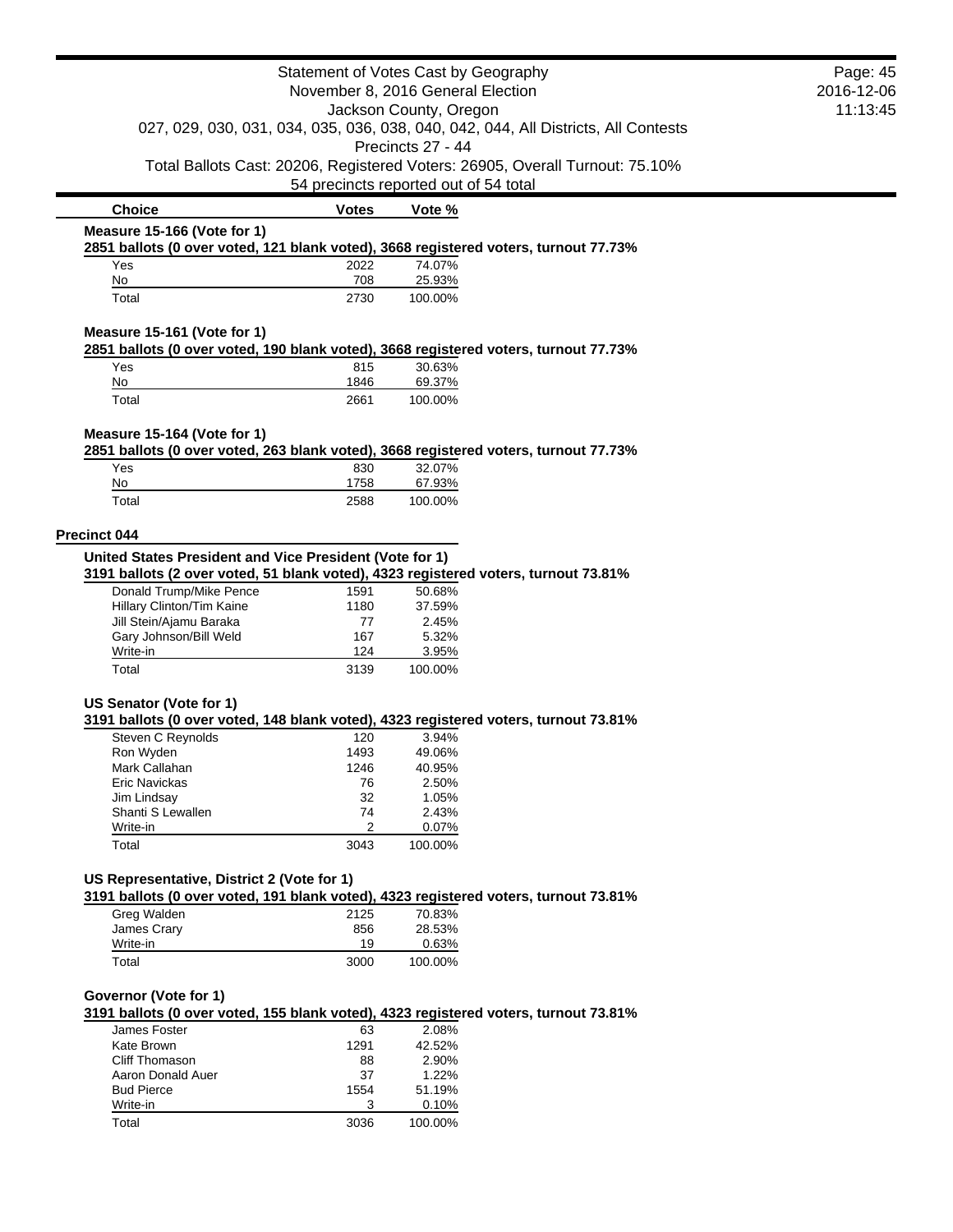**Choice Votes Votes Vote %** 

# **Secretary of State (Vote for 1)**

**3191 ballots (0 over voted, 244 blank voted), 4323 registered voters, turnout 73.81%**

| Sharon L Durbin     | 66   | 2.24%   |
|---------------------|------|---------|
| Dennis Richardson   | 1712 | 58.09%  |
| Paul Damian Wells   | 106  | 3.60%   |
| <b>Brad Avakian</b> | 966  | 32.78%  |
| Alan Zundel         | 63   | 2.14%   |
| Michael Marsh       | 29   | 0.98%   |
| Write-in            | 5    | 0.17%   |
| Total               |      | 100.00% |

## **State Treasurer (Vote for 1)**

**3191 ballots (0 over voted, 321 blank voted), 4323 registered voters, turnout 73.81%**

| Chris Henry         | 134  | 4.67%   |
|---------------------|------|---------|
| <b>Tobias Read</b>  | 976  | 34.01%  |
| Jeff Gudman         | 1494 | 52.06%  |
| <b>Chris Telfer</b> | 261  | 9.09%   |
| Write-in            | 5    | 0.17%   |
| Total               | 2870 | 100.00% |

## **Attorney General (Vote for 1)**

**3191 ballots (0 over voted, 330 blank voted), 4323 registered voters, turnout 73.81%**

| Lars D H Hedbor   | 73   | 2.55%   |
|-------------------|------|---------|
| Ellen Rosenblum   | 1281 | 44.77%  |
| Daniel Zene Crowe | 1502 | 52.50%  |
| Write-in          | 5    | 0.17%   |
| Total             | 2861 | 100.00% |

## **State Senator, 3rd District (Vote for 1)**

**3191 ballots (0 over voted, 240 blank voted), 4323 registered voters, turnout 73.81%**

| Alan DeBoer | 1732 | 58.69%   |
|-------------|------|----------|
| Tonia Moro  | 1206 | 40.87%   |
| Write-in    | 13   | $0.44\%$ |
| Total       | 2951 | 100.00%  |

## **State Representative, 6th District (Vote for 1)**

**3191 ballots (0 over voted, 245 blank voted), 4323 registered voters, turnout 73.81%**

| Sal Esquivel | 1661 | 56.38%  |
|--------------|------|---------|
| Mike Moran   | 1274 | 43.25%  |
| Write-in     | 11   | 0.37%   |
| Total        | 2946 | 100.00% |

#### **Judge of the Supreme Court, Position 6 (Vote for 1)**

**3191 ballots (0 over voted, 1380 blank voted), 4323 registered voters, turnout 73.81%**

| Lynn R Nakamoto | 1775 | 98.01%  |
|-----------------|------|---------|
| Write-in        | 36   | 1.99%   |
| Total           | 1811 | 100.00% |

## **Judge of the Court of Appeals, Position 5 (Vote for 1)**

**3191 ballots (0 over voted, 1437 blank voted), 4323 registered voters, turnout 73.81%**

| <b>Scott Shorr</b> | 1726 | 98.40%  |
|--------------------|------|---------|
| Write-in           | 28   | 1.60%   |
| Total              | 1754 | 100.00% |

## **Judge of the Court of Appeals, Position 8 (Vote for 1)**

**3191 ballots (0 over voted, 1477 blank voted), 4323 registered voters, turnout 73.81%**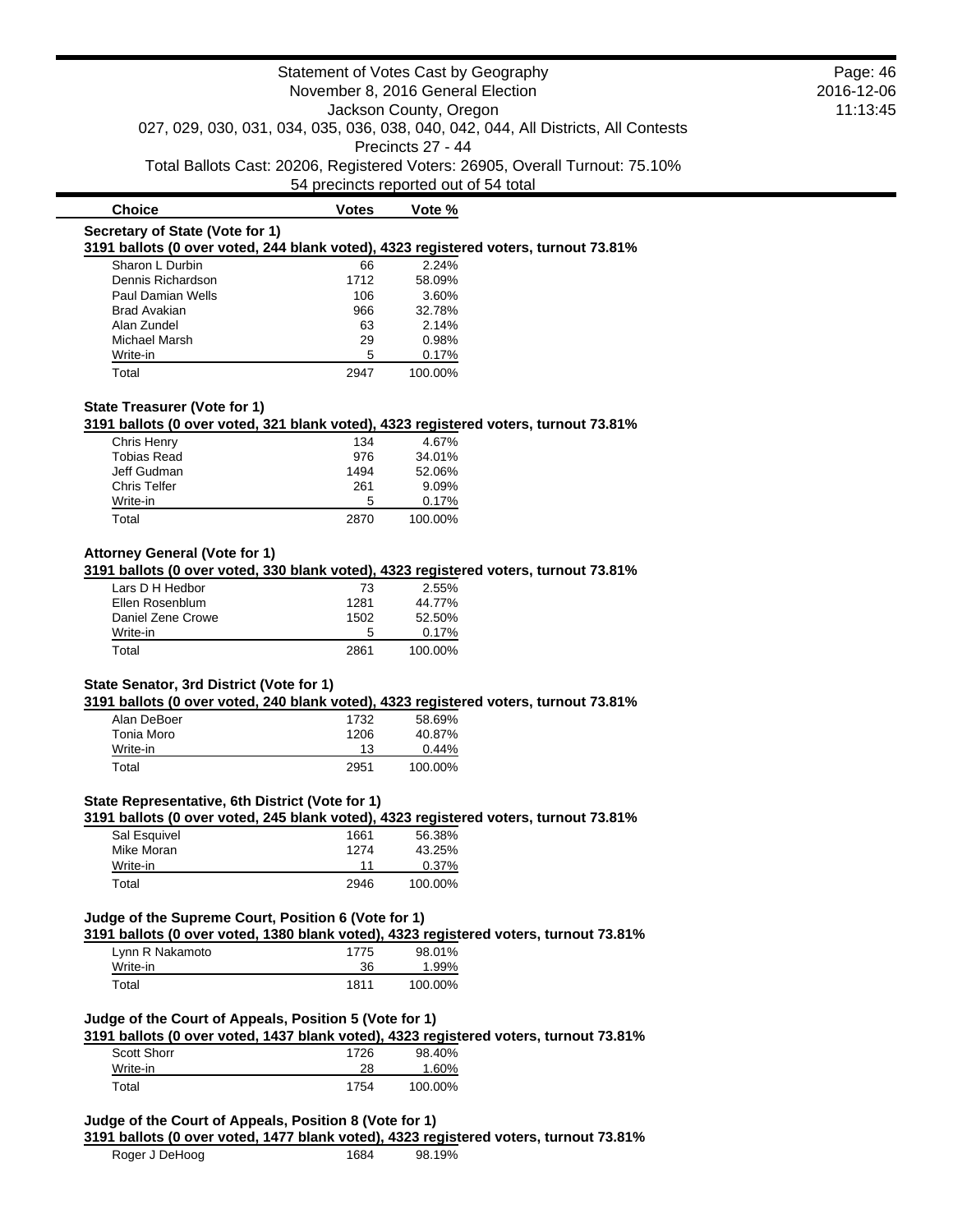| <b>Choice</b> | <b>Votes</b> | Vote %  |
|---------------|--------------|---------|
| Write-in      | 31           | 1.81%   |
| Total         | 1715         | 100.00% |

## **County Commissioner, Pos 2 (Vote for 1)**

**3191 ballots (2 over voted, 369 blank voted), 4323 registered voters, turnout 73.81%**

| Jeff Thomas            | 1077 | 38.19%   |
|------------------------|------|----------|
| <b>Robert Strosser</b> | 1729 | 61.31%   |
| Write-in               | 14   | $0.50\%$ |
| Total                  | 2820 | 100.00%  |

### **County Assessor (Vote for 1)**

**3191 ballots (0 over voted, 825 blank voted), 4323 registered voters, turnout 73.81%**

| David Arrasmith | 1310 | 55.34%  |
|-----------------|------|---------|
| Angela Stuhr    | 1046 | 44.19%  |
| Write-in        | 11   | 0.46%   |
| Total           | 2367 | 100.00% |

## **City of Medford, Mayor (Vote for 1)**

**3191 ballots (0 over voted, 521 blank voted), 4323 registered voters, turnout 73.81%**

| <b>Gary Wheeler</b> | 1501 | 56.22%   |
|---------------------|------|----------|
| John Anhorn         | 1152 | 43.15%   |
| Write-in            | 17   | $0.64\%$ |
| Total               | 2670 | 100.00%  |

### **City of Medford, Council Ward 1 (Vote for 1)**

**3191 ballots (0 over voted, 832 blank voted), 4323 registered voters, turnout 73.81%**

| Dick Gordon           | 1200 | 50.87%  |
|-----------------------|------|---------|
| <b>Curt Ankerberg</b> | 1143 | 48.45%  |
| Write-in              | 16   | 0.68%   |
| Total                 | 2359 | 100.00% |

## **Jackson Soil & Water Dist. Director, Zone 1 (Vote for 1)**

**3191 ballots (1 over voted, 1459 blank voted), 4323 registered voters, turnout 73.81%**

| Marilyn Rice | 1707 | 98.56%  |
|--------------|------|---------|
| Write-in     | 25   | 1.44%   |
| Total        | 1732 | 100.00% |

### **Jackson Soil & Water Dist, Director Zone 2 (Vote for 1)**

**3191 ballots (0 over voted, 1476 blank voted), 4323 registered voters, turnout 73.81%**

| Barbara Niedermeyer | 1693 | 98.66%  |
|---------------------|------|---------|
| Write-in            | 23   | 1.34%   |
| Total               | 1716 | 100.00% |

## **Jackson Soil & Water Dist. Director, Zone 3 (Vote for 1)**

**3191 ballots (0 over voted, 1489 blank voted), 4323 registered voters, turnout 73.81%**

| Juanita Wright | 1678 | 98.53%  |
|----------------|------|---------|
| Write-in       | 25   | 1.47%   |
| Total          | 1703 | 100.00% |

### **Jackson Soil & Water Dist. Director, Zone 4 (Vote for 1)**

**3191 ballots (0 over voted, 1500 blank voted), 4323 registered voters, turnout 73.81%**

| Don Hamann | 1667 | 98.52%  |
|------------|------|---------|
| Write-in   | 25   | 1.48%   |
| Total      | 1692 | 100.00% |

Page: 47 2016-12-06 11:13:45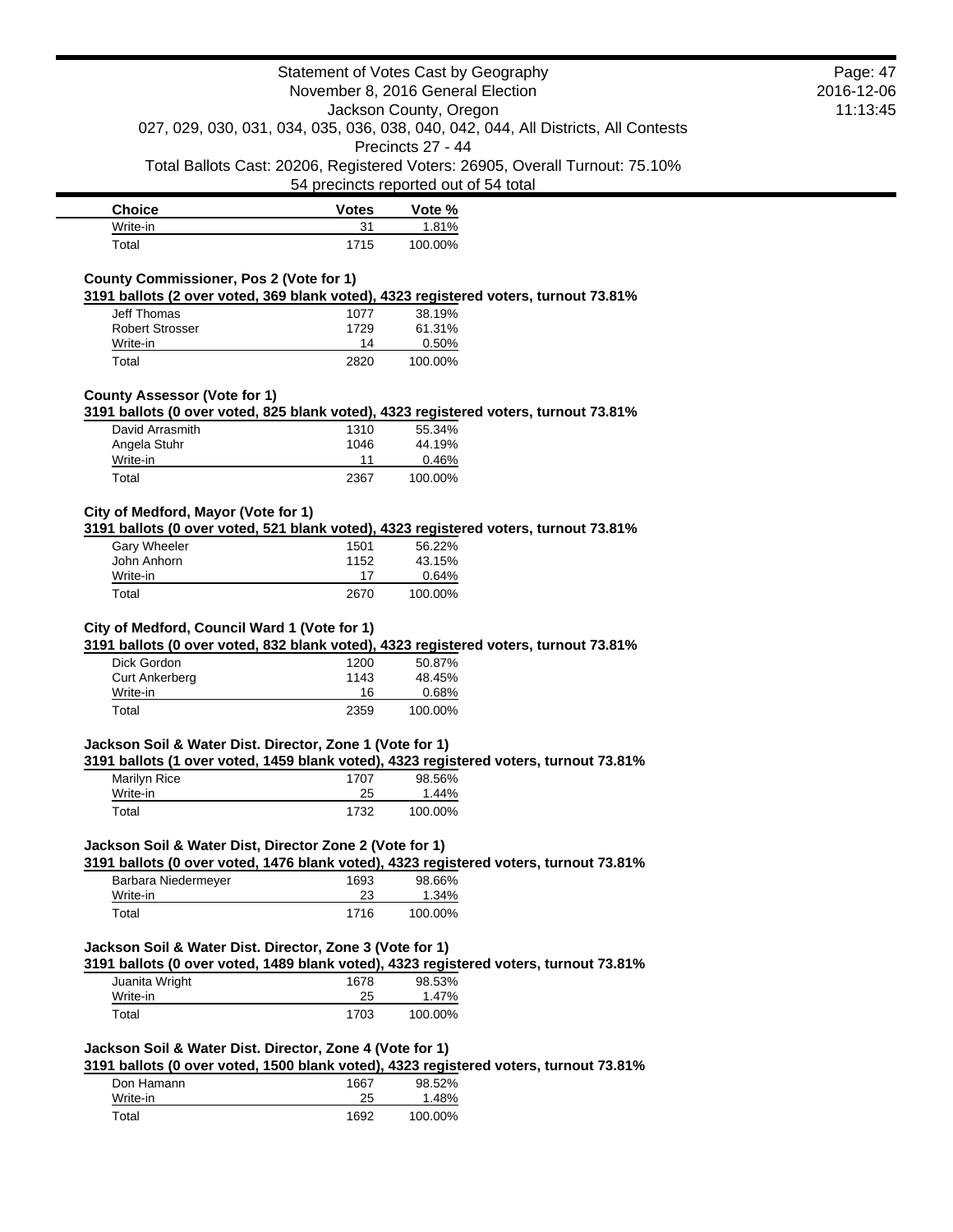| Statement of Votes Cast by Geography<br>November 8, 2016 General Election<br>Jackson County, Oregon       |                                       |                   | Page: 48                                                                           |          |
|-----------------------------------------------------------------------------------------------------------|---------------------------------------|-------------------|------------------------------------------------------------------------------------|----------|
|                                                                                                           |                                       |                   | 2016-12-06                                                                         |          |
|                                                                                                           |                                       |                   |                                                                                    | 11:13:45 |
|                                                                                                           |                                       |                   | 027, 029, 030, 031, 034, 035, 036, 038, 040, 042, 044, All Districts, All Contests |          |
|                                                                                                           |                                       | Precincts 27 - 44 |                                                                                    |          |
|                                                                                                           | 54 precincts reported out of 54 total |                   | Total Ballots Cast: 20206, Registered Voters: 26905, Overall Turnout: 75.10%       |          |
| <b>Choice</b>                                                                                             | <b>Votes</b>                          | Vote %            |                                                                                    |          |
| Jackson Soil & Water Dist. Director, Zone 5 (Vote for 1)                                                  |                                       |                   |                                                                                    |          |
| 3191 ballots (0 over voted, 1537 blank voted), 4323 registered voters, turnout 73.81%<br>Ronald W Hillers | 1633                                  | 98.67%            |                                                                                    |          |
| Write-in                                                                                                  | 22                                    | 1.33%             |                                                                                    |          |
| Total                                                                                                     | 1655                                  | 100.00%           |                                                                                    |          |
| Jackson Soil & Water Dist.Dir.At Large, #2 (Vote for 1)                                                   |                                       |                   |                                                                                    |          |
| 3191 ballots (0 over voted, 1529 blank voted), 4323 registered voters, turnout 73.81%                     |                                       |                   |                                                                                    |          |
| Stan Dean                                                                                                 | 1640                                  | 98.62%            |                                                                                    |          |
| Write-in                                                                                                  | 23                                    | 1.38%             |                                                                                    |          |
| Total                                                                                                     | 1663                                  | 100.00%           |                                                                                    |          |
| Rogue Valley Heritage District, Director (Vote for 5)                                                     |                                       |                   |                                                                                    |          |
| 3191 ballots (5 over voted, 8967 undervotes), 4323 registered voters, turnout 73.81%                      |                                       | 19.39%            |                                                                                    |          |
| Allen Dobney<br>Charleen M Brown                                                                          | 1351<br>1384                          | 19.86%            |                                                                                    |          |
| Stephanie S Butler                                                                                        | 1402                                  | 20.12%            |                                                                                    |          |
| Ronald Medinger                                                                                           | 1341                                  | 19.25%            |                                                                                    |          |
| <b>Dennis Powers</b>                                                                                      | 1387                                  | 19.91%            |                                                                                    |          |
| Write-in                                                                                                  | 41                                    | 0.59%             |                                                                                    |          |
| Write In                                                                                                  | 21                                    | 0.30%             |                                                                                    |          |
| Write In                                                                                                  | 14                                    | 0.20%             |                                                                                    |          |
| Write In                                                                                                  | 14                                    | 0.20%             |                                                                                    |          |
| Write In                                                                                                  | 13                                    | 0.19%             |                                                                                    |          |
| Total                                                                                                     | 6968                                  | 100.00%           |                                                                                    |          |
| State 94 (Vote for 1)                                                                                     |                                       |                   |                                                                                    |          |
| 3191 ballots (2 over voted, 201 blank voted), 4323 registered voters, turnout 73.81%                      |                                       |                   |                                                                                    |          |
| Yes                                                                                                       | 950                                   | 31.78%            |                                                                                    |          |
| No                                                                                                        | 2039                                  | 68.22%            |                                                                                    |          |
| Total                                                                                                     | 2989                                  | 100.00%           |                                                                                    |          |
| State 95 (Vote for 1)                                                                                     |                                       |                   |                                                                                    |          |
| 3191 ballots (1 over voted, 278 blank voted), 4323 registered voters, turnout 73.81%                      |                                       |                   |                                                                                    |          |
| Yes                                                                                                       | 1975                                  | 67.82%            |                                                                                    |          |
| No                                                                                                        | 937                                   | 32.18%            |                                                                                    |          |
| Total                                                                                                     | 2912                                  | 100.00%           |                                                                                    |          |
| State 96 (Vote for 1)                                                                                     |                                       |                   |                                                                                    |          |
| 3191 ballots (0 over voted, 161 blank voted), 4323 registered voters, turnout 73.81%                      |                                       |                   |                                                                                    |          |
| Yes                                                                                                       | 2542                                  | 83.89%            |                                                                                    |          |
| No                                                                                                        | 488                                   | 16.11%            |                                                                                    |          |
| Total                                                                                                     | 3030                                  | 100.00%           |                                                                                    |          |
| State 97 (Vote for 1)                                                                                     |                                       |                   |                                                                                    |          |
| 3191 ballots (5 over voted, 102 blank voted), 4323 registered voters, turnout 73.81%                      |                                       |                   |                                                                                    |          |
| Yes                                                                                                       | 1076                                  | 34.89%            |                                                                                    |          |
| $No$                                                                                                      | 2008                                  | 65.11%            |                                                                                    |          |
| Total                                                                                                     | 3084                                  | 100.00%           |                                                                                    |          |
| State 98 (Vote for 1)                                                                                     |                                       |                   |                                                                                    |          |
| 3191 ballots (2 over voted, 200 blank voted), 4323 registered voters, turnout 73.81%                      |                                       |                   |                                                                                    |          |
| Yes                                                                                                       | 1879                                  | 62.86%            |                                                                                    |          |
| No                                                                                                        | 1110                                  | 37.14%            |                                                                                    |          |
| Total                                                                                                     | 2989                                  | 100.00%           |                                                                                    |          |
|                                                                                                           |                                       |                   |                                                                                    |          |